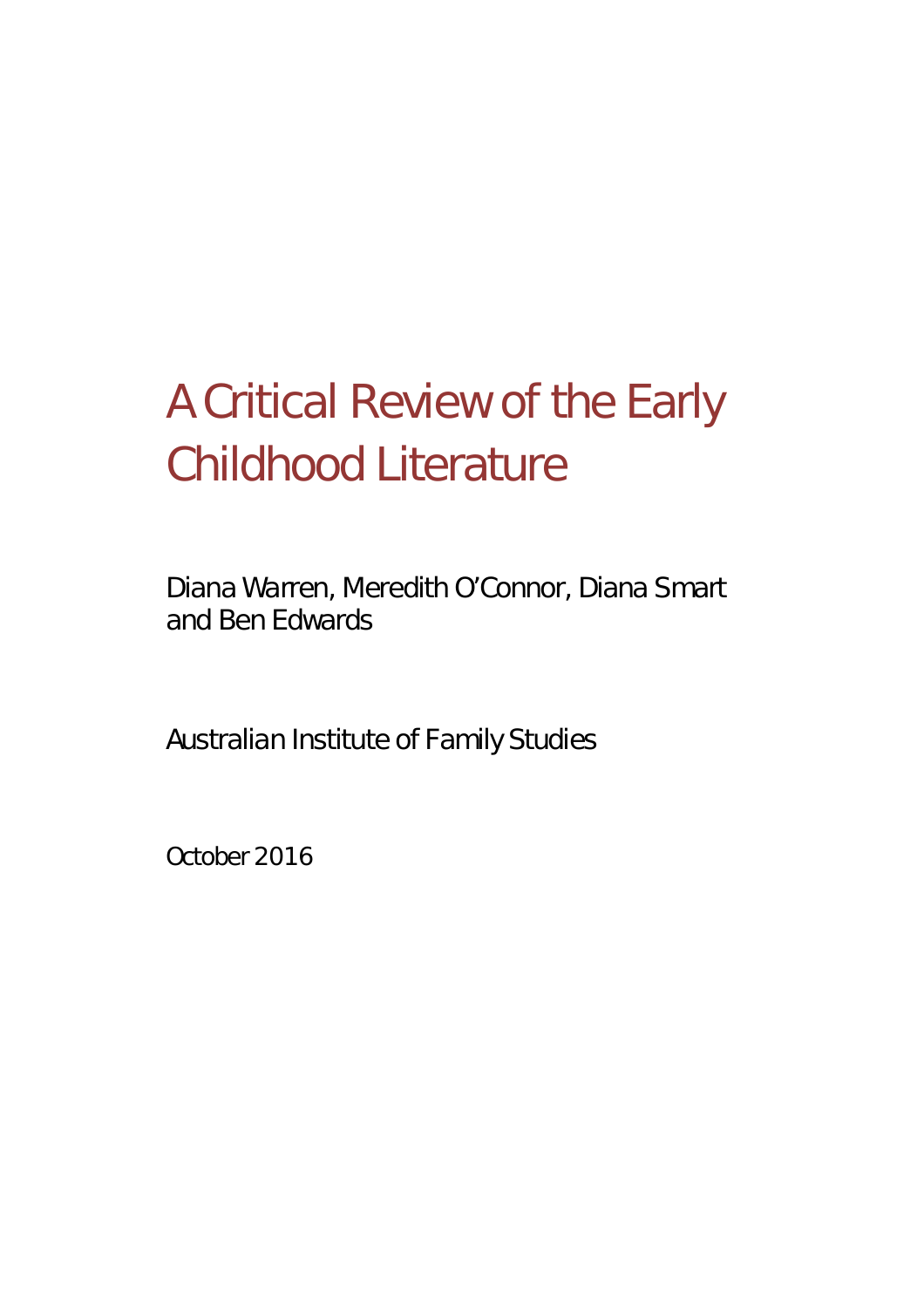© Commonwealth of Australia 2016



With the exception of AIFS branding, the Commonwealth Coat of Arms, content provided by third parties, and any material protected by a trademark, all textual material presented in this publication is provided under a Creative Commons Attribution 4.0 International licence (CC BY 4.0) <creativecommons.org/licenses/by/4.0/>. You may copy, distribute and build upon this work for commercial and non-commercial purposes; however, you must attribute the Commonwealth of Australia as the copyright holder of the work. Content that is copyrighted by a third party is subject to the licensing arrangements of the original owner.

This report was commissioned by the Australian Government Department of Education and Training. The findings and views expressed in this report are those of the authors and do not reflect the views of the Australian Institute of Family Studies or the Department of Education and Training.

Suggested citation:

Warren, D., O'Connor, M., Smart, D., & Edwards, B. (2016). *A Critical Review of the Early Childhood Literature*. Melbourne: Australian Institute of Family Studies.

ISBN 978-1-76051-114-2 (PDF) ISBN 978-1-76051-115-9 (DOCX)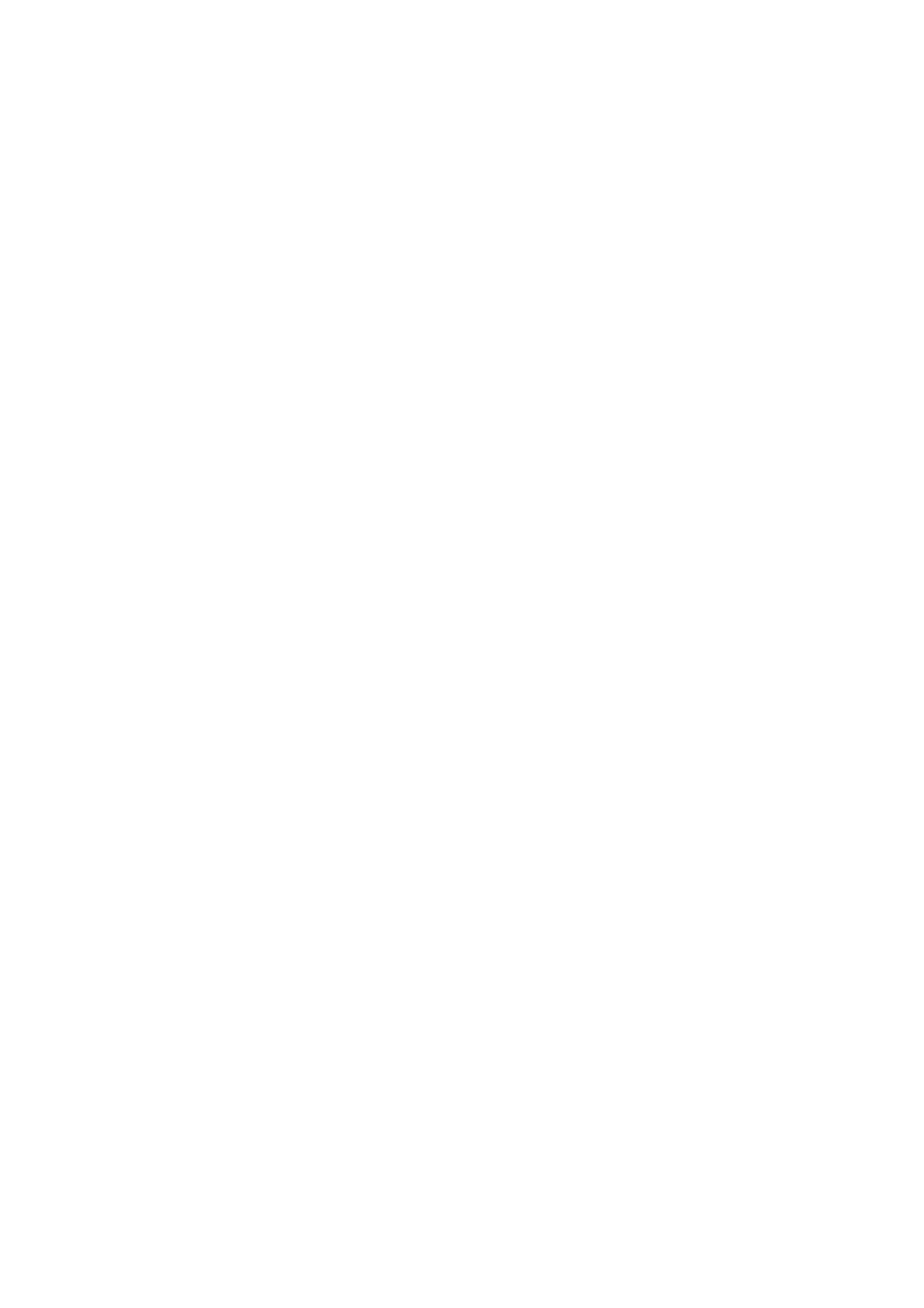# **Table of Contents**

| 1              |                                                                           |                                                                                                  |  |  |  |
|----------------|---------------------------------------------------------------------------|--------------------------------------------------------------------------------------------------|--|--|--|
|                | 1.1                                                                       |                                                                                                  |  |  |  |
| $\overline{2}$ |                                                                           |                                                                                                  |  |  |  |
|                | 2.1                                                                       |                                                                                                  |  |  |  |
|                | 2.2                                                                       |                                                                                                  |  |  |  |
|                | 2.3                                                                       |                                                                                                  |  |  |  |
|                | 2.4                                                                       |                                                                                                  |  |  |  |
| 3              |                                                                           | Methodological Issues in the Analysis of the Benefits of Preschool Attendance 12                 |  |  |  |
| 4              |                                                                           |                                                                                                  |  |  |  |
|                | 4.1                                                                       |                                                                                                  |  |  |  |
|                | 4.2                                                                       |                                                                                                  |  |  |  |
|                | 4.3                                                                       |                                                                                                  |  |  |  |
|                | 4.4                                                                       |                                                                                                  |  |  |  |
|                | 4.5                                                                       |                                                                                                  |  |  |  |
|                | 4.6                                                                       |                                                                                                  |  |  |  |
|                | 4.7                                                                       |                                                                                                  |  |  |  |
| 5              |                                                                           |                                                                                                  |  |  |  |
| 6              |                                                                           |                                                                                                  |  |  |  |
|                | 6.1                                                                       | What evidence is there of the benefits of participation in three-year-old preschool programs,    |  |  |  |
|                | 6.2                                                                       | Does participating in three-year-old preschool programs disproportionally impact                 |  |  |  |
|                | 6.3                                                                       | What evidence is there on benefits of preschool for Indigenous children of varying ages?. 47     |  |  |  |
|                | 6.4                                                                       |                                                                                                  |  |  |  |
|                | 6.5                                                                       | Developing research infrastructure to inform an evidence base for three year old preschool<br>50 |  |  |  |
|                | 6.6                                                                       | 52                                                                                               |  |  |  |
|                | 6.7                                                                       |                                                                                                  |  |  |  |
| $\tau$         |                                                                           |                                                                                                  |  |  |  |
| 8              | Appendix A: How LSAC data ties in with the National Quality Framework  61 |                                                                                                  |  |  |  |
| 9              |                                                                           |                                                                                                  |  |  |  |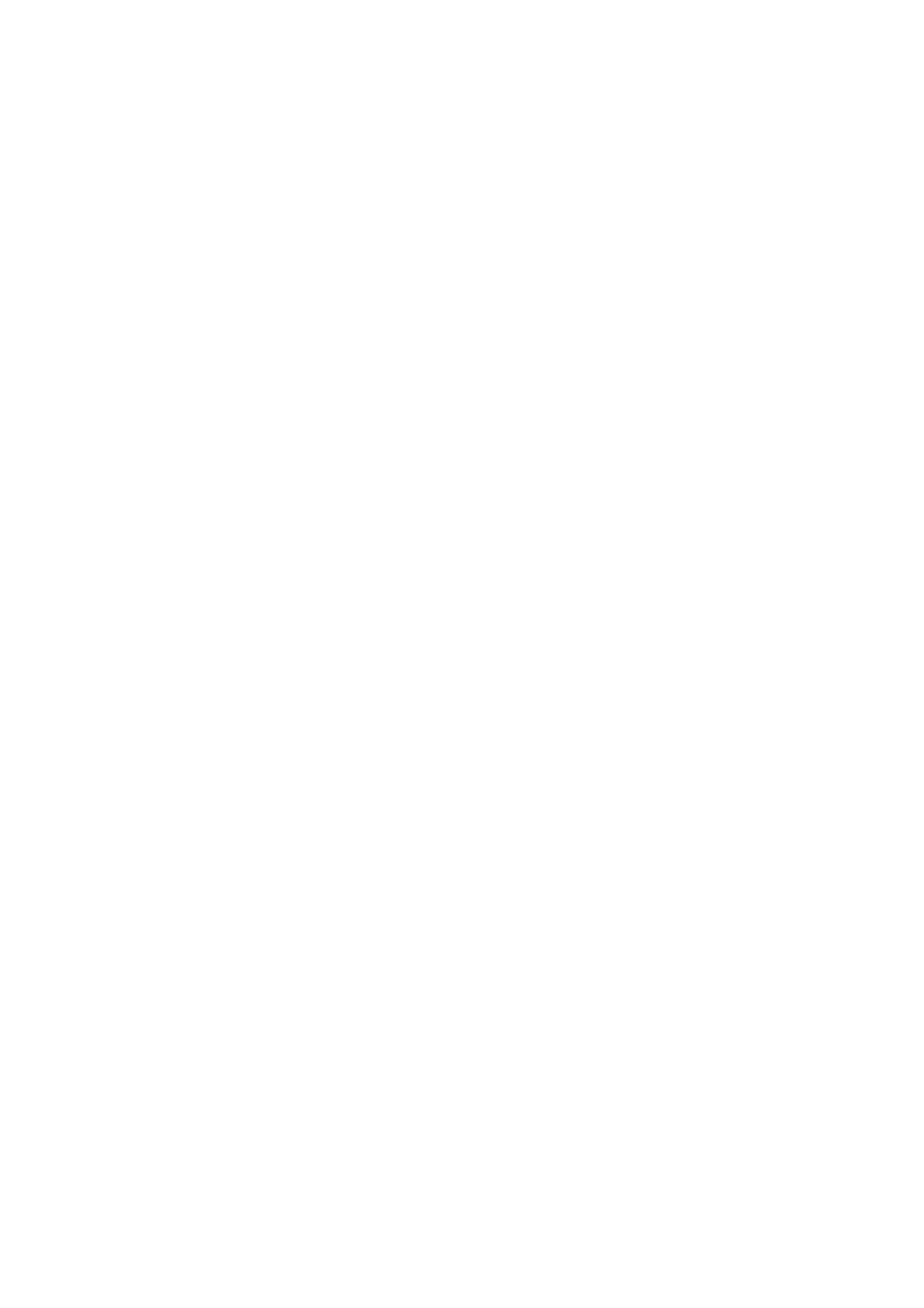# **1 Introduction**

Early childhood education and care (ECEC) plays a vital role in the development of Australian children and their preparation for school, and enables parents to participate in the workforce. The years from birth to age five have been identified as the most important developmental period during childhood (Shonkoff & Phillips, 2000). The capacity for change in human skill development and neural circuitry is highest early in life and decreases over time, with critical periods in early childhood during which particular skills and abilities are more readily acquired (Knudsen, Heckman, Cameron, & Shonkoff, 2006). Research has shown that brain development in the first years of life lays the foundation for language development, literacy acquisition, cognitive processes, emotional development, selfregulation and problem-solving skills, and has a lasting impact on health, future learning and life success (McCain & Mustard, 1999; Shonkoff & Phillips, 2000).

Many researchers (e.g., Heckman, 2006; Reynolds, Temple, Ou, Arteaga & White, 2011; Schweinhart, Montie, Xiang, Barnett, Belfield & Nores, 2005) have shown that the return on public investment in high quality early childhood education are substantial (Heckman, 2006). These are generated from returns to the individual in terms of increased earnings, higher education, improved physical and mental well-being, and also through the positive externalities to society in terms of reduced crime and delinquency, public expenditure savings and increased tax revenues. Early intervention programs are often more cost effective than later remediation (Carneiro & Heckman, 2003), and because learning is a cumulative process in which early skills facilitate further skill acquisition, the benefits of early interventions are larger and are maintained for longer (Heckman, 2006).

Based on the idea of "self-productivity", by which capabilities at one age enhance capabilities at later ages, Conti and Heckman (2014) argue that a high initial investment will improve skills in later periods, which in turn increases productivity. For this reason, early investment in children, which lays the foundation for enhancing the productivity of later investments, can have substantial benefits compared to later investments alone. However, Conti and Heckman (2014) noted that early childhood interventions are not enough. To be effective, early interventions need to be followed up with investments in quality schooling and parenting.

An abundant literature has documented the largely positive impact of targeted early intervention programs (see for example, AIHW, 2015; Barnett, 2008; Melhuish, 2004; Stevens & English, 2016). Some of the best-known evidence of the benefits of high quality early education experiences on later development comes from targeted early intervention programs undertaken in the United States (e.g., Barnett, 1995). Studies of typical large-scale preschool programs also find evidence of significant short-term benefits for cognitive outcomes (e.g., Schweinhart et al., 2005). However, universal access programs often reveal weaker effects than the generally higher quality targeted programs (Barnett, 1998). One possible explanation for this difference is that targeted intervention programs are often more intensive than universal access programs, and are usually targeted at sub-populations whose need for and thus potential responsiveness to these programs may be higher than that of the population as a whole (Dumas & Lefranc, 2010).

Most studies of preschool participation find a significant benefit for cognitive outcomes in the short-term. However, evidence about the long-term cognitive and social benefits of preschool programs is mixed. Some studies, such as those of Siraj-Blatchford, Taggart, Sylva, Sammons, and Melhuish (2008) and Berlinski, Galiani, and Manacorda (2008) have concluded that preschool attendance has long-term academic and social benefits for all children. Others, including Magnuson, Ruhm, and Waldfogel (2007a, 2007b), have found that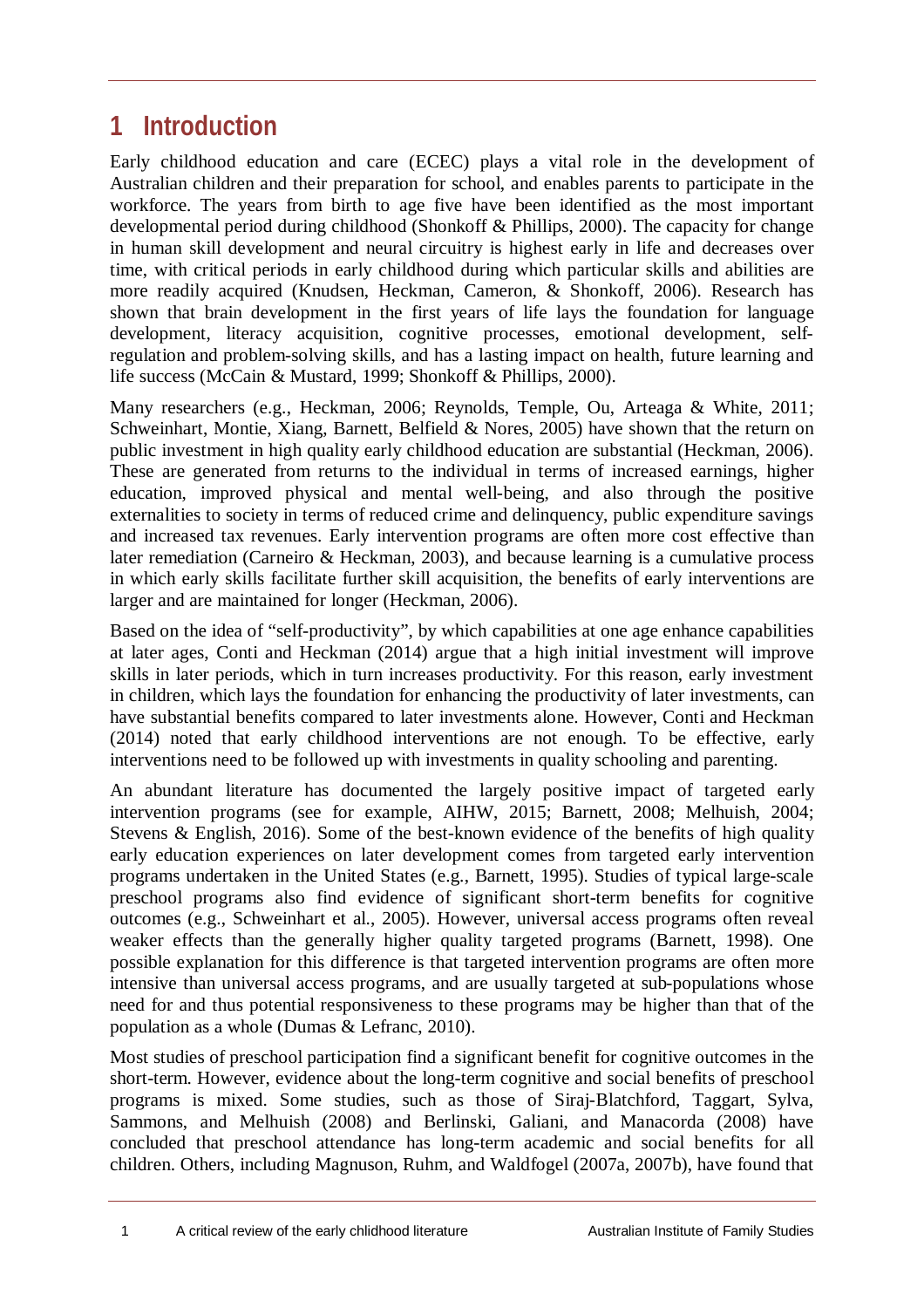the academic benefits of preschool attendance tend to fade over time, and that preschool attendance may be associated with poorer behavioural outcomes in the long-term.

However, whether lessons can be drawn from these studies regarding possible benefits of universal or targeted access to preschool for three year olds in Australia is unclear for several reasons.

First, several of the most well known studies of the benefits of preschool education are based on intervention programs or extensions of universal preschool programs that occurred many decades ago. While this is necessary for assessing the long-term impact of preschool programs, it is likely that the institutional contexts have changed considerably since this time, and therefore the estimated results of preschool programs that occurred, say, 50 years ago, cannot be directly translated into the current context.

Second, the targeted intervention programs that have been evaluated in the existing literature are usually small-scale studies, involving programs that are higher in quality and more intensive than universal access programs, with interventions targeted at sub-populations whose responsiveness to the program may be unrepresentative. The type and quality of programs and the outcomes measured vary considerably, with some studies reporting short term benefits that fade over time, while others find long term benefits in terms of social, economic, and health outcomes decades later.

Third, existing studies typically face challenges in dealing with the possible endogeneity of preschool enrolment with respect to other family determinants of child achievement. That is, it is very difficult to disentangle the influence of preschool programs from the influence of other characteristics of the child and their family.

Finally, much of the existing analysis has focused on the impact of kindergarten and prekindergarten programs that are targeted at children aged four to five years, and there is little evidence to suggest that the estimated benefits of these programs will be the same for threeyear-old children. For example, based on the evidence presented to the 2014 Productivity Commission Inquiry into Childcare and Early Childhood Learning in Australia, the Productivity Commission (Productivity Commission, 2014, page 50) recommended that:

*"An analysis of the effectiveness of the existing arrangements in improving development outcomes and evidence drawn from relevant Australian and overseas research is necessary before any decisions can be made on the value of extending the universal access arrangement to younger children."*

# **1.1 Aims of this Review**

This report will undertake a critical review of the existing literature with a specific focus on the differences between the Australian preschool/early childhood education and care (ECEC) system and those where key international studies have been performed; and the extent that the findings from these international studies can be translated to the Australian context given these differences.

The review will focus on studies that examine the benefits of preschool for three-year-old children, particularly children from disadvantaged backgrounds and Indigenous children. The aim is to determine whether participation in preschool programs of varying levels of quality carries developmental benefits for different groups of children. In particular, the review will examine what elements of successful preschool programs can be drawn out from international evidence and applied in the Australian context.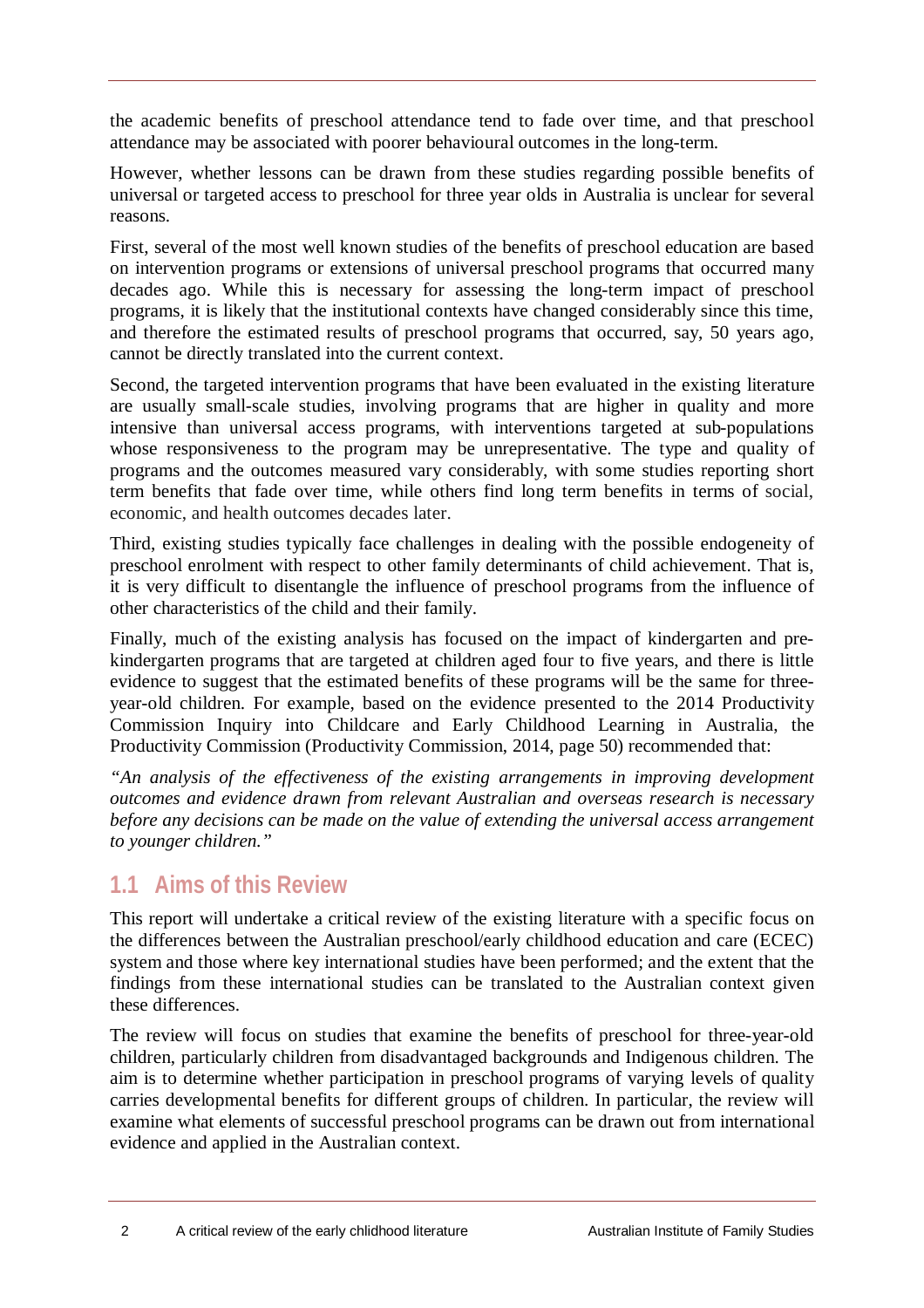The literature review will address three main questions:

- 1. What evidence is there on the benefits of participation in three-year-old preschool programs, and how generalisable is this evidence to the Australian setting?
- 2. Does participating in three-year-old preschool programs disproportionally impact disadvantaged children, or do all children show similar effects?
- 3. What evidence is there on benefits of preschool for Indigenous children of varying ages?

Together, the findings will highlight what we can learn from international studies about additional opportunities to promote healthy child development through the ECEC platform, as well as highlighting where additional data and evidence is needed.

The remainder of this report is structured as follows. Chapter 2 describes the Australian ECEC context. Chapter 3 describes methodological issues in exploring the relationship between preschool attendance and children's development. Chapter 4 details major international studies that have explored this relationship, and considers the strengths and weaknesses of their approach. Chapter 5 examines the evidence specifically for Indigenous children. Finally, Chapter 6 considers what lessons can be drawn from this evidence and provides recommendations for the Australian context.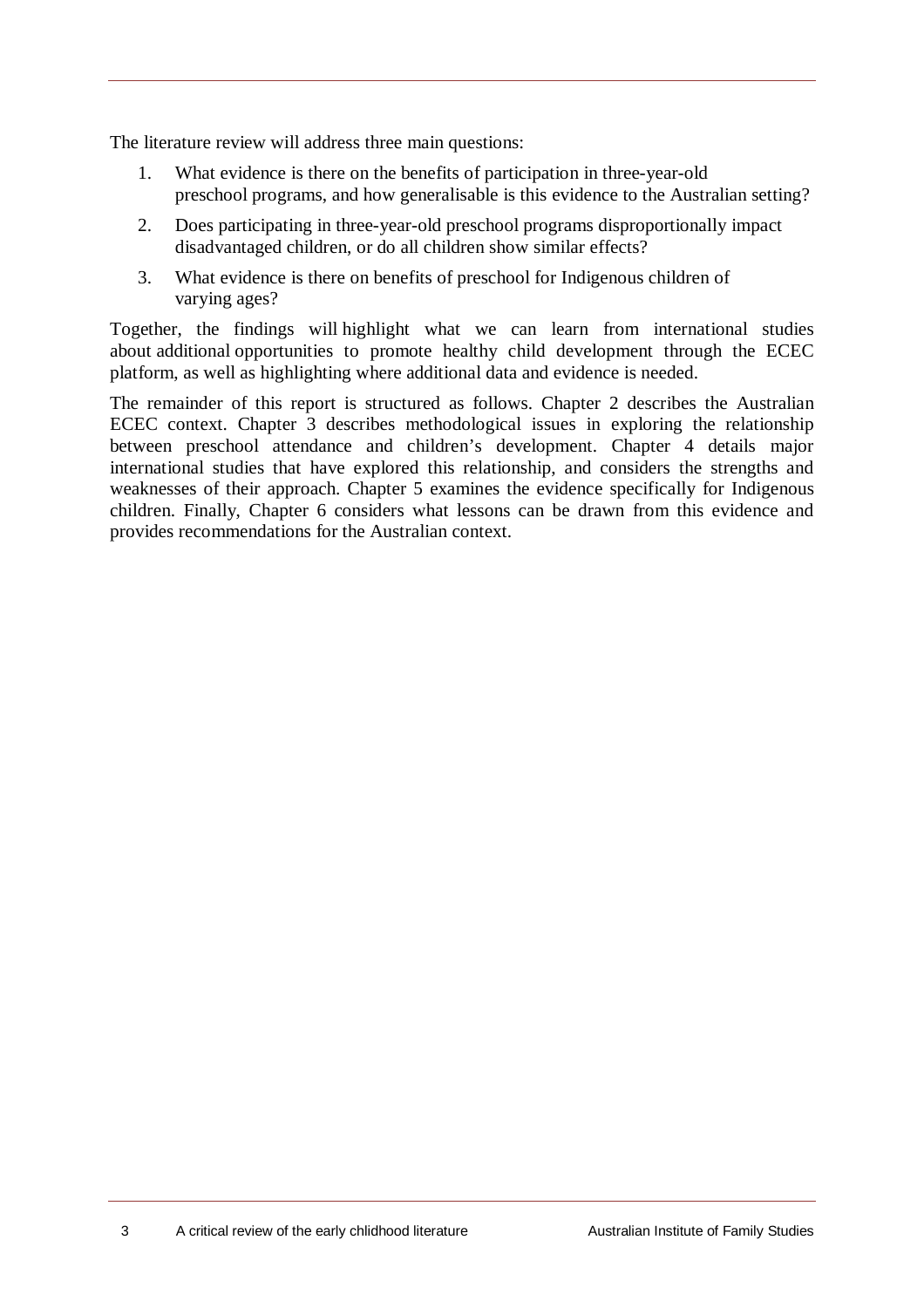# **2 Preschool Education in Australia**

Australian families are offered a diverse range of options for education and care of their young children, including preschool, long day care, family day care, mobile children's services and home-based care (Press & Hayes, 2000). Each state and territory offers noncompulsory preschool education to children in the year prior to their first formal year of schooling. A full time preparatory school year, which precedes Year 1, is also offered in all states. Children are usually aged four in their preschool year, although it is open to three year olds in some jurisdictions (AIHW, 2015).

While early childhood programs are often assumed to be homogeneous in nature, they differ from community to community and state to state in terms of philosophical and educational approaches and the location in which programs are provided (Elliott, 2006). Preschools and kindergartens are operated by a variety of providers including schools, not-for-profit community groups and profit-making businesses; and may be stand-alone services, attached to schools or provided in child care centres. In small country towns, a preschool might operate just one day per week; and in remote or rural areas, mobile preschools which move from community to community are the only available option (Elliott, 2006).

In some states, preschool education is highly integrated with the public school system, while in others, preschool programs are most commonly provided in community-based centres or private long day care centres (Elliott, 2006). The most obvious differences between standalone preschools and the more integrated model offered by long day care centres are the hours of operation and sources of funding. Long day care centres have much longer operating hours than stand alone preschools, and compared to stand-alone preschools early education activities in day care centres are more likely to be spread throughout the day (Dowling & O'Malley, 2009). While long day care centres provide better support for the child care needs of working parents, there is a strong public perception that stand-alone preschools have higher standards of educational quality than preschool programs in long day care centres, mainly due to the fact that, until recently, the legislated quality requirements for stand-alone preschools were higher than those for long day care (Dowling & O'Malley, 2009).

# **2.1 The National Quality Framework (NQF)**

In recognition of the importance of early childhood education, preschool education in Australia has recently undergone a significant restructure. Since 2008, the Australian Government has provided \$2.8 billion in funding support to states and territories to increase preschool participation through a series of National Partnership Agreements on Universal Access to Early Childhood Education. Current Commonwealth funding under the National Partnership for 2016-17 includes a focus on lifting the preschool participation rates of Indigenous, vulnerable and disadvantaged children, a significant proportion of whom live in regional and remote areas. Under the National Partnership Agreement, the Commonwealth, State and Territory governments have committed to ensuring that by 2013, all children would have access to high quality early childhood education programs in the year prior to formal schooling delivered by degree qualified early childhood teachers, for 15 hours per week, 40 weeks of the year (COAG, 2009). The programs are delivered in a variety of settings, including public, private, and community-based preschools and child care centres.

A new National Quality Standard for early childhood education and care providers has also been introduced. The key changes under this new framework are improved staff-to-child ratios, new staff qualification requirements, a new quality rating system to ensure Australian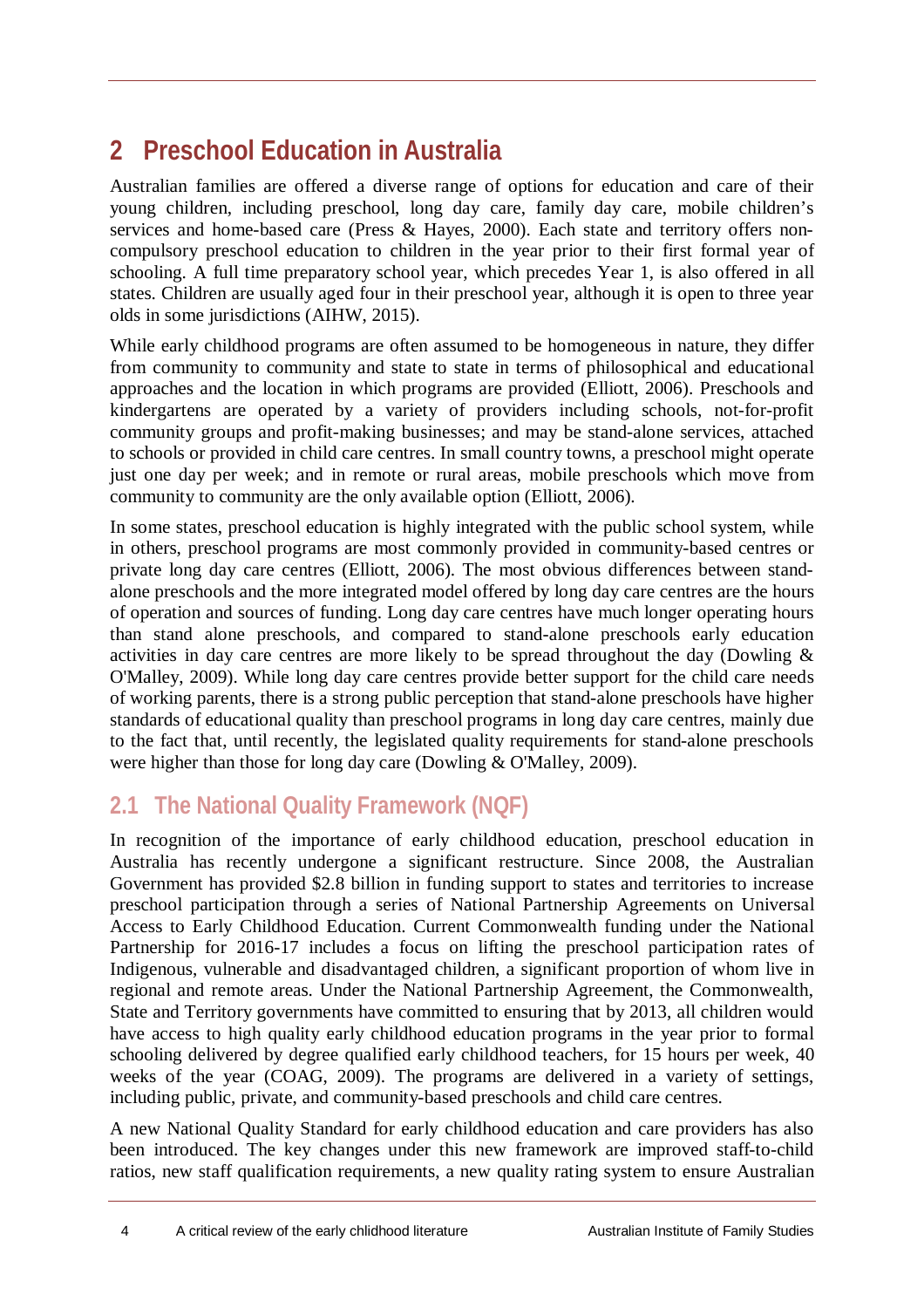families have access to transparent information relating to the quality of early childhood education and care services, and the establishment of a new National Body to ensure early childhood education and care is of a high quality (COAG, 2009).

The National Quality Framework (NQF), which applies to most long day care, family day care, preschool and kindergarten, and outside schools hours care services in Australia started on 1 January 2012. Key requirements such as improved educator qualifications, educator-tochild ratios, and other key staffing arrangements are being phased in between 2012 and 2020. As part of the 2015-16 Budget, the Australian Government allocated \$61.1 million over three years to support states and territories to implement the NQF.

As of 1 January 2014:

- An early childhood teacher must be in attendance all of the time when long day care and preschool services are being provided to 25 children or more, and at least some of the time when services are being provided to less than 25 children.
- Within each long day care centre or preschool, half of all staff must have (or be actively working towards) a diploma-level early childhood education and care qualification or above, and the remaining staff are required to have (or be actively working towards) a Certificate III level early childhood education and care qualification, or equivalent.

Since 1 January 2016, preschools and long day care centres will be required to have one staff member for every eleven children over the age of three.<sup>1</sup>

By 1 January 2020, a second early childhood teacher, or another suitably qualified leader, will need to be in attendance all of the time when long day care and preschool services are being provided to more than 80 children, and at least half of the time when services are being provided to 60 children or more (ACECQA, 2013).

The National Quality Standard is a key aspect of the National Quality Framework. It sets a national benchmark for the quality of education and care services, based on seven key quality areas that are important to outcomes for children:

QA1: Educational program and practice

QA2: Children's health and safety

QA3: Physical environment

QA4: Staffing arrangements

QA5: Relationships with children

QA6: Collaborative partnerships with families and communities

QA7: Leadership and service management

Prior to these changes, the early childhood education and care experiences of Australian children varied considerably. This was partly due to distinct state and territory provisions, but also to parental participation in the labour force and the need to make manageable and affordable arrangements for work-related child care (Harrison & Ungerer, 2005). There were no nationally agreed or consistent standards for staffing across the child care and preschool sector. The type and level of qualification of the teacher or carer was linked mainly to the age

 $\ddot{\phantom{a}}$ 

 $1$ <sup>1</sup> A staff-to-child ratio of 1:10 for children from 36 months to school age will be retained in New South Wales, Western Australia and Tasmania where this ratio currently applies, instead of 1:11 under the National Quality Standard (COAG, 2009).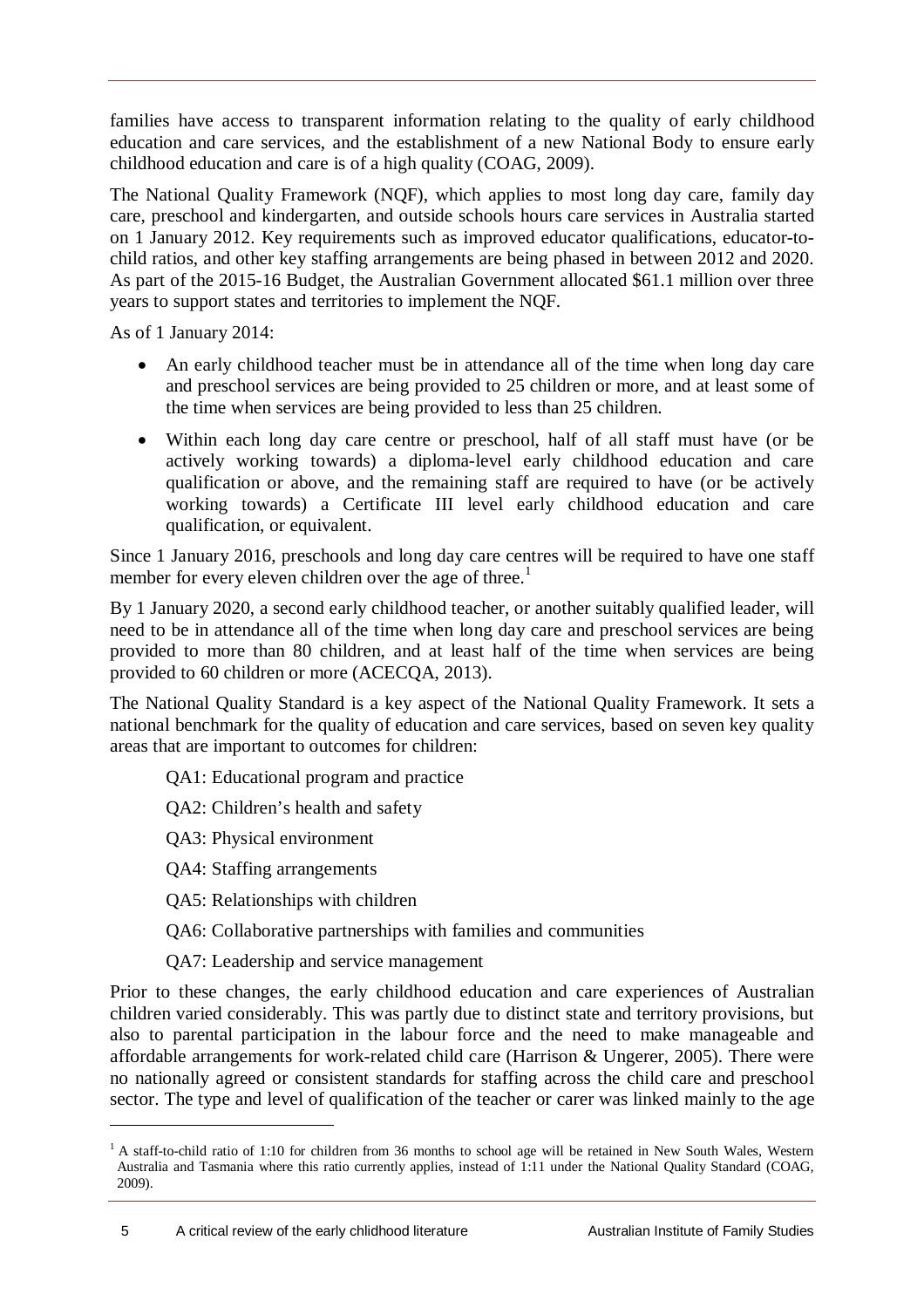of the children, the size of the group and the type of setting, with older preschoolers typically being cared for by better qualified staff, but only in some settings and some states (Elliott, 2006). Because of the differences in the provision of preschool programs across Australia, and the gradual introduction of the new National Quality Framework, preschool children are still likely to have widely varying experiences, with different effects on learning and developmental outcomes. The latter point is highlighted in a report by the Mitchell Institute (O'Connell, Fox, Hinz, & Cole, 2016), which shows that in 2015:

- Only 74% of Australia's 15,166 ECEC services have been visited and rated by ACECQA, with 3,905 services yet to receive a rating.
- Of all services that have received a rating, 68% were rated overall as meeting or exceeding the National Quality Standard, but only 44 out of 11,261 services have received a rating of "Excellent".<sup>2</sup>
- While 85% of preschools met or exceeded the NQS, only 65% of long day care services, and only 54% of family day care services did.
- Services that were rated as "Working Towards" the NQS or "Requiring Significant Improvement" were disproportionately located in areas of concentrated disadvantage (Cloney, Cleveland, Hattie, & Tayler, 2016).
- Nearly one-in-four services experience difficulty in meeting the NQF's 'education program and practice' standard, which focuses on embedding children's individual learning, exploration and identity in everyday practice.

# **2.2 Preschool Attendance in Australia**

Data from the Australian Bureau of Statistics (2016) indicates that in 2015, 325,273 children were enrolled in some type of preschool program. The Report on Government Services (ROGS) provides more detailed information about enrolment rates for three- and four-yearolds (SCRGSP, 2016). According to the ROGS, there were 8,989 services in Australia delivering preschool programs to children from three years of age in 2014; and while the proportion varied across jurisdictions, over half of all preschool services were delivered in long day care centres.

In 2014, 95.1% of four-year-old children were enrolled in a preschool program in the year before full time schooling, an increase from 90.9% in 2013 and 86.2% in 2012 (Table 2.1). For four-year-olds, the proportion attending a stand-alone preschool decreased slightly, from 53% in 2012 to 50% in 2014, while the proportion attending a preschool program within a long day care centre rose from 33% in 2012 to 41% in 2014.

 $\ddot{\phantom{a}}$ 

<sup>&</sup>lt;sup>2</sup> This may reflect the fact that 'excellent' ratings have an additional application and assessment process and require additional fees (O'Connell et al., 2016).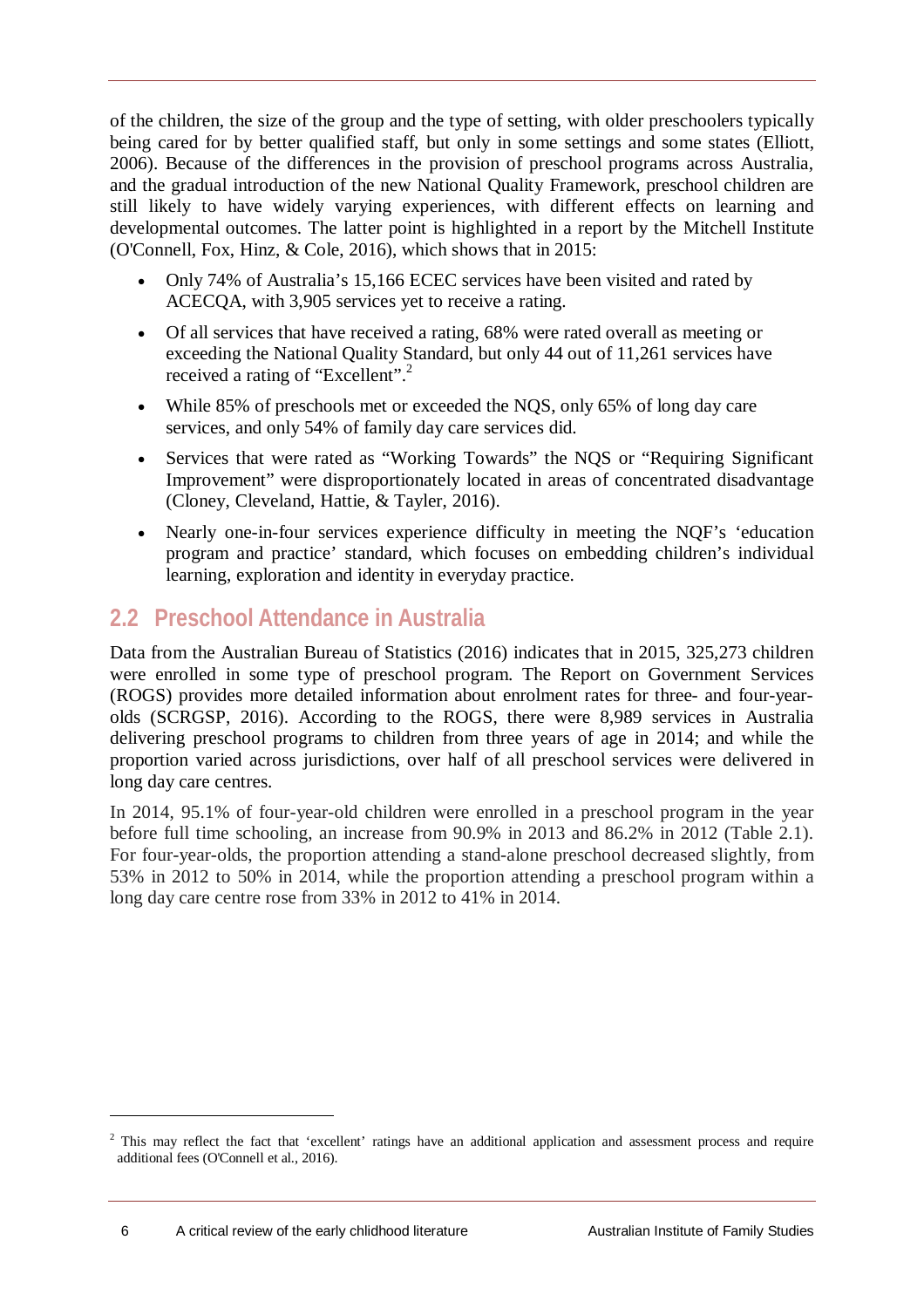|                                                                                  | 2012 | 2013 | 2014 |
|----------------------------------------------------------------------------------|------|------|------|
| Three year old children enrolled in preschool                                    |      |      |      |
| <b>Government Preschool</b>                                                      | 1.4  | 0.8  | 0.7  |
| Non-Government Preschool                                                         | 5.2  | 5.0  | 5.3  |
| Total Preschoola                                                                 | 6.7  | 5.9  | 6.0  |
| Preschool program within a long day care centre                                  | 11.2 | 8.9  | 8.9  |
| <b>Totala</b>                                                                    | 18.0 | 14.9 | 15.0 |
| Four year old children enrolled in preschool in the year before formal schooling |      |      |      |
| <b>Government Preschool</b>                                                      | 22.0 | 20.3 | 20.5 |
| Non-Government Preschool                                                         | 31.0 | 29.9 | 29.3 |
| Total Preschoola                                                                 | 53.3 | 50.4 | 50.1 |
| Preschool program within a long day care centre                                  | 32.9 | 37.8 | 41.4 |
| Totala                                                                           | 86.2 | 90.9 | 95.1 |

## **Table 2.1: Percentage of three and four year old children enrolled in preschool, 2012-2014**

Notes: <sup>a</sup>Total includes multiple preschools. NSW has the highest proportion of 3-year-old children attending preschool (29.3 % in 2014 compared to 4.8% in Vic and 1.5% in Tasmania).

Source: SCRGSP (2016) Table 3A.25 Children enrolled in a preschool program, by sector, by age.

It is estimated that in 2014, 44855 children aged three years were enrolled in a preschool program. However, this figure may be an underestimate; data reported for three-year-olds enrolled in a preschool program may be incomplete due to different reporting arrangements in each jurisdiction (SCRGSP, 2016). The proportion of three-year-olds attending preschool in Australia has dropped slightly in recent years, from 18% in 2012 to 15% in 2012 and 2013. Among three-year-olds who were enrolled in a preschool program, the majority were enrolled in a program within a long day care centre; and very few attended a government preschool.

# **2.3 ECEC entitlements for Indigenous and disadvantaged children**

While participation in preschool programs among four-year-olds is relatively high, there is evidence of differences in the proportion of children attending a preschool program, according to the location in which they live and the characteristics of their household. For example, data from the 2008 Child Care Survey (ABS, 2009) indicates that children living in more disadvantaged areas were less likely to attend preschool than children in less disadvantaged areas; children who spoke English as their main language at home were more likely to attend a preschool program; children in couple families were more likely to go to preschool than children in lone parent families; and in couple families, the likelihood of a child attending preschool increased with household income. Preschool participation rates have also been shown to vary according to the parents' level of education, particularly the education level of the mother, with participation in preschool highest among children whose mother had a degree qualification (AIHW, 2005). Similarly, Biddle and Seth-Purdie (2013) reported that children were less likely to participate in preschool when they had moved house frequently; had a sole parent or were in a two-parent family with the secondary carer (usually father) being unemployed; had a primary carer who had not finished high school or had difficulties speaking English; were identified as being Indigenous; or were seldom read to by a parent.

The Productivity Commission (2014) noted that children at risk of abuse or neglect face multiple barriers to attending ECEC, including affordability, lack of transport, parents' distrust of institutions, and parents' general concern that they will be judged. It identified a need for extra support to enable children at risk of abuse or neglect to attend ECEC services,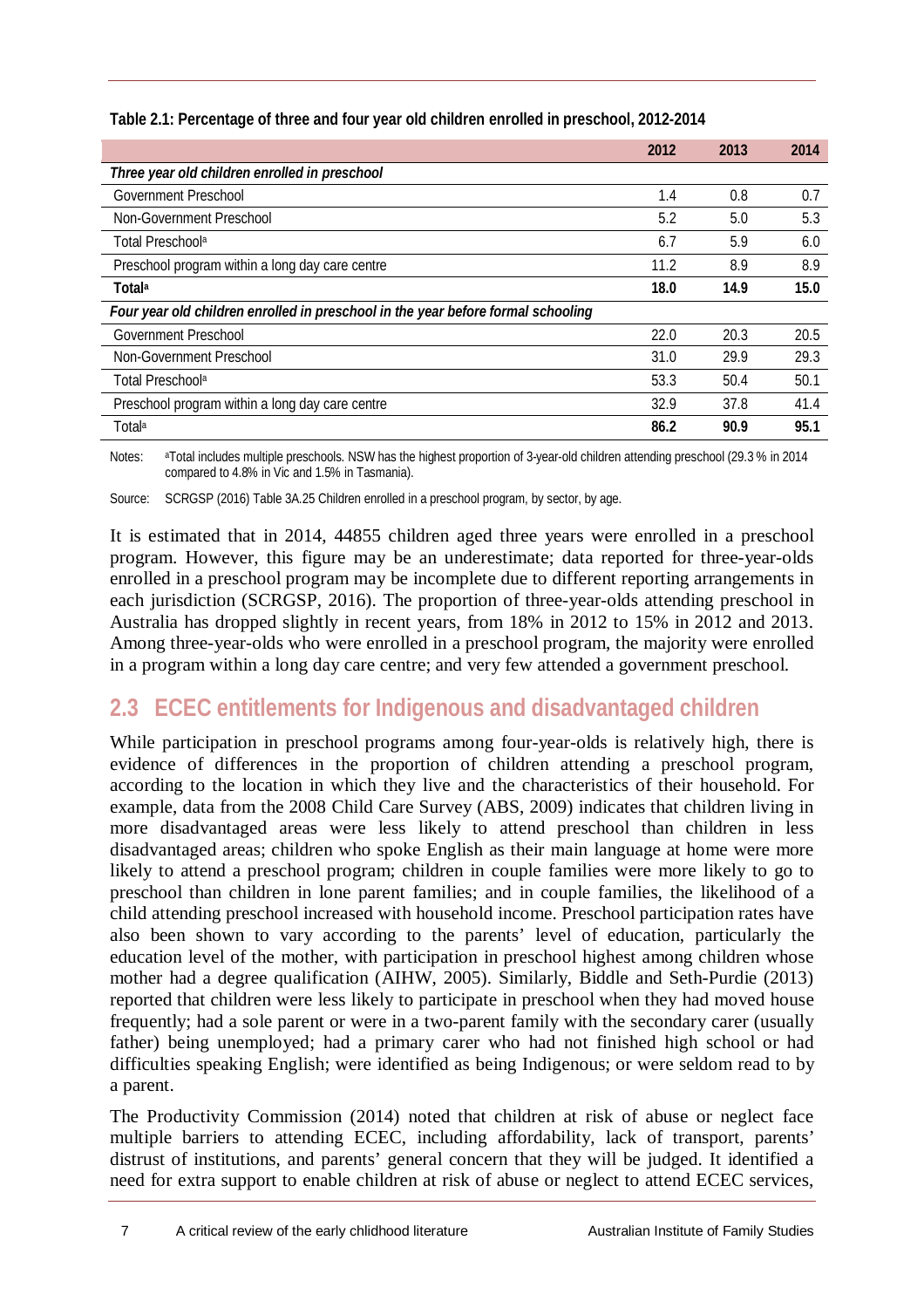including the need for a full fee subsidy to ensure that children at risk of abuse or neglect are not prevented from enrolling in ECEC programs. In its submission to the Productivity Commission Inquiry, Frankston City Council stated: "one of the major challenges in working with children at risk is the initial engagement to get them to access the service in the first place. The other major challenge is the actual regular attendance in the service" (p. 5).

There is also evidence that children in rural and remote areas of Australia and children of Aboriginal and Torres Strait Islander background are less likely to attend preschool than other Australian children. In some cases, services in Indigenous or remote areas do not exist, while in others transport or distance may be a significant barrier to attendance (AIHW, 2005). Participants in the 2014 Productivity Commission inquiry into Early Childhood Education and Care identified multiple barriers preventing Indigenous families from accessing ECEC services. These barriers include:

- Lack of transport;
- Prohibitive fees, even though services may still be heavily subsidised;
- Unmet cultural or support needs of families;
- Inflexible entry points, such as access only through a referral from another service;
- Fear of racism towards families or their children, of being judged negatively, or that engagement with early childhood settings will undermine Aboriginal culture;
- Fear of what they perceive as institutions and environments of regulations and paperwork; and
- Staffing issues including challenges in recruiting and retaining Aboriginal and Torres Strait Islander staff, few staff being fluent in the local language, and a lack of systematic approaches to cultural competency training for staff.

The productivity commission noted that ECEC services often need additional support to assist with the inclusion of Indigenous children, including cultural support through staff being trained to understand and appreciate Indigenous values and protocols; and provision of educational materials reflecting local Indigenous cultural, values and significant events (Productivity Commission, 2014).

Because of the known benefits of high quality early childhood education, particularly for disadvantaged children, there are additional entitlements to preschool education for Indigenous children and those living in low-income households. These entitlements vary across states and territories. For example:

- NSW subsidises early access to community preschool for three-year-old Aboriginal children and three-year-old children from low-income families.
- In Victoria, Aboriginal and Torres Strait Islander children and children known to child protection are eligible for free kindergarten through Early Start Kindergarten funding if they are aged 3 by 30 April of the year in which they are enrolled.
- South Australia provides early access to Department funded preschool for children who are Aboriginal or under the Guardianship of the Minister after their 3rd birthday.
- Northern Territory provides early access to preschool for Aboriginal and Torres Strait Islander children living in remote areas if they turn 3 by 30 June of the year they are enrolled (ABS, 2015).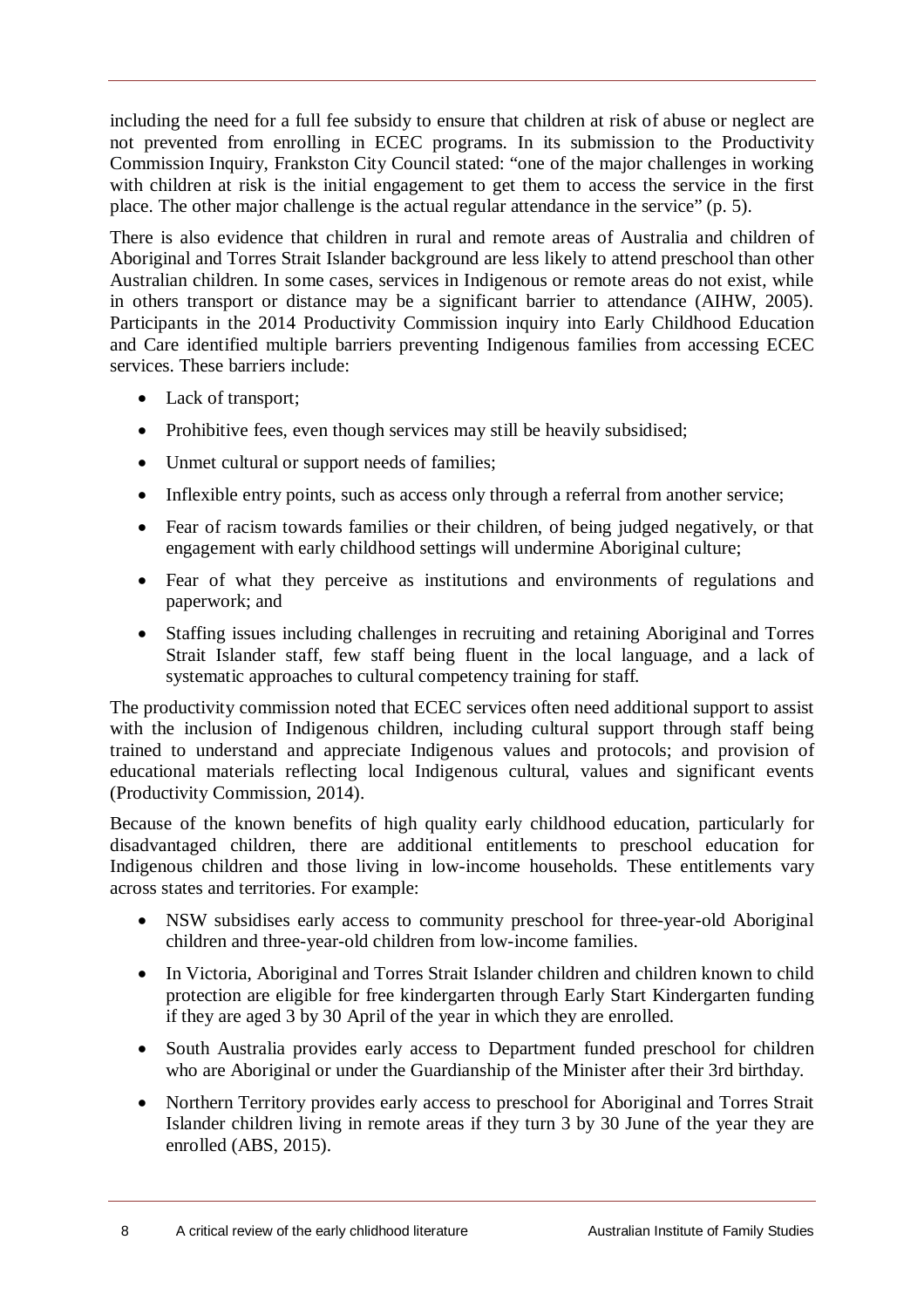However, both Indigenous and disadvantaged children are still underrepresented in national preschool enrolments relative to their share of the national preschool age population. In 2014, 74% of four- and five-year-old Aboriginal and Torres Strait Islander children were enrolled in a preschool program in the year before full time schooling. This proportion has increased from 73% per cent in 2013 and 63% in 2012 (Table 2.2).

| Table 2.2: Percentage of 4 and 5 year old Aboriginal and Torres Strait Islander children enrolled in<br>preschool in the year before formal schooling, 2012-2014 |  |
|------------------------------------------------------------------------------------------------------------------------------------------------------------------|--|
|                                                                                                                                                                  |  |

|                                                 | 2012 | 2013 | 2014 |
|-------------------------------------------------|------|------|------|
| Government Preschool                            | 25.6 | 30.4 | 29.4 |
| Non-Government Preschool                        | 17.8 | 20.5 | 22.4 |
| Total Preschool <sup>a</sup>                    | 47.3 | 51.8 | 52.7 |
| Preschool program within a long day care centre | 12.9 | 19.2 | 18.5 |
| <b>Total</b> <sup>a</sup>                       | 63.2 | 72.9 | 73.8 |

Notes: a<sup>T</sup>otal includes multiple preschools. No information about the percentage of 3-year-old Indigenous children enrolled in preschool is available in the 2016 Report on Government Services.

Source: SCRGSP (2016) Table 3A.25 Children enrolled in a preschool program, by sector, by age.

As universal access to preschool at age four is relatively recent, it is not yet clear if participation rates for those from Indigenous backgrounds will increase over time. The Productivity Commission (2014) estimates that if Indigenous children enrolled in ECEC and preschool at a rate similar to their representation in the general population, a further 15,000 ECEC places (1500 preschool places) would be needed.

Several studies have shown that the benefits from attending a high-quality preschool program are likely to be greatest for children from disadvantaged backgrounds; and a key issue is how to ensure that these children attend. One suggested approach to increase participation in preschool for those children who currently have lower preschool participation rates and who would receive the greatest benefit from preschool is to link preschool attendance to the receipt of some portion of the Family Tax Benefit Part A. However, the Productivity Commission (2014) concluded that, based on evidence from the School Enrolment and Attendance through Welfare Reform Measure (SEAM) program, the success of this type of incentive depends on a strong, credible threat of enforcement.<sup>3</sup>

While the existing research largely concludes that the benefits of ECEC are greatest for children from disadvantaged backgrounds, it is important to note that there is more to meeting the development needs of these children than just attending preschool. These children may have additional learning needs and/or require additional support, which may not be met by a preschool program alone (Bowes & Grace, 2014; Higgins & Morley, 2014). However, having these children attend preschool enables early identification of any additional learning needs and enable screening for health and other interventions if required (Productivity Commission, 2014).

 $\ddot{\phantom{a}}$ 

<sup>&</sup>lt;sup>3</sup> The SEAM program was implemented in 2009 to increase school attendance rates among Indigenous children in the Northern Territory. Initially there were increases in participation rates (based on participation in standardised tests), but as the measures threatened under SEAM (linking welfare payments to school attendance) were never carried out the gains in participation dissipated (Justman and Peyton, 2014).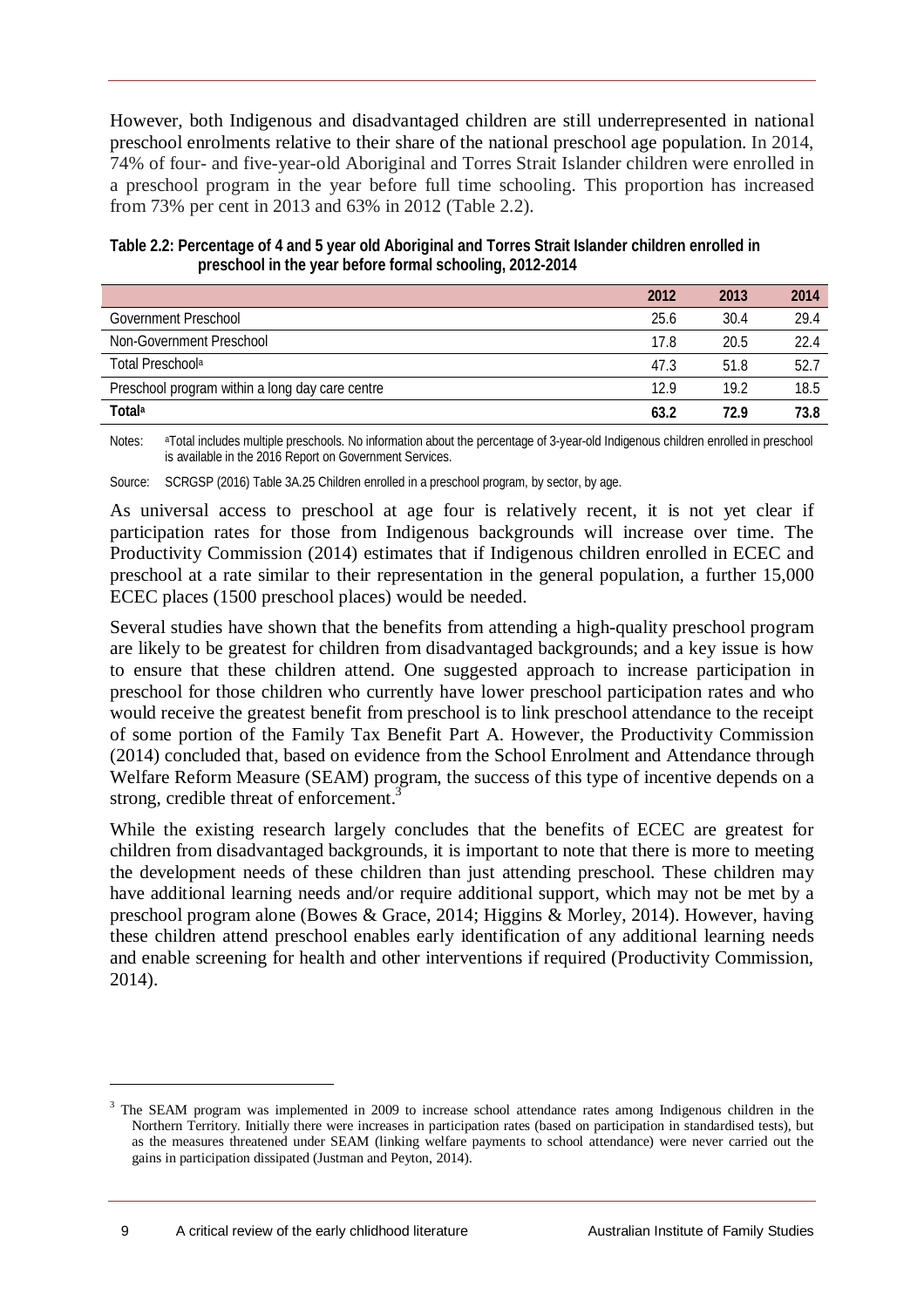# **2.4 Australian evidence of the benefits of ECEC**

There are few rich, Australian longitudinal datasets (with the exception of Longitudinal Study of Australian Children) that can study the effects of preschool participation on the subsequent educational outcomes of Australian children. As a result, relatively little is known about how preschool participation affects Australian children's outcomes later in life; and very little is known about the influence of attendance at preschool at age three on later outcomes. Nevertheless, there is a small research literature of relevance identifying positive effects of early childhood education and care programs on short-term educational outcomes for Australian children.

Raban (2000) provided evidence of the success of the Preschool Literacy Project (PLP), which was run in 40 preschools across Victoria between 1996 and 1999. This project involved encouraging preschool teachers to introduce literacy into their programs through various means including introducing literacy materials into the 'home' corner; placing a writing table in the room along with appropriate resources, introducing a post box for letter exchanges; and bringing the print around their room down to the children's level. After one year of primary school, students who had attended a PLP preschool had significantly higher scores on reading and writing tests as well as higher-level oral language skills and more sophisticated phonological awareness than those students who did not attend a PLP preschool. Furthermore, while the non-PLP students were seen to catch up with the PLP students after one year in school, during the second year in school, the PLP students maintained their advantage in reading and oral language proficiency.

Using data from the Child Care Choices Longitudinal Extension study, a study of the child care and early school experiences of children in urban and rural New South Wales from 2002 to 2008, Bowes and Wales (2009) found that hours of care, multiple and changeable care arrangements and the quality of the carer-child relationship were important predictors of children's achievement. Longer hours in early *formal* child care were found to be associated with poorer academic achievement, while longer hours of early *informal* care had a positive effect on social behaviour.

Boardman (2005) examined the effect of full-day and half-day kindergarten programs on the literacy and numeracy outcomes of Tasmanian children who began their preparatory year of school in January 2004. In a comparison of Performance Indicators of Primary Schools (PIPS) test scores of 884 students across 38 schools, the results indicated that there were significant academic advantages associated with having attended full-day sessions of kindergarten the previous year, in terms of reading, math and overall test scores.

Australian studies using the LSAC data have also shown evidence of the benefits of early childhood education and care programs for children in Australia (see Appendix B for details of how LSAC data relates to the NQF). For example, Harrison, Ungerer, Smith, Zubrick, and Wise (2009) found that children who were attending an early childhood or preschool program at the age of four or five were more competent in their language ability than those who were not attending an early childhood program. However, vocabulary scores were negatively associated with longer weekly hours of attendance at child care or preschool, particularly among children who were in care for more than 30 hours per week. Also using the LSAC data, Claessens (2009) examined the association between general cognitive ability and socioemotional skills at the age of four or five and academic achievement four years later and found that cognitive ability at the age of four or five was an important predictor of achievement in middle childhood. Quite differently, Leigh and Yamauchi (2009) used LSAC data to examine the impact of non-parental care on children's behavioural outcomes at the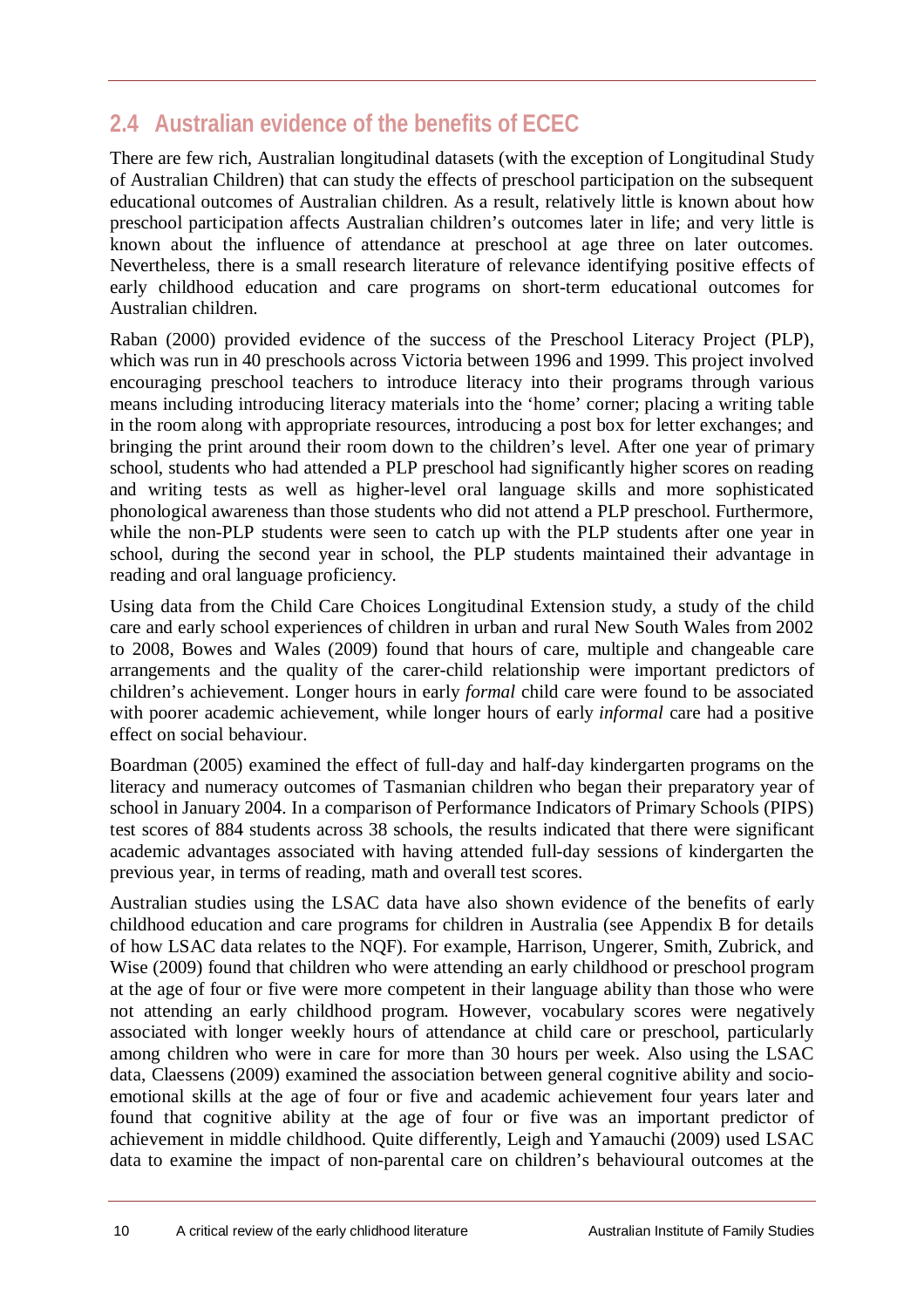ages of two and three and found only small differences in the temperament of children who attended non-parental care and those who did not. The negative association between behaviour and non-parental care was weaker in child-care centres with smaller groups of children. For younger children in Australia (children aged 2-3 years), the quality of the relationship between the child and the carer was found to have a stronger influence on later developmental outcomes at ages 4-5 and 6-7 than the qualifications of the carer (Gialamas, Mittinty, Sawyer, Zubrick, & Lynch, 2014).

Warren and Haisken-DeNew (2013) used data from LSAC to examine the impact of attendance at preschool programs in the year prior to formal schooling on NAPLAN outcomes in Year 3. They found a significant positive association between preschool attendance and Year 3 NAPLAN test scores, with the most significant effects in the domains of Reading, Spelling and Numeracy. Further, children who had a preschool teacher with a relevant degree or diploma qualification had significantly higher NAPLAN scores, on average, than those who had not attended preschool, suggesting that there are significant benefits to be gained from preschool teachers who are specifically trained in developmentally appropriate teaching practices for young children. After controlling for socio-demographic characteristics, the child's cognitive ability and the home learning environment, estimates of the Average Treatment Effect on the Untreated (i.e., what the benefits of having attended preschool would have been if those children who did not attend had in fact attended) were statistically significant across all five NAPLAN domains, and slightly larger than the estimates of the benefits of preschool for those children who did attend. This result suggests that the children who missed out on attending preschool are actually the ones who would have gained the most from attending.

Using data from the B Cohort of LSAC, who were aged between four and five in 2004, Biddle and Seth-Purdie (2013) compared children's outcomes in the first few years of fulltime schooling according to whether they had participated in preschool in the year before formal schooling. They found that those who participated in preschool had a lower probability of being rated by their teachers as doing poorly in school; having low maths or literacy levels; and being rated by their carer as having poor social and emotional development based on the Strengths and Difficulties Questionnaire (SDQ). However, after controlling for the number of risk factors present at the time of preschool participation, those relationships for the most part disappeared. The authors concluded that the lower risk burden of preschool participants explains most of the difference in outcomes, and that Australia as a society needs to do more to prevent exposure to risk in the first place. That is, that the standard of ECEC in 2008 (prior to the implementation of the NQS) was of insufficient quality to mitigate the impacts of disadvantage.

What is evident from this summary of the existing evidence about the effects of preschool programs in Australia is a distinct lack of evidence about the potential benefits, or lack thereof, of extending universal preschool programs to all three-year-old children. This supports the advice of the Productivity Commission (2014) that more evidence about the effectiveness of preschool programs for younger children is needed before further changes are made to the National Quality Framework (see Finding 12.2; Productivity Commission Report, 2014, pp. 50) and thereby inform the National Partnership Agreement on Universal Access to Early Childhood Education.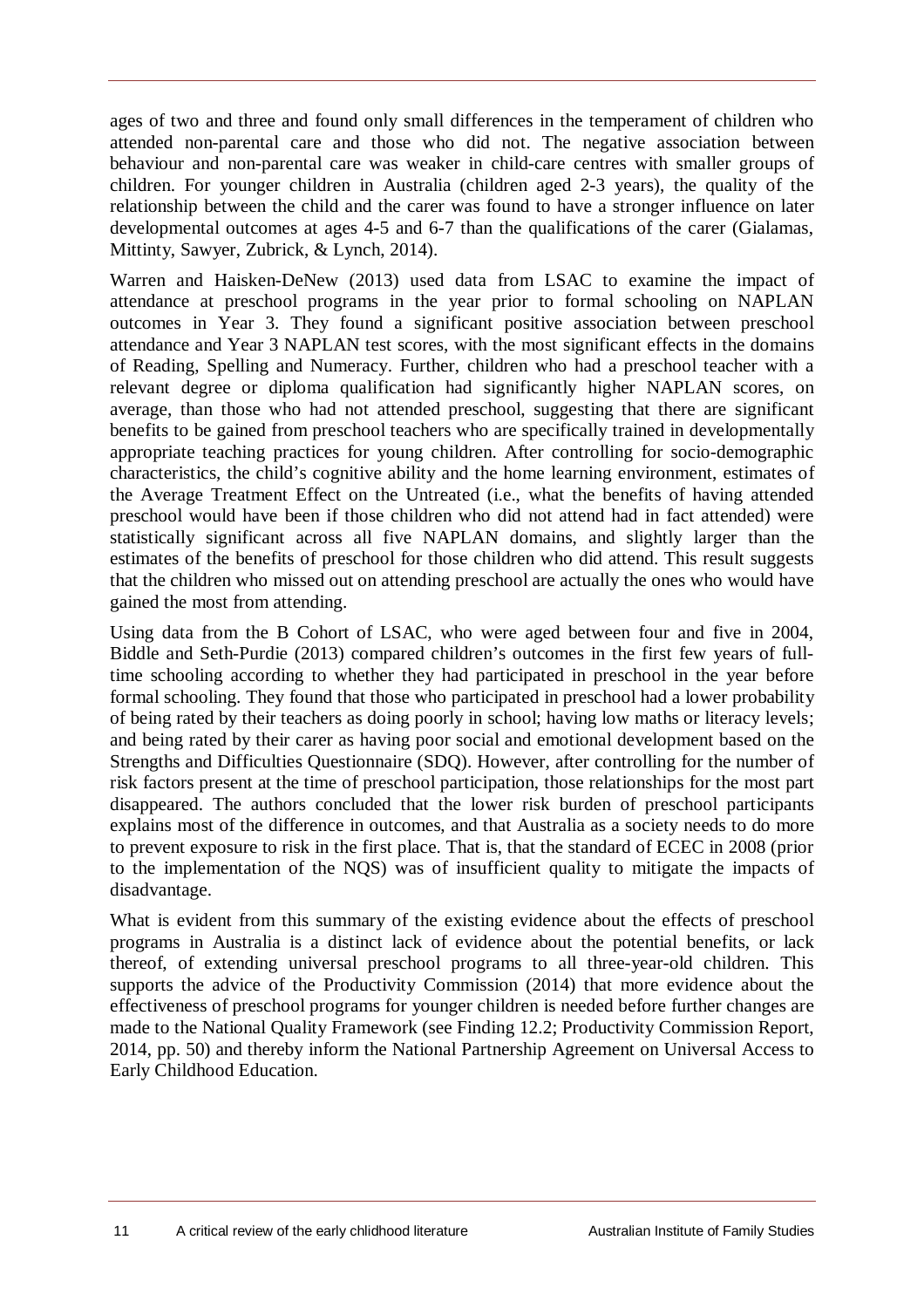# **3 Methodological Issues in the Analysis of the Benefits of Preschool Attendance**

Before proceeding to the critical review of international evidence, it is important to highlight differences in the methodologies used to evaluate the benefits of preschool; and the main issues that researchers face when attempting to evaluate the benefits of ECEC programs. One of the main issues faced by researchers attempting to identify the effects of preschool programs on children's development is that of selection bias. Children's preschool experiences are not randomly determined. Parents who place a high value on their children's education may be more likely to enroll their children in a high-quality preschool program. Therefore, better educational outcomes are not likely to be due entirely to the preschool program, but also to greater parental support. Children who attend high-quality preschool programs may also be more advantaged in terms of household income and parental education. This advantage may translate into superior levels of achievement and, if not adequately controlled for, may result in upwardly biased estimates of the effects of preschool on later academic outcomes (Berlinski et al., 2008; Spiess, Büchel, & Wagner, 2003).

The simplest approach to addressing the selection issue is to include a rich set of control variables to account for potential confounding factors (e.g., Spiess et al., 2003). However, despite the inclusion of such controls, there may be other unobserved characteristics that could result in an upward bias of the estimates of preschool effects.

Four main statistical techniques are commonly used to address the issue of selection bias in the analysis of the benefits of preschool attendance:

- **Randomised Control Trials (RCTs):** These studies involve randomly assigning children to either a treatment group that participates in an ECEC program or a control group that does not participate in the program. If randomisation is done correctly, any differences between children are also randomly distributed between the two groups, meaning that the two groups will effectively be the same apart from their participation in the program (Stevens & English, 2016). The goal of an RCT is to maximise confidence that any change observed after the implementation of a program or policy was caused by the intervention, not by some other factor. Researchers have long considered RCTs to be the most rigorous research method for determining the true impact of ECEC programs. The main shortcoming of this method is that RCTs are the most complex and expensive type of surveys to conduct. The Head Start Impact Study is an example of a Randomised Control Trial (Puma et al., 2010).
- **Regression Discontinuity Design:** This quasi-experimental method is often used to examine the short-term impact of ECEC programs on children's early outcomes. Researchers attempt to approximate random assignment by assigning children a treatment and a control group based on a "forcing variable", most commonly based on age cut-offs for participation in ECEC programs. That is, the treatment group includes those children who made the age cut-off and enrolled in an ECEC program, and the control group is the group that misses the age cut-off and enrols in the program the following year. The premise of these studies is that children who were born just before the age cut-off are virtually identical to those born just after, so researchers can attribute any differences the study finds entirely to the program (Stevens & English, 2016). RDD studies are considered to be the most rigorous research method after randomised control trials. Their main advantage over RCTs is that they are more cost effective and relatively easy to implement on a large scale. Examples of studies that use RDD techniques include evaluations of Pre-K programs in Georgia (Peisner-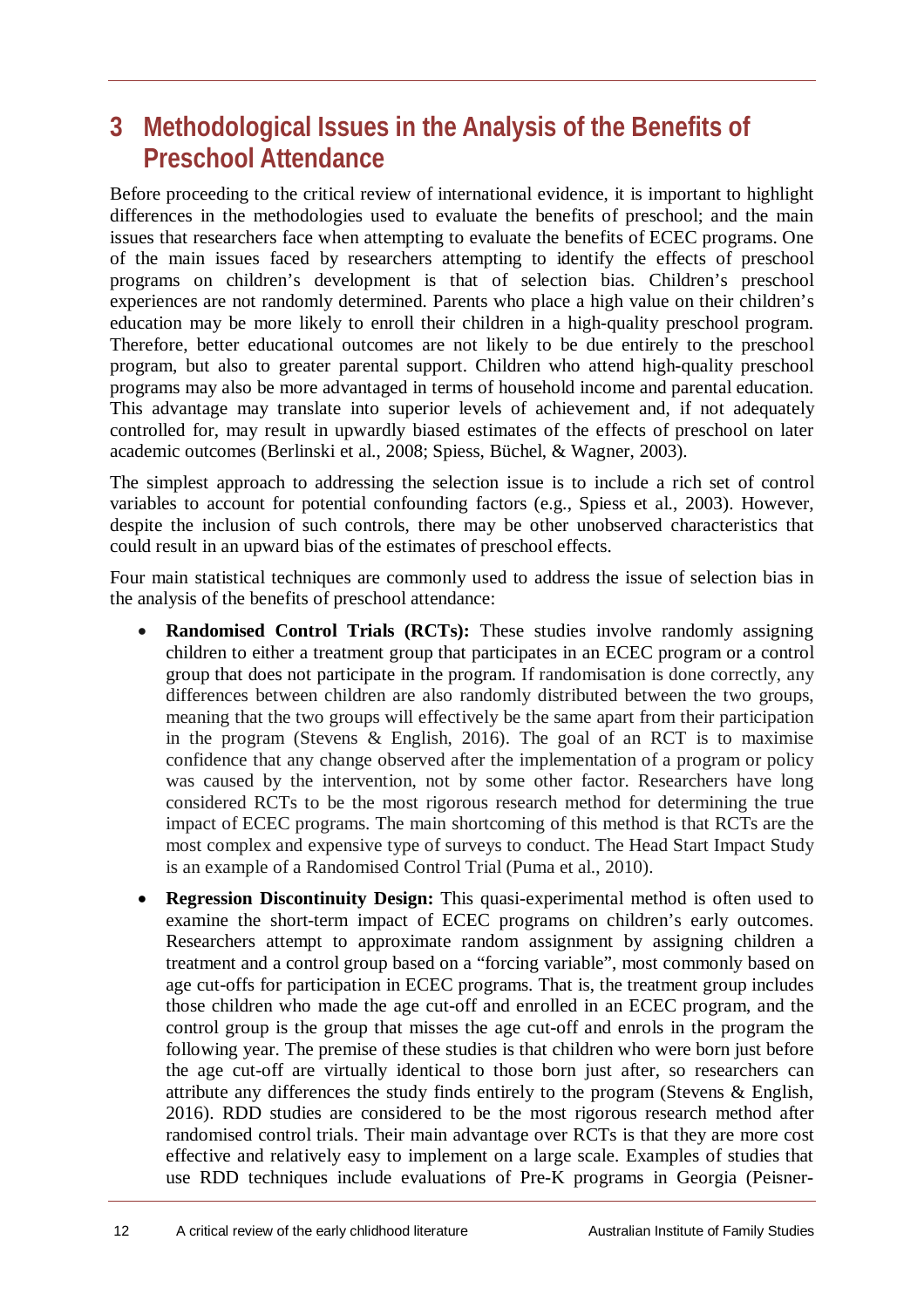Feinberg, Schaaf, Hildebrandt, & Pan, 2015), Oklahoma (Gormley & Gayer, 2005) and the Abbott Preschool Program in New Jersey (Barnett, Jung, Youn, & Frede, 2013).

- **Propensity Score Matching:** This quasi-experimental method involves the construction of a statistical comparison group based on a model of the probability of participating in a program, using a set of observed variables the researchers believe are associated with a child's later school and life outcomes (e.g., household income, family structure, parents' education and employment status, race/ethnicity). Participants are then matched on the basis of this probability (or propensity score) to non-participants. The average treatment effect of the program is then calculated as the mean difference in outcomes across these two groups (Khandker, Koolwal, & Samad, 2010). If children in the treatment and untreated groups have the same propensity score, based on observable characteristics, then the difference between the average outcome for the treatment and control groups can be considered to be an unbiased estimator of the treatment effect of the ECEC program. The key assumption of propensity score matching is that both the outcome of interest and the treatment assignment do not depend on unobservable characteristics. However, even under the best circumstances, a propensity score analysis may not necessarily address selection bias on unobservable characteristics and thus may not produce causal estimates of the effect of preschool participation. Studies which have used propensity score matching to test for bias in their OLS estimates of the effects of preschool participation on subsequent educational outcomes include those of Magnuson et al. (2007a), Goodman and Sianesi (2005) and Warren and Haisken-DeNew (2013).
- **Instrumental Variables:** This approach involves finding a variable (or instrument) that is highly correlated with program placement, but not correlated with unobserved characteristics affecting outcomes. That is, the instrument causes variation in the treatment variable, but does not have a direct effect on the outcome variable (only an indirect effect through the treatment variable). This allows the researcher to determine the level of exogenous variation (how much the variation in the treatment variable influences the outcome variable). While this fourth approach is very easy to implement, finding an appropriate instrument can be difficult and weak instruments may result in imprecise and biased results. Examples of studies which have used an instrumental variables approach include those of Magnuson et al. (2007a), who use state preschool expenditure per child as their instrumental variable; Dumas and Lefranc (2010), who instrument preschool attendance by the average age of preschool entry by region and cohort; and Berlinski et al. (2008) who use average preschool enrolment by locality and cohort as an instrument for treatment.

In addition to the issue of selection bias, it is also very difficult for researchers to separate the influence of ECEC programs from other factors that may influence long-term outcomes. Most studies of the effects of preschool participation on later outcomes acknowledge that cognitive development is a cumulative process by which the skills acquired in the early years of life are built upon in later years. However, very few of these studies account for the effects of the quality of the school environment during the first few years of formal schooling. One notable exception is that of Magnuson et al. (2007b) who control for the quality of the early school environment using measures of class size and the amount of reading instruction provided.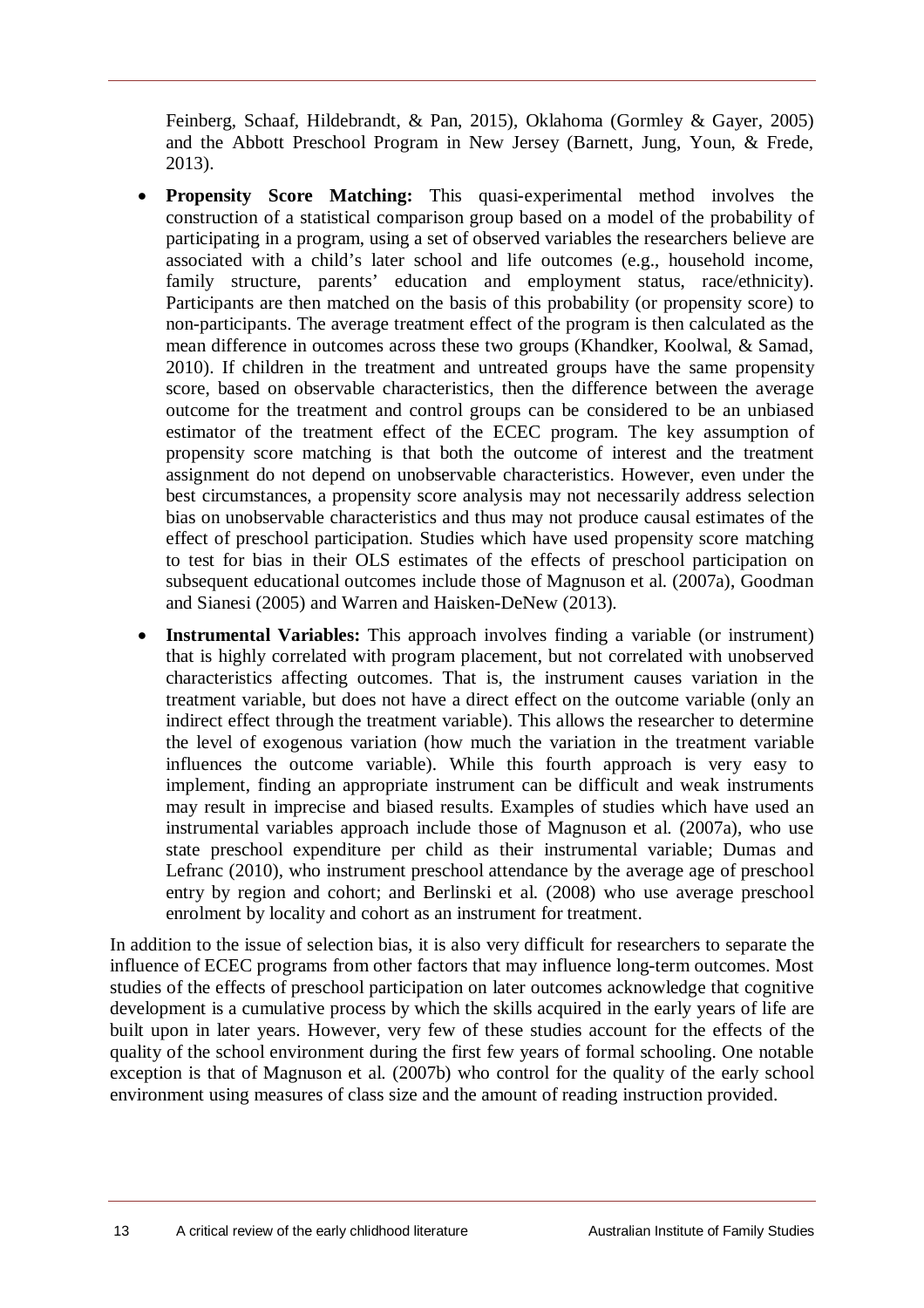They found that children who attended preschool entered elementary school with higher levels of academic skills than children who experienced other types of care. However, for children placed in small classrooms providing high levels of reading instruction, this gap was quickly eliminated. On the other hand, the disparities persisted for children who were placed in large classrooms with lower levels of reading instruction. They conclude that the longerterm effects of early childhood experience depend in part on classroom experiences during the first few years of school.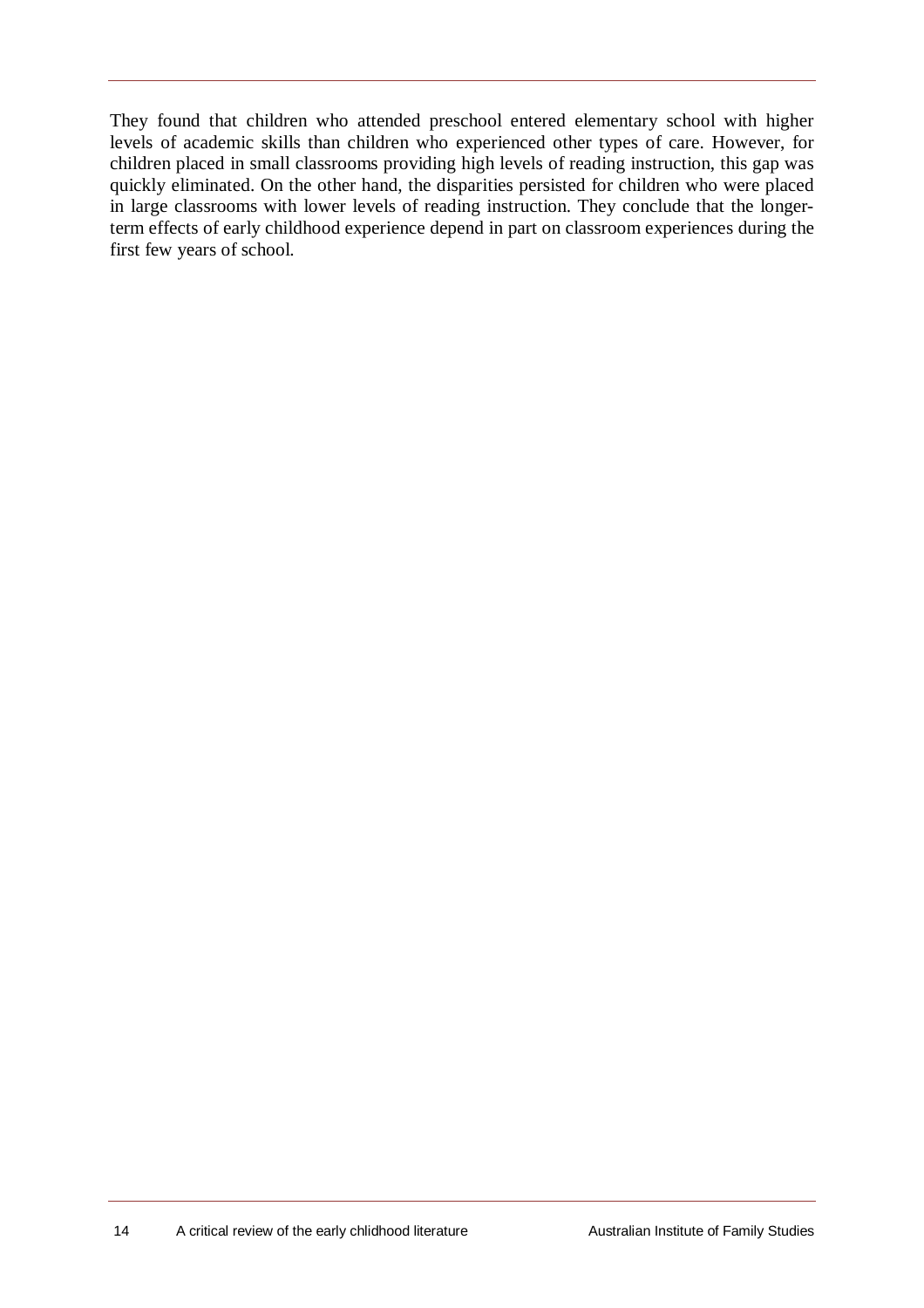# **4 Critical Review of ECEC Programs**

To address the first and second research questions of this review, key studies that examined the impact of attendance at three-year-old preschool for children's development were identified. Given limitations in scope and time, this review did not aim to be comprehensive; rather, it aimed to capture key studies with the most relevance and influence in this area. The studies to be examined were selected based on:

- 1. Expert knowledge of the most influential and highly referenced studies;
- 2. Geographical location, with only those studies conducted in Australia, UK, USA, Canada, and Europe examined;
- 3. Age of the sample, including only those studies with three year old children; and
- 4. Time, with only studies evaluating attendance at preschool programs after 1960 considered.

This resulted in a final list of seven studies for inclusion in the review:

- 1. Effective Provision of Preschool Education (EPPE)
- 2. Effective Preschool Provision in Northern Ireland (EPPNI)
- 3. HighScope Perry Preschool Study
- 4. Head Start Impact Study
- 5. The expansion of French preschool program
- 6. The expansion of Norway preschool program
- 7. Child-Parent Centre Education Program

Once relevant papers and reports were gathered, studies were coded according to the criteria in Table 1.1 below.

| <b>Domain</b>                          | <b>Information coded</b>                                       |
|----------------------------------------|----------------------------------------------------------------|
| <b>Study characteristics</b>           | Study name                                                     |
|                                        | Country                                                        |
|                                        | Year/s of preschool exposure                                   |
|                                        | Study type                                                     |
|                                        | Sample size                                                    |
|                                        | Sample representativeness                                      |
|                                        | Service description                                            |
|                                        | Targeted or universal                                          |
|                                        | Main outcomes examined                                         |
| <b>Findings</b>                        | Effects of three year old preschool                            |
|                                        | Effects of three year old preschool for disadvantaged children |
| <b>Applicability to the Australian</b> | Key limitations of the study                                   |
| setting                                | Differences to contemporary Australian setting                 |

|  |  | Table 1.1 Coding frame for included studies |
|--|--|---------------------------------------------|
|--|--|---------------------------------------------|

Details of each study are provided in sections 4.1 to 4.8. In addition, this information is summarised in Appendix B.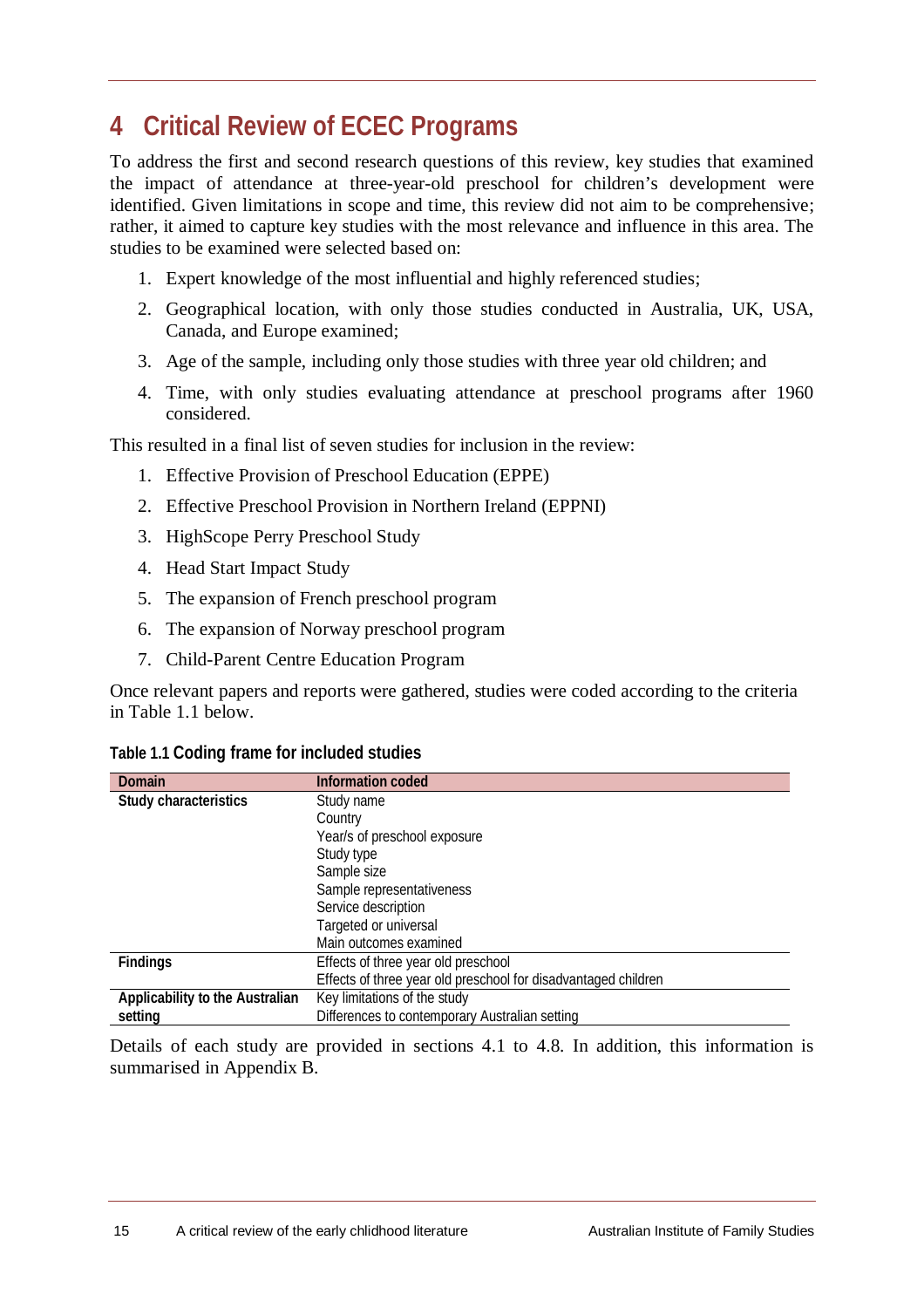# **4.1 Effective Provision of Preschool Education (EPPE)**

The EPPE project began in 1997 and aimed to investigate the effects of ECEC of children's development for children aged three to seven years (Sylva, Melhuish, Sammons, Siraj-Blatchford, & Taggart, 2004). The main outcomes of interest were cognitive and behavioural development. The initial EPPE project spanned 1997-2004. Following this period, EPPE was extended to look at longer term outcomes, with three additional phases: Effective Preschool and Primary Education Project 3-11 (EPPE 3-11, 2003-2008), Effective Preschool, Primary and Secondary Education Project (EPPSE 3-14, 2008-2011), and the Effective Preschool, Primary and Secondary Education Project (3-16+, 2011-2014).

# **UK Policy Context**

Since the mid 1990s the UK government has been committed to expanding early years services (Department for Education and Employment, 1999), with the dual aims of preparing children to engage with the National Curriculum when they start school, and helping parents to move into paid employment. During the period that the EPPE sample attended preschool, provision of ECEC was varied, with differences between voluntary, private and government providers, and geographical and socioeconomic differences in access to and the quality and type of services available (Taggart, Sylva, Melhuish, Sammons, & Siraj, 2015).

Since EPPE was conducted, there have continued to be significant changes to ECEC policy in the UK, some of which have been informed by findings from EPPE itself. This included the introduction of The Early Years Foundation Stage framework, which gives providers a common framework and detailed assessment and inspection processes to ensure standards are met. It also provides for universal entitlement to a funded preschool place for all three- and four-year-old children, and funded provision for disadvantaged two-year-olds. There has also been significant investment in improving staff credentials during this period.

# **Methodology**

EPPE is a longitudinal cohort study, with 3,171 children recruited at three to seven years of age and followed longitudinally. Six English Local Authorities were chosen as the target areas for recruitment, selected to cover urban and regional areas and a range of socioeconomic levels. Specific sites were chosen randomly within each Local Authority, with children recruited from 141 ECEC settings. This included a number of different types of settings, of which children could attend more than one:

- Integrative centres (centres that combine education and care);
- Nursery schools;
- Nursery classes;
- Playgroups;
- Local authority day nurseries; and
- Private day nurseries.

In addition, 380 children who were in home care only in the years before starting school were also recruited into the study at school entry. Overall, the sample is somewhat more disadvantaged than the general population.

A wide range of measures was collected over the life of the project. The quality of each site was assessed according to structure and process domains, using the Early Childhood Environment Rating Scales (ECERS-R) (Harms, Clifford, & Cryer, 1998) and the ECERS-E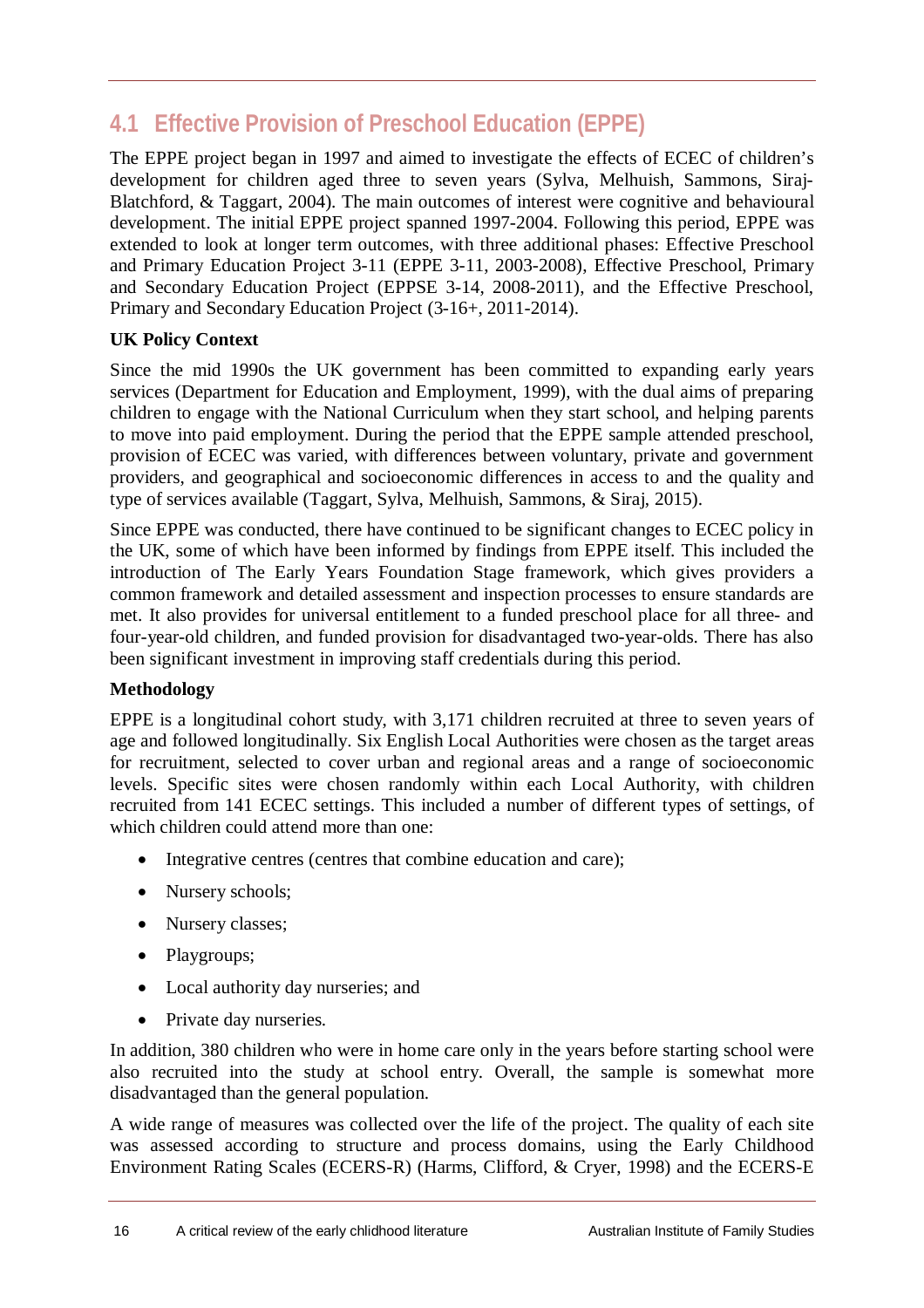(Sylva, Siraj-Blatchford, & Taggart, 2003). The ECERS-R has seven subscales including space and furnishing, personal care routines, language and reasoning, activities, social interactions, organization and routines, and adults working together. The ECERS-E has 4 subscales: literacy, maths, science/environment, and diversity.

Characteristics of the child and their family background were measured so that these factors could be controlled for in the analyses. At the child level, this included characteristics such as birth weight, gender, health and developmental problems, and the child's previous history of early childhood education and care before the age of three. At the family level, this included characteristics such as parent education, occupation and employment, family structure, and parent educational activities in the home (e.g., reading with child). During the original phase of EPPE, outcomes were examined at the end of the preschool period (start of primary school), and then again at the end of Year 1 and Year 2.

The Start Right Report (Ball 1994), which reviewed evidence for the effects of preschool education and formulated 17 recommendations directed at governments, educators, parents and the community, identified a need for rigorous longitudinal studies that included baseline measures so that the 'value added' to children's development by preschool education (i.e., the gains from preschool education) could be established. Responding to the report's recommendations, EPPE developed a 'value added' design (Sylva et al., 2004) that aimed to estimate the contribution of preschool experiences to a child's learning and development after taking into account their prior development at entry to preschool (the baseline level) and a range of child, parent and home background factors. This methodology was selected in preference to a Randomised Controlled Trial (RCT) approach because the investigators wanted to maximize generalizability across the country, and obtain good representativeness across different demographic groups and types of ECEC settings.

In value added designs, multilevel models allow the estimation of the size of any effect related to the specific preschool attended, with centres where children made less developmental gains than predicted viewed as less effective. Analyses were also extended to investigate whether variations in quality and the extent of time spent in preschool had an impact on children's developmental gains and, in particular, whether a longer duration of higher quality preschool experience carried a positive impact. An advantage of this approach is that it can account for the way students are clustered together in preschools, and control for many child and family characteristics that could act as potential confounders. A particular weakness of this research methodology is that some of the factors associated with parents deciding to enroll their children in particular ECEC settings are not explicitly modeled. It is likely that several factors that are critical to this decision making process (e.g., availability of a type of ECEC compared to others in the local area) that have an independent influence on children's development over and above the characteristics that have already been accounted for are not included in the model. If these factors are also likely to affect gains in children's developmental outcomes such as learning, then the gains from preschool may be overestimated.

## **Benefits associated with participation in three-year old preschool**

Children who attended higher and lower quality settings of different types for different durations were compared. A 'home only' group was also recruited at school entry but comparisons to this group should be made with caution, given how different this group was in their levels of disadvantage and demographic characteristics. Major findings from these comparisons are detailed below with a focus on effects associated with three-year-old preschool; however it should be noted that often analyses were not stratified by age of preschool attendance.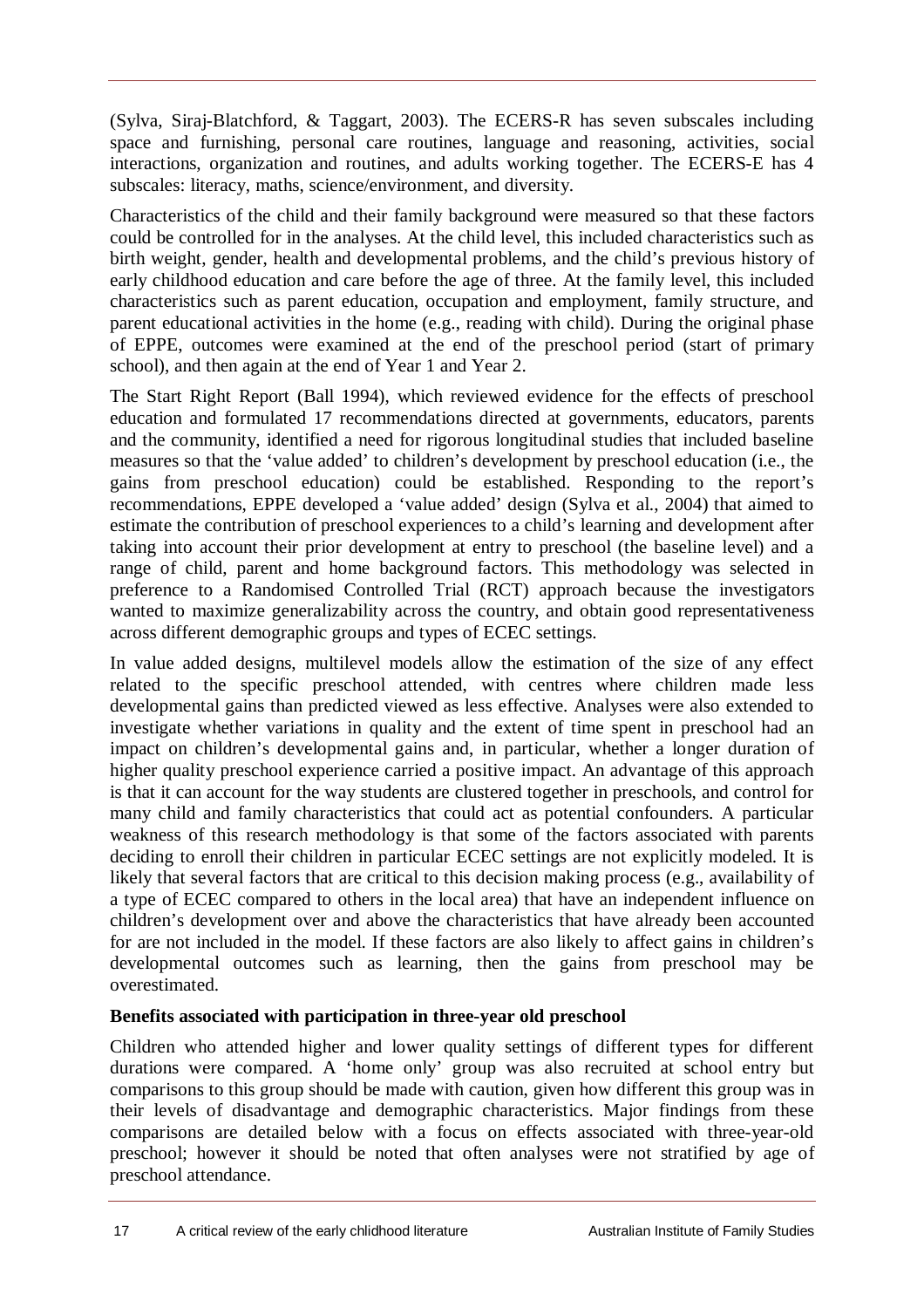#### *Outcomes at school entry*

First, outcomes were examined at the end of the preschool period (school entry). At school entry, cognitive ability was measured according to the British Ability Scales II (Elliott, Smith, & McCulloch, 1996) and an early literary scale (Bradley & Bryant, 1985). Behavioural development was assessed according to four domains: independence and concentration, cooperation and conformity, peer sociability, and antisocial/worried behaviour.

After taking into account child, parent and family environment characteristics, children who started preschool at 2-3 years of age had higher cognitive skills at the start of primary school. Higher quality settings were also related to higher scores in pre-reading, early number concepts and non-verbal reasoning (note this was not age-stratified). The type of preschool setting that children attended also had an effect, with attendance at an integrated centre having a significant positive effect, and attendance at nursery schools having a positive association for some measures. In contrast, attendance at local authority day nurseries was associated with poorer outcomes. These effects were consistent with differences in the average level of quality across these types of settings. As well as variation in quality and outcomes across different types of preschool settings, there was also significant variation in quality and outcomes within each type of setting.

For behavioural outcomes, quality was also related to stronger outcomes, but it should be noted that these analyses were not age stratified. Children attending local authority day nurseries and private day nurseries showed poorer behavioural outcomes, whereas children who attended integrated centres or nursery classes made greater gains. Again, though, there was also substantial variation within each type of setting.

Additional analyses were undertaken to explore outcomes at school entry according to the intersection of preschool duration and quality. The comparison group was children who had only been in home care before starting school. The findings suggest that:

- Higher duration (i.e., beginning preschool at a younger age) is associated with greater benefits.
- Higher quality care is associated with greater benefits.
- Higher quality care for a higher duration was associated with the greatest benefits.

This is illustrated in Figure 4.1 below. It shows that children who attended high quality preschool for two to three years before starting school were nearly eight months ahead in their literacy skills compared to children who had not attended preschool.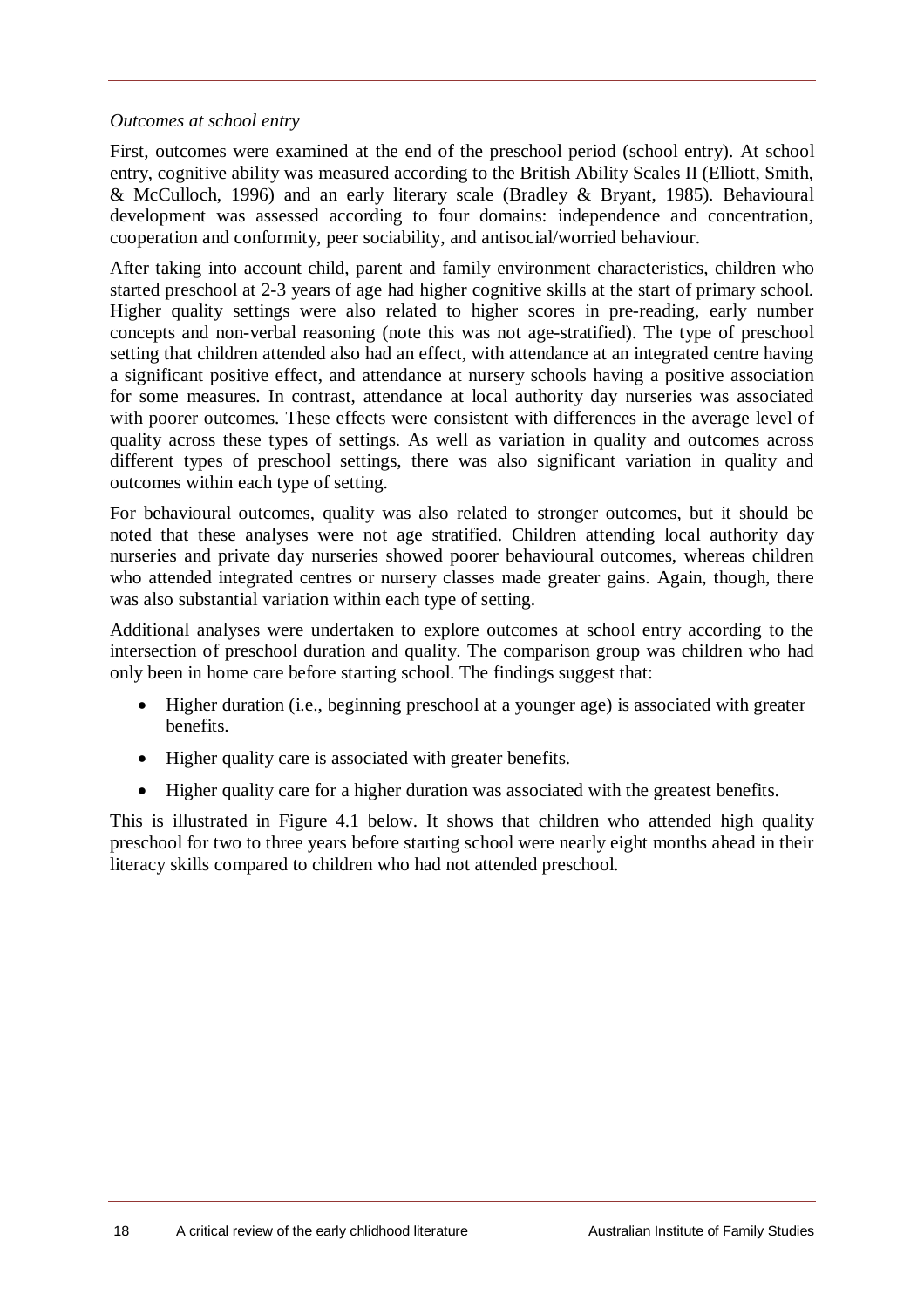



Source: Reproduced from reproduced from (Taggart et al., 2015)

#### *Outcomes at the end of Grade 1*

At six years of age (end of Grade 1), children's outcomes were analysed with a focus on understanding whether the positive impacts of preschool observed at school entry were maintained. Children were administered the reading and mathematics subscales of the NFER-Nelson Primary Reading Level 1 and Maths 6 tests. Social-behavioural development was assessed using an extended version of the Strengths and Difficulties Questionnaire (SDQ) (Goodman, 1997), focusing on self-regulation, positive social behaviour, antisocial behaviour and anxious behaviour.

Attendance at higher quality preschool settings continued to be positively associated with aspects of cognitive progress and behaviour. Longer duration of preschool attendance was associated with greater gains in reading and maths; an earlier start to preschool had a greater advantage to cognitive development (see Table 4.1.1). For behavioural outcomes, children who attended high-quality settings had better outcomes, but children who attended lower quality settings showed higher levels of antisocial behaviour. Overall, the results suggest that the early benefits observed were maintained at the end of Year 1.

| Table 4.1.1 Effect of duration of preschool attendance at entry to school and end of Year 1 |
|---------------------------------------------------------------------------------------------|
|---------------------------------------------------------------------------------------------|

|                 | Effect of duration at entry to school and end of Year 1 |                |                 |               |  |
|-----------------|---------------------------------------------------------|----------------|-----------------|---------------|--|
| <b>Duration</b> |                                                         | <b>Reading</b> | <b>Maths</b>    |               |  |
|                 | Entry to school                                         | End of Year 1  | Entry to school | End of Year 1 |  |
| Up to 1 year    | 0.12                                                    | 0.26           | 0.34            | 0.32          |  |
| $1 - 2$ years   | 0.28                                                    | 0.17           | 0.45            | 0.36          |  |
| 2-3 years       | 0.39                                                    | 0.26           | 0.56            | 0.46          |  |
| $\overline{>3}$ | 0.49                                                    | 0.35           | 0.55            | 0.52          |  |

Source: Reproduced from Taggart et al. (2015)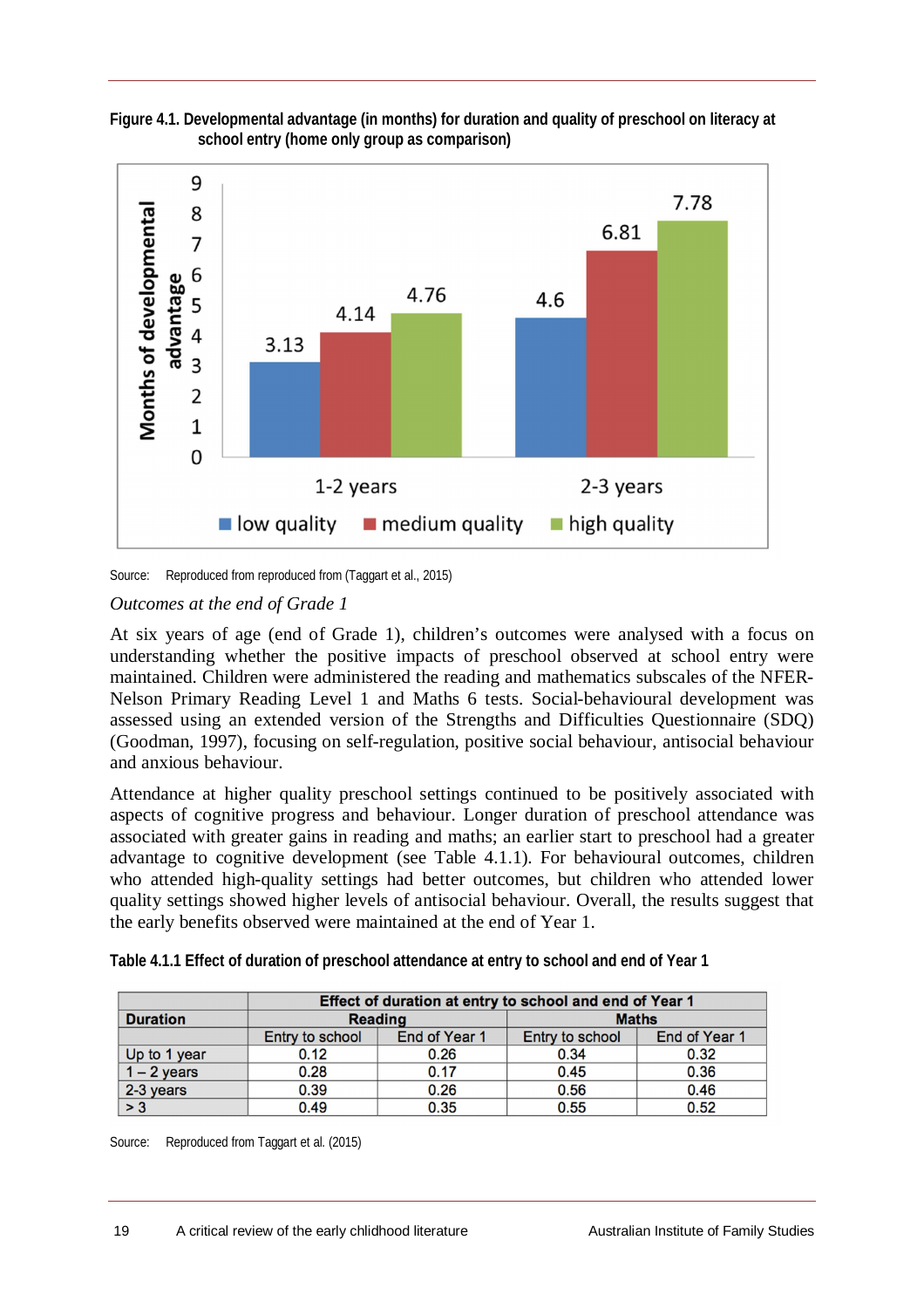## *Outcomes at Grade 2*

At Grade 2, findings were similar to those in Grade 1, though effects were generally somewhat weaker, possibly due to the greater impact of the school setting (Table 4.1.2). Cognitive outcomes were assessed according to reading and mathematics subscales from a national standardized assessment, and behavioural outcomes were again assessed by the Strengths and Difficulties Questionnaire (Goodman, 1997). Attending a higher quality preschool at a more effective site for a longer duration continued to be associated with developmental gains. The relationship between duration of preschool attendance and cognitive outcomes is illustrated in Table 4.1.2. For reading, effect sizes at the end of Year 1 and Year 2 were similar, but for maths had reduced somewhat over time. The size of these effects could be considered small to medium.

|                 | Effect of duration at end of Year 1 and end of Year 2 |               |               |               |  |
|-----------------|-------------------------------------------------------|---------------|---------------|---------------|--|
| <b>Duration</b> | Reading                                               |               | <b>Maths</b>  |               |  |
|                 | End of Year 1                                         | End of Year 2 | End of Year 1 | End of Year 2 |  |
| Up to 1 year    | 0.26                                                  | 0.29          | 0.32          | 0.21          |  |
| $1 - 2$ years   | 0.17                                                  | 0.27          | 0.36          | 0.18          |  |
| 2-3 years       | 0.26                                                  | 0.29          | 0.46          | 0.22          |  |
| $\overline{>3}$ | 0.35                                                  | 0.36          | 0.52          | 0.29          |  |

| Table 4.1.2 Effect of duration of preschool attendance at entry to school and end of Year 2 |  |
|---------------------------------------------------------------------------------------------|--|
|                                                                                             |  |

Source: Reproduced from Taggart et al. (2015)

Comparisons between children who were only in home care before starting school and those who attended preschool should be made with caution, because these children differed in many ways to those attending preschool, including potentially ways that were not measured and so cannot be accounted for. Bearing this in mind, overall the results suggest that children in home-only care before starting school (who were also much more disadvantaged) fared much worse than those who attended preschool. By the end of Year 2, this difference was diminishing on behavioural indicators, but remained significant and substantial for cognitive indicators.

## *Outcomes from 7-11 years*

The second phase of the EPPE project examined children's outcomes from ages 7-11 years. Beneficial effects of attending preschool continued to be evident, but the size of the effects had reduced further (Taggart et al., 2015). In addition, these benefits were evident only for children who had attended medium and high quality preschool settings. Compared to the home-only group, children attending poor quality preschool had no significant benefits; while they had slightly better prosocial behaviour this was offset by poorer ratings of hyperactivity.

## *Outcomes from 11-16 years*

Outcomes at age 11-16 followed a similar pattern, with some positive effects of attending preschool continuing to be evident, in comparison to being in home only care before starting school (Taggart et al., 2015). For example, at age 16 effects were observed for preschool attendance on English and maths grades. There was also an effect for duration of preschool exposure, with students who spent two to three years in preschool obtaining higher grades in English and maths. Higher quality of the preschool environment was also associated with these outcomes. Beyond age 16, preschool attendance, duration, quality, and effectiveness of the site all predicted the likelihood of students following a higher academic route rather than a vocational pathway.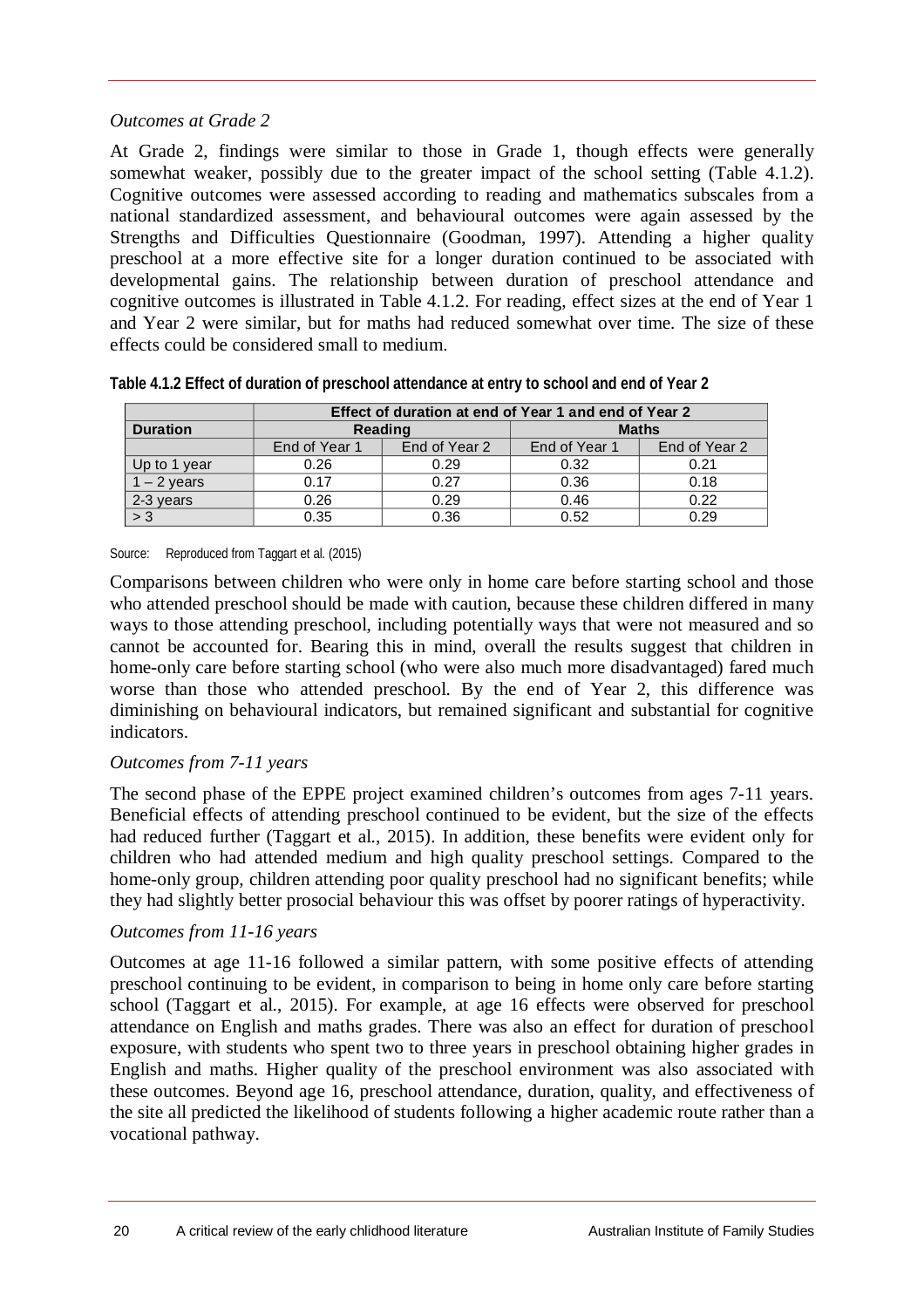## **Outcomes for disadvantaged children**

Children from all SES groups appeared to benefit from higher quality preschool when outcomes were examined at school entry, and the extent of this influence was similar across SES groups. Note that results were not broken down by duration of attendance. Clustering of disadvantaged children in particular centres was related to lower cognitive progress.

By age 11, students from disadvantaged backgrounds appeared to have greater gains from attending high quality preschool settings in terms of their behavioural outcomes. This was particularly so for children with less stimulating home learning environments in the early school years. At 14 years of age, children with poorer home learning environments had higher self-regulation if they had attended a high-quality preschool. Similarly at age 16, students with lower qualified parents achieved stronger English and math results if they attended high quality preschool.

## **Case studies of practice in highly effective preschool settings**

The results highlighted that there was considerable variation between preschool sites in the degree of value add that they provided to children's development. The practices of 12 preschool sites that achieved slightly above average (good) or well above average (excellent) levels of value add were next explored in detailed case studies. The aim was to generate hypotheses about the specific practices that differentiate settings achieving good versus excellent outcomes for children. Information was gathered from policy documents, manager and parent interviews, and observation of staff and children. Some key features highlighted were that effective preschools tended to (Taggart et al., 2015):

- Maintain a strong educational focus but viewed academic and social development as equally important;
- Had strong leadership and good retention of skilled and knowledgeable workers;
- Had a good balance of adult led and freely chosen activities;
- Adult-child interactions involved strategies to extend children's thinking;
- Behaviour management policies supported children to understand and talk through conflict; and
- Parental involvement and engagement with their child's learning was strongly encouraged.

## **Conclusion**

EPPE is a large longitudinal study that aimed to explore the benefits of preschool for children in the UK. It used a multilevel, value added approach to estimate the gains from preschool attendance, taking into account children's starting point and a range of family and demographic characteristics. The multilevel modelling approach is popularly used in educational research because it can account for the way children are clustered together in classes or school sites. In addition, the focus on 'value add' allows each educational site's contribution to a student's learning and development to be estimated, taking into account factors that a preschool cannot modify (e.g., levels of parental education within their student cohort). This is one of the study's main strengths.

However, it is important to note that while a wide range of characteristics of the child, the parents and the home learning environment were accounted for, it is still likely that there are other factors impacting on whether a child attends preschool (and if so of what quality and duration) that were not measured and so could not be controlled for. This means that it is not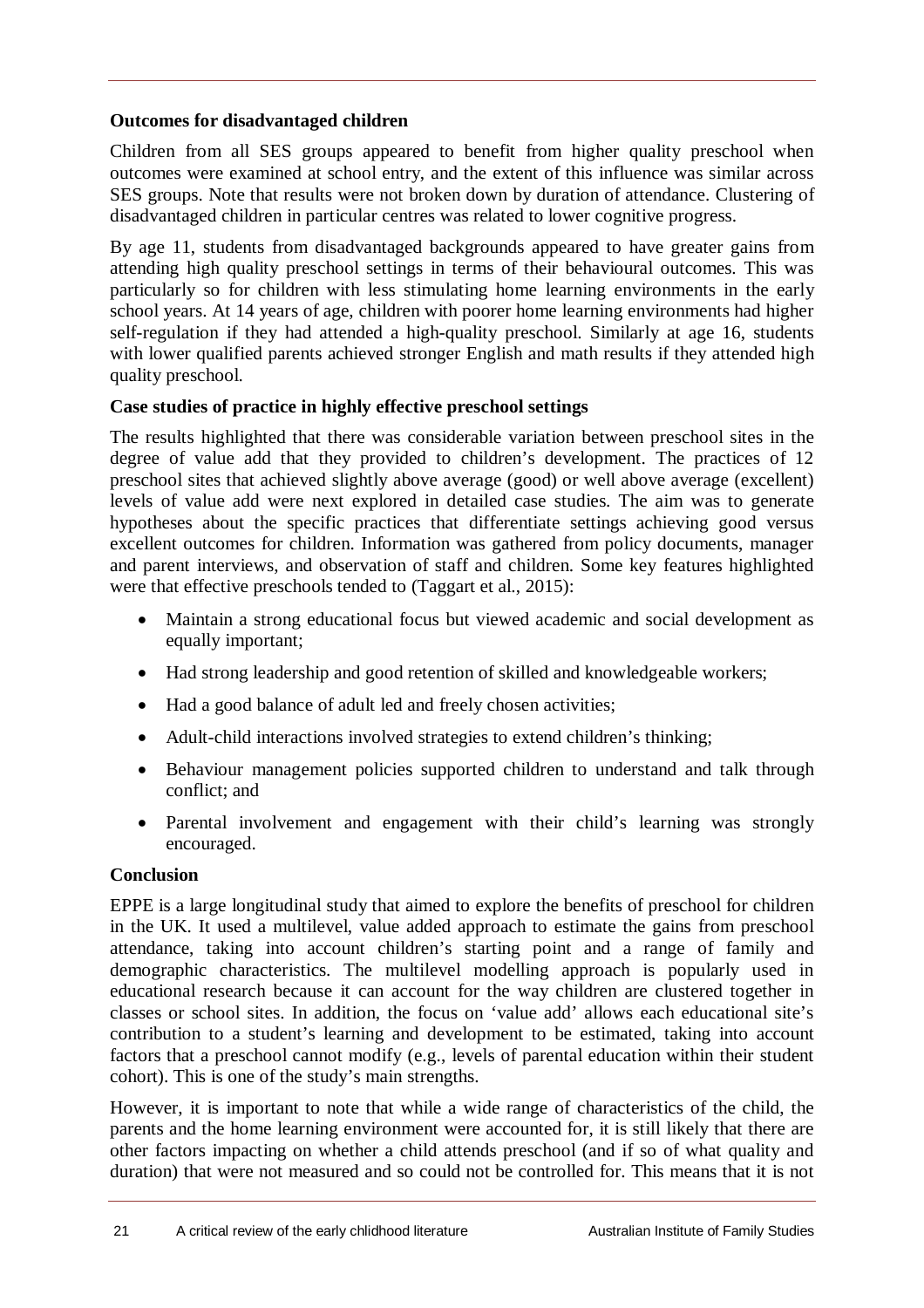possible to definitively determine whether differences in preschool attendance *cause* benefits to children's development and it is likely that the estimates from EPPE would be in the upper bound of what would be expected.

Despite this, EPPE does provide valuable evidence of a significant and lasting relationship between attendance at higher quality preschool settings for a longer duration and children's developmental outcomes across children from a range of family backgrounds. In addition, case studies of those sites achieving good or excellent levels of value add for their students were able to identify aspects of practice that may be beneficial. The aspects of practice that were highlighted are similarly emphasized in the National Quality Framework:

- *Maintained a strong educational focus but viewed academic and social development as equally important* relates to QA1 (Educational program and practice) and QA5 (Relationships with children)
- *Had strong leadership and good staff retention of skilled and knowledgeable workers* relates to QA7 (Leadership and service management) and QA4 (Staffing arrangements)
- *Good balance of adult led and freely chosen activities* relates to QA1 (Educational program and practice)
- *Adult-child interactions involved strategies to extend children's thinking* relates to QA5 (Relationships with children) and QA1 (Educational program and practice)
- *Behaviour management policies supported children to understand and talk through conflict* relates to QA5 (Relationships with children)
- *Encouraged parental involvement and engagement with their child's learning* relates to QA6 (Collaborative partnerships with families and communities).

The EPPE study appears to be of some relevance to the current policy questions in the Australia context. The inclusion of families from a range of socio-economic backgrounds situated in urban and rural areas make its findings broadly generalisable to a general population. The settings in which early childhood education took place were diverse and similar to those in Australia, as was the societal cultural environment and main language spoken. The sample was of sufficient size to have confidence in the reliability of the findings. The case studies have generated hypotheses about the elements of preschool education that matter for children's outcomes. However, EPPE was an observational study rather than an experimental or quasi-experimental one, which limits the strengths of the conclusions that can be drawn. Additionally, the study did not specifically focus on three-year-olds, and comparisons to the home-only group can only be made tentatively. The preschool education was provided from 1997 to 2000, and may be somewhat dated in light of policy and practice changes since that time. Thus, while the insights gained from the study are relevant to the general Australian context, the constraints associated with the findings outlined above need to be borne in mind.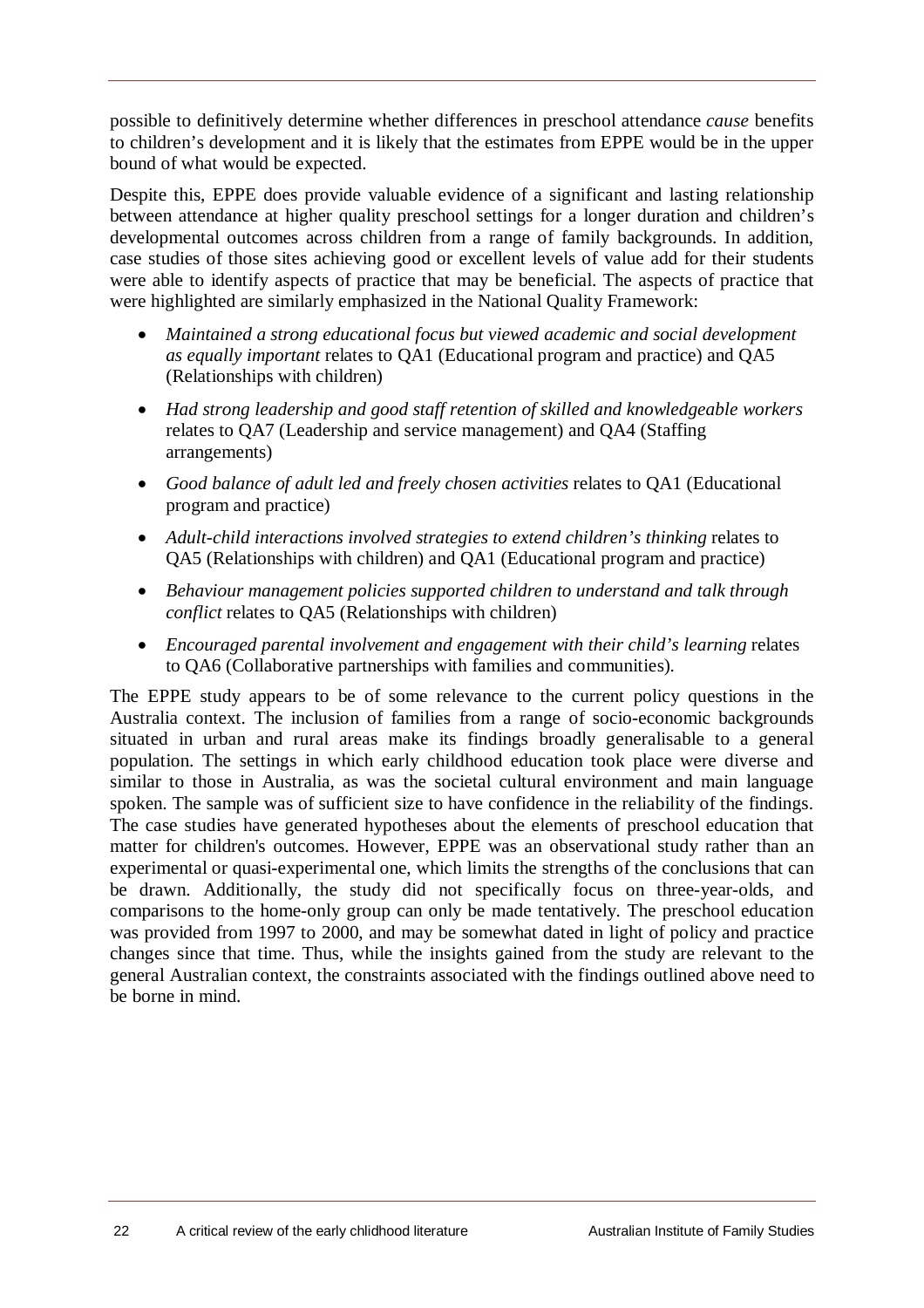# **4.2 Effective Preschool Provision in Northern Ireland (EPPNI)**

The Effective Preschool Provision in Northern Ireland (EPPNI) project is a partner project to EPPE in England, and aimed to investigate the effects of early childhood education and care for children's development in Northern Ireland (Melhuish et al., 2006). Data have been collected from three to eight years of age. The methodology closely aligns with the EPPE study.

# **Policy context**

EPPNI began in 1998, when early years policy was considered a low priority in the UK compared to compulsory schooling. Increasing interest in the potential of early childhood education and care to promote healthy transitions to school stimulated the EPPE study, launched in 1997, with EPPNI as a partner project beginning in 1998. The UK government has increasingly committed to expanding early years services since EPPE and EPPNI began, but each country within the UK has pursued this goal in different ways. Hence, it was considered valuable to also explore the implications of preschool for children's development in Northern Ireland.

# **Methodology**

The EPPNI methodology closely aligns with EPPE. EPPNI is a longitudinal cohort study that aims to estimate the 'value add' that different ECEC experiences provide to children's development. A benefit of this approach, as compared to an RCT design, is that is allows different types of ECEC provision to be examined as they are implemented in usual practice. As for EPPE, a significant limitation is that while associations between preschool experiences and children's outcomes can be estimated, it is not possible to definitively determine whether preschool causes these effects. Moreover, it is likely that given that not all factors associated with parental decisions to choose ECEC are measured, that estimates from these models may overestimate the impact of ECEC.

ECEC sites were selected randomly across all Northern Ireland Education and Library Board areas, stratified to ensure coverage of ECEC types. A total of 685 children were recruited from across 80 centers. An additional 152 children with no or minimal care outside the home prior to school entry were also recruited when they began school. As for EPPE, care should be taken when interpreting differences between the home-only and ECEC groups, because they have very different background characteristics.

Different types of ECEC examined included: playgroups, private day nurseries, nursery classes/schools, and reception classes and groups. Reception classes/groups are a form of preschool provision where three and four year old children are entered into a primary school if no other form of preschool is available (typically occurs in rural areas). Depending on the number of reception children, they may have a separate class or be integrated into a class with older school children.

Child assessments were conducted from three to eight years, focusing on cognitive and behavioural functioning. Family characteristics were also assessed. Like EPPE, quality of the ECEC setting was measured according to the ECERS-R (Harms et al., 1998) and the ECERS-E (Sylva et al., 2003).

The analytic approach aimed to capture the value add that different types of ECEC settings provided, net of children's starting point and family characteristics.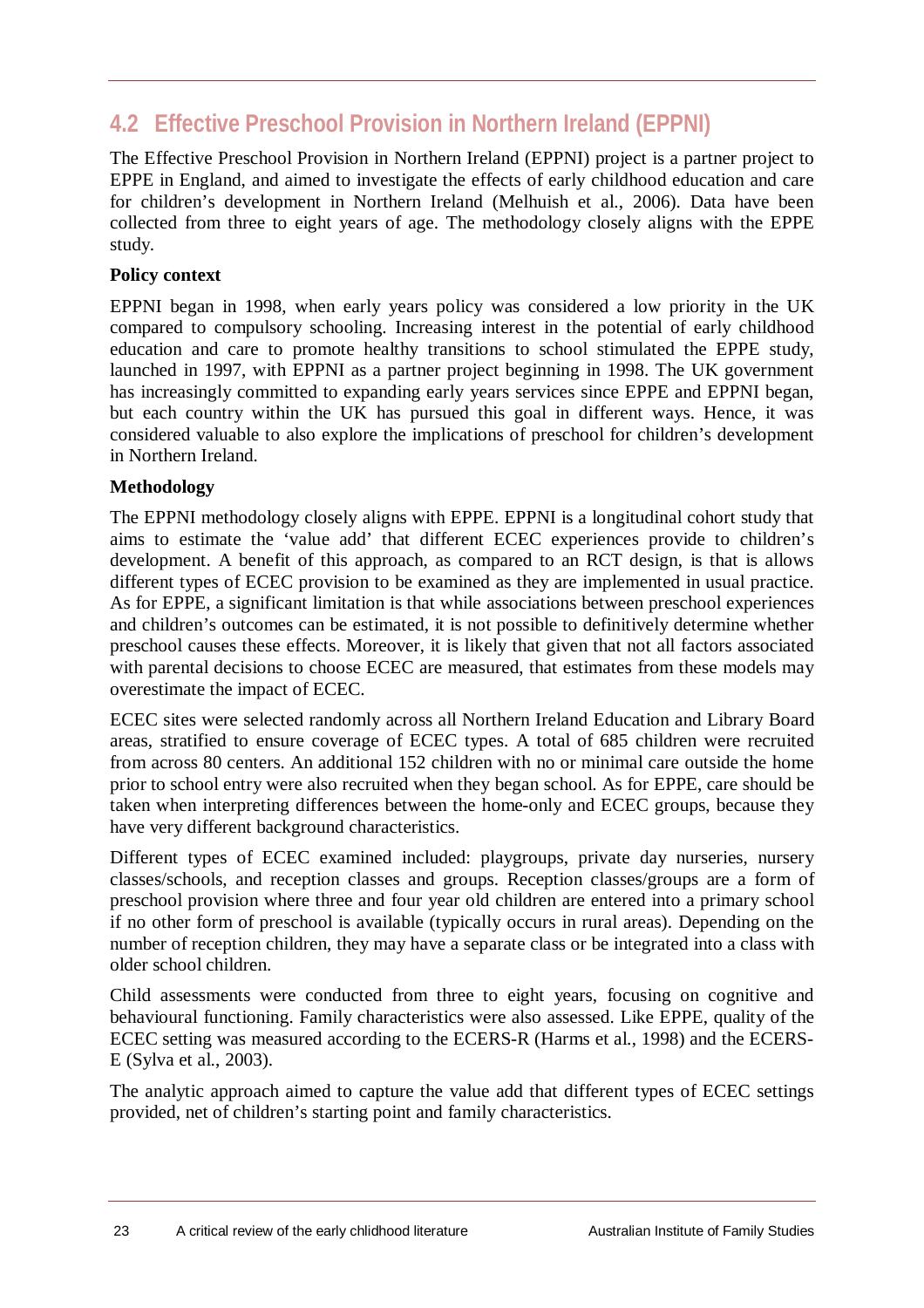## **Benefits associated with participation in three-year old preschool**

By the start of primary school, children who attended ECEC (not disaggregated by three and four year old programs) had greater gains to their development than children in home-only care. Children attending higher quality settings also had greater gains (Melhuish et al., 2006). Type of setting also appeared relevant; children attending reception classes generally had fewer benefits than children in other types of ECEC.

The duration of attendance at preschool was consistently found to be associated with stronger outcomes in EPPE. By contrast in EPPNI, while there were small benefits of a longer duration of preschool attendance to social development at the end of Grade 1 and Grade 2, overall, there were no consistent effects for duration of attendance. This may be due to a lower level of variation in duration of preschool exposure in Northern Ireland than in England (Melhuish et al., 2006).

## **Case studies of practice in highly effective preschool settings**

Case studies were conducted with three preschools that were identified as providing a high level of value add to their students. These case studies help to generate hypotheses about practices that may help preschools to achieve stronger outcomes for children. Based on rich qualitative data, the findings suggested the relevance of:

- Strong leadership and good staff retention, with a focus on staff development and training;
- A culture and atmosphere characterized by a warm, respectful and caring approach to the children, and supportive and professional interactions between staff;
- Strong partnerships with parents; and
- An emphasis on both social-emotional development and learning.

# **Findings specific to disadvantaged children**

Attendance at higher quality preschool settings appeared to benefit all children. There was no evidence that disadvantaged children benefited disproportionately. Disadvantaged children had stronger outcomes when they attended centres that included children from a mix of social backgrounds, rather than high levels of clustering with other disadvantaged children (Melhuish et al., 2006).

# **Conclusion**

The methodology employed by EPPNI is closely aligned to EPPE, and thus carries the same advantages and limitations. As an observational study, it is not possible to rule out the potential for other unmeasured factors to be influencing both who goes to preschool and their developmental gains during the preschool and primary school years. On the other hand, EPPNI replicates and enhances confidence in the major findings of EPPE. The addition of case studies of highly effective preschools to the study is valuable in highlighting potential areas of practice that may benefit children's outcomes. The aspects of practice highlighted in EPPNI again align to factors emphasised within the National Quality Framework, including:

- Strong leadership and good staff retention, with a focus on staff development and training (QA7, QA4);
- A culture and atmosphere characterized by a warm, respectful and caring approach to the children, and supportive and professional interactions between staff (QA5);
- Strong partnerships with parents (QA6); and
- An emphasis on both social-emotional development and learning (QA1, QA5).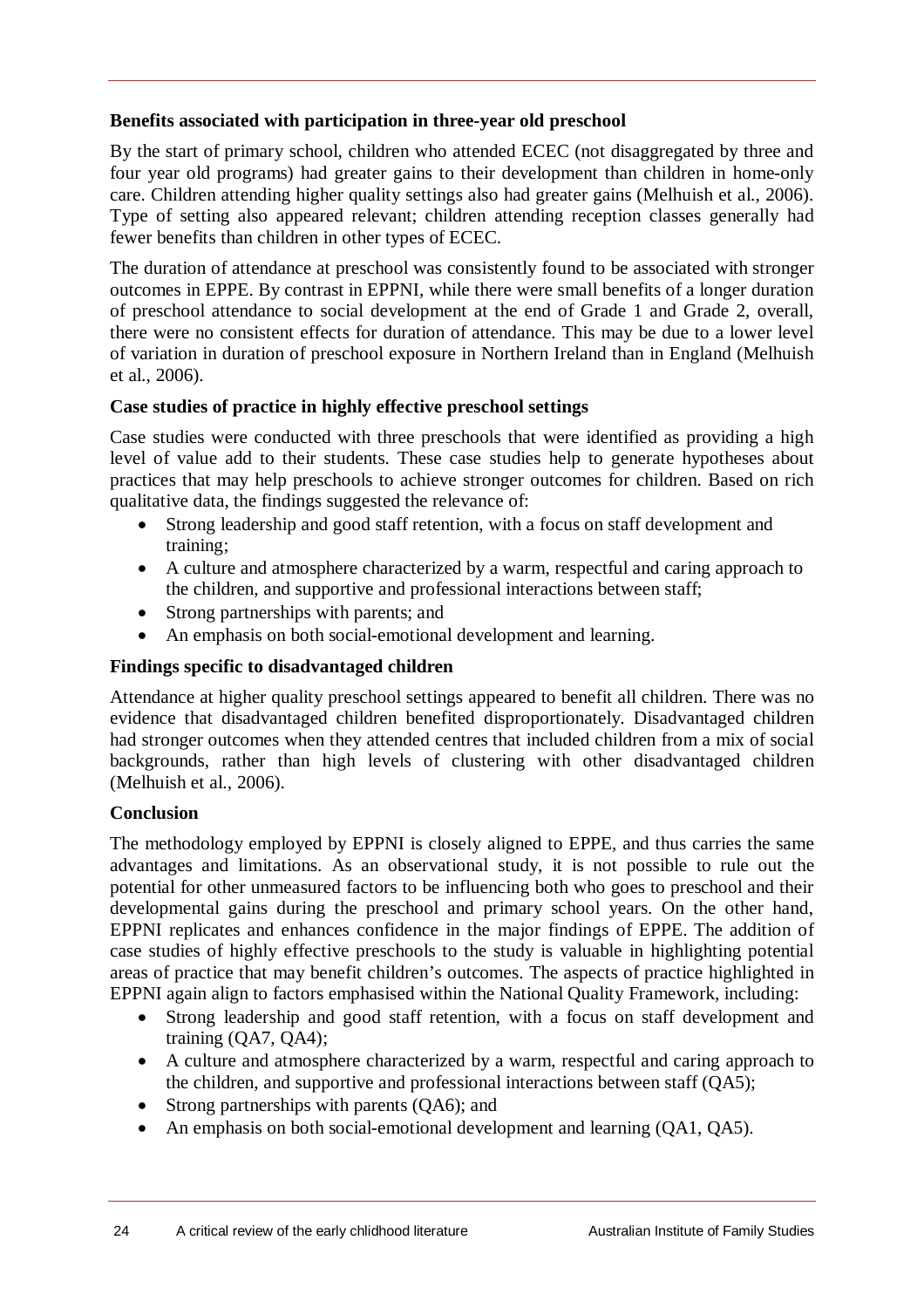In terms of relevance to the Australia context, the same comments apply as were made in relation to the EPPE study.

# **4.3 The HighScope Perry Preschool Study**

The HighScope Perry Preschool Program was undertaken from 1962 to 1967 as a small, single site, demonstration project that aimed to improve the educational outcomes of disadvantaged children at high risk of school failure. This famous and widely cited intervention project has examined outcomes annually from age three to eleven years, and subsequently at 14, 15, 19, 21, 27 and 40 years, with numerous short- and long-term positive effects demonstrated over a range of areas of life.

# **US policy context**

The U.S. 'War on Poverty' was launched in 1964 and highlighted the negative effects of economic disadvantage on children and families. New policy initiatives undertaken during this period included the provision of early childhood and preschool services such as Head Start to increase the likelihood that disadvantaged children would commence elementary school with the requisite skills; and the establishment of the Bureau for the Education of the Handicapped, which increased the focus on children with special needs. The HighScope Perry Preschool Program took place within this policy environment.

# **Methodology**

 $\ddot{\phantom{a}}$ 

A total of 123 children from low-income households residing in Ypsilanti, Michigan were recruited to the study. All children were of African-American descent and had IQs between 70 and 85 (i.e., within the lowest 15% of a normal population). The children were randomly assigned to either a no-program control group (*n* = 65) or a high-quality preschool program (*n*   $= 58$ <sup>4</sup>. Children receiving the program attended an early childhood centre for two and a half hours each morning, five days per week. The program ran for eight months per year over two years (approximately 900 hours in all). Additionally, teachers visited children's homes for one and a half hours each week to help mothers carry out the program curriculum at home.

The centre-based component was intensive and high quality, with teacher-child ratios of one adult for every five or six children. All four teachers providing the program were qualified in early childhood education, elementary education and special education. The curriculum provided experiences in the areas of personal initiative, social relations, creative representation, movement and music, logic and mathematics, and language and literacy through self-initiated learning as well as small-group and large-group activities (Schweinhart et al., 2005).

Assessments of the intervention and control groups were undertaken annually from three to eleven years, and at 14, 15, 19, 21, 27 and 40 years, with an assessment at 50 years currently underway. Levels of missing data were low, at approximately 6%.

# **Benefits associated with participation in the High Scope Perry Project**

Statistical analyses compared the Program and Control groups, controlling for factors such as child gender, IQ level at entry to the program, fathers' presence in the home, fathers' type of employment, mothers' educational level, age and employment status.

<sup>&</sup>lt;sup>4</sup> There were some exceptions to the random allocation, with siblings assigned to the same group, and children of working mothers assigned to the control group.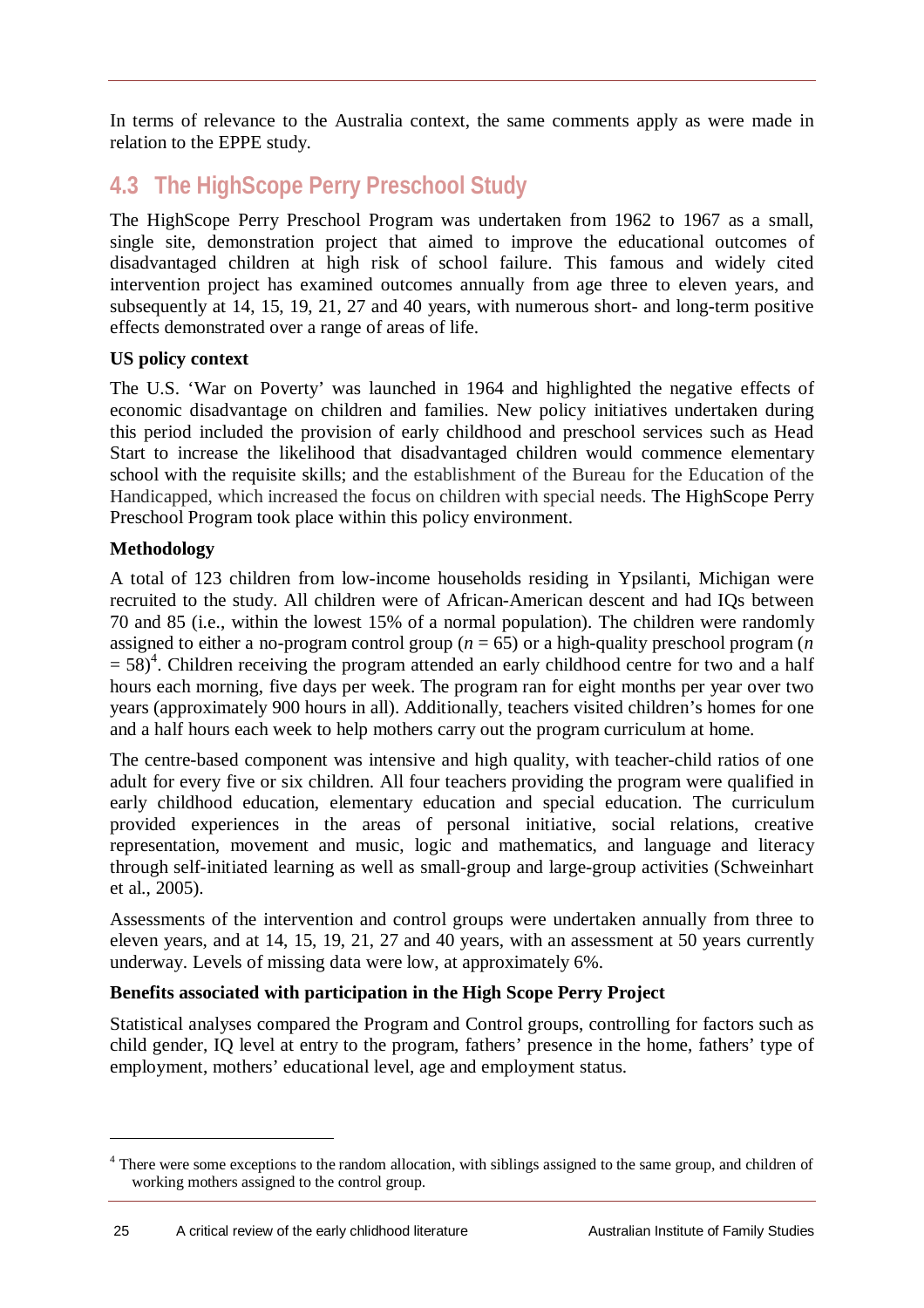Children who received the Perry Preschool Program made early gains on IQ by comparison with the Control group, with 64% vs 28% respectively having an IQ of 90 or greater at school entry. However by Grade 2, group differences on IQ were no longer evident. Throughout elementary and secondary school, the Program group consistently showed greater commitment to school than the Control group, and fewer had been placed in special education classes (15% vs 34%). Similarly, the Program group's achievement levels were significantly higher as measured by standardised achievement tests at ages 9, 10, and 14; and on literacy tests at ages 19 and 27 (Schweinhart et al., 2005). A higher percentage had graduated from high school on time (67% vs. 45%) and on average, they attained a better high school grade point average (2.1 vs. 1.7 on a 4 point scale). Heckman and Kautz (2012) also suggest there are program effects on children's non-cognitive skills.

Long-term benefits of the program were evident on many aspects of life in adulthood (Schweinhart et al., 2005). For example, at 40 years, relative to the Control group, the Program group was:

- more likely to be employed  $(76\% \text{ vs. } 62\%),$
- have higher median annual earnings (\$20,000 vs. \$15,300).
- have more stable housing arrangements (37% vs. 28% owned their own homes),
- have savings accounts (76% vs. 50%), and
- have been arrested significantly less often (36% vs. 55% had been arrested 5 or more times in their lifetime).

Schweinhart et al. (2005) estimated that by 40 years of age, the economic return to society of the Perry Preschool program was \$244,812 per child, on an investment of \$15,166 per child. This represents a gain of \$16.14 per dollar invested. Of the total return to society, \$195,621 went to the general public, primarily through crime savings (88%), education savings (4%), increased taxes (7%) and welfare savings (1%) (Elango, García, Heckman, & Hojman, 2015).

## **Conclusions**

The HighScope Perry Preschool program has shown that enduring educational and social benefits can ensue from the provision of a high quality intervention for intellectually challenged children from disadvantaged families. It has demonstrated consistent, impressive gains in many spheres of life for this group of children up to the age of 40 years, with large financial benefits accruing to society. The program was strongly educationally focused but did not require a large number of class hours per week (a total of 12.5 hours). Other key features were the low teacher-child ratios, highly qualified staff, and high levels of support for parents. Statistical analyses controlled for relevant child and family factors, increasing confidence that the results reflected impacts of the intervention provided. However, the sample size was small, which may make the results vulnerable to the effects of outliers.

The study also has several limitations that should be borne in mind. Allocation to intervention and comparison groups was not entirely random (e.g., children of working mothers were allocated to the control condition). The comparison was between a group receiving a high quality intervention and a group who did not receive any type of preschool program. While this likely reflects social trends in the 1960s, it does not reflect today's world in which many three-year-olds and most four-year-olds experience some form of out-of-home care. The intervention was two-pronged, with a centre-based intervention for children and weekly home-visits for parents. Other research such as the Nurse-Family Partnership (Olds et al., 1999) and the NICHD Study of Early Child Care (NICHD Early Child Care Research Network, 2005) shows that parent and family influences on children's development are substantial. It is not possible to determine which of the Perry's two major components are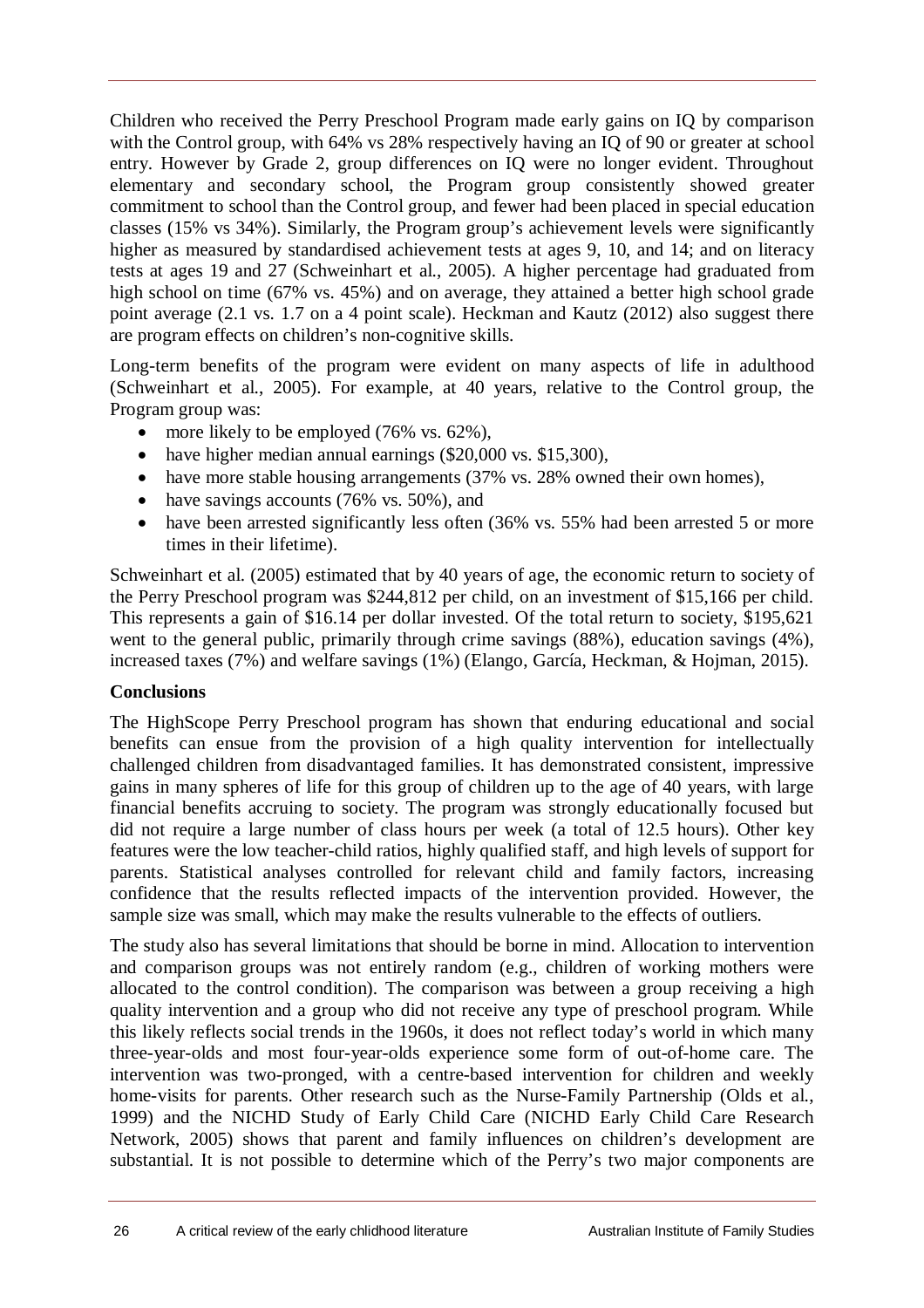responsible for its findings or whether they reflect their combination. Nor is it possible to differentiate the two components' relative importance. The program took place in the 1960s, with very different government policies and supports available for families than exist today. There have also been large societal changes in the ensuing 50 years, which may affect the study's applicability.

In terms of its relevance to the Australian context and bearing in mind the constraints outlined above, the study adds to the evidence base showing that early childhood education programs for three year-old disadvantaged populations show great promise in facilitating positive shortand long-term outcomes. However, the Perry's sample restrictions to children with IQs in the lowest 15% of the normal population who were all of African-American ethnic background may limit its applicability to the broader Australian population of disadvantaged children. The program also required highly qualified staff plus very small child-to-teacher ratios. These requirements might not be attainable for larger, publicly funded programs. Given the study's targeted nature, it cannot shed light on the value of a universal early childhood education program for all three year-old Australian children.

# **4.4 The Head Start Impact Study (HSIS)**

The US Head Start Program began in 1965 and aimed to improve the school readiness of three-to-five year old children living in severely disadvantaged households. Head Start provides educational, social, medical, dental, nutritional and other services to children and families. Non-experimental studies have shown that participation in Head Start from the 1960s to the 1980s led to positive long-term outcomes in several areas such as school success and early adult social functioning (Deming, 2009; Garces, Thomas, & Currie, 2000; Ludwig & Miller, 2007). Additionally, higher academic attainment and earnings and crime reduction benefits were found for those from particular ethnic backgrounds and genders (Garces, Thomas, & Currie, 2002).

In 1998, the US Congress initiated an Impact Study to evaluate the immediate and longerterm effectiveness of Head Start (US Department of Health and Human Services, 1999). Four main outcomes were investigated: children's cognitive development; their socio-emotional adjustment and health status; and parenting practices. Outcomes have been assessed separately for three- and four-year olds, with the findings for three year olds the main focus of the current report. The Head Start intervention took place in 2003 and 2004. Outcomes were assessed at three and four years, the end of kindergarten, Grade 1, and the end of Grade 3 in 2008 (Puma et al., 2012).

# **Policy Context**

The U.S. 'War on Poverty' launched by President Johnson in 1964 introduced a suite of education, health care, and social security policies and programs aimed at reducing the US national poverty rate, then at 19%. The US poverty rate has plateaued at between 11% and 15% since the 1970s, supporting the need for a continuation of programs such as Head Start.

# **Methodology**

Head Start is provided via a range of programs, with the most common being *centre-based*, where children regularly attend classrooms and parents receive at least two home visits per year. Funding is provided to local centres, which then tailor programs to meet the needs of their local population. There is considerable heterogeneity in the content of the Head Start curricula. Zill et al. (2003) reported that 20% of Head Start programs used the High/Scope educational model (covering six developmental areas: approaches to learning; social and emotional development; physical development and health; communication, language and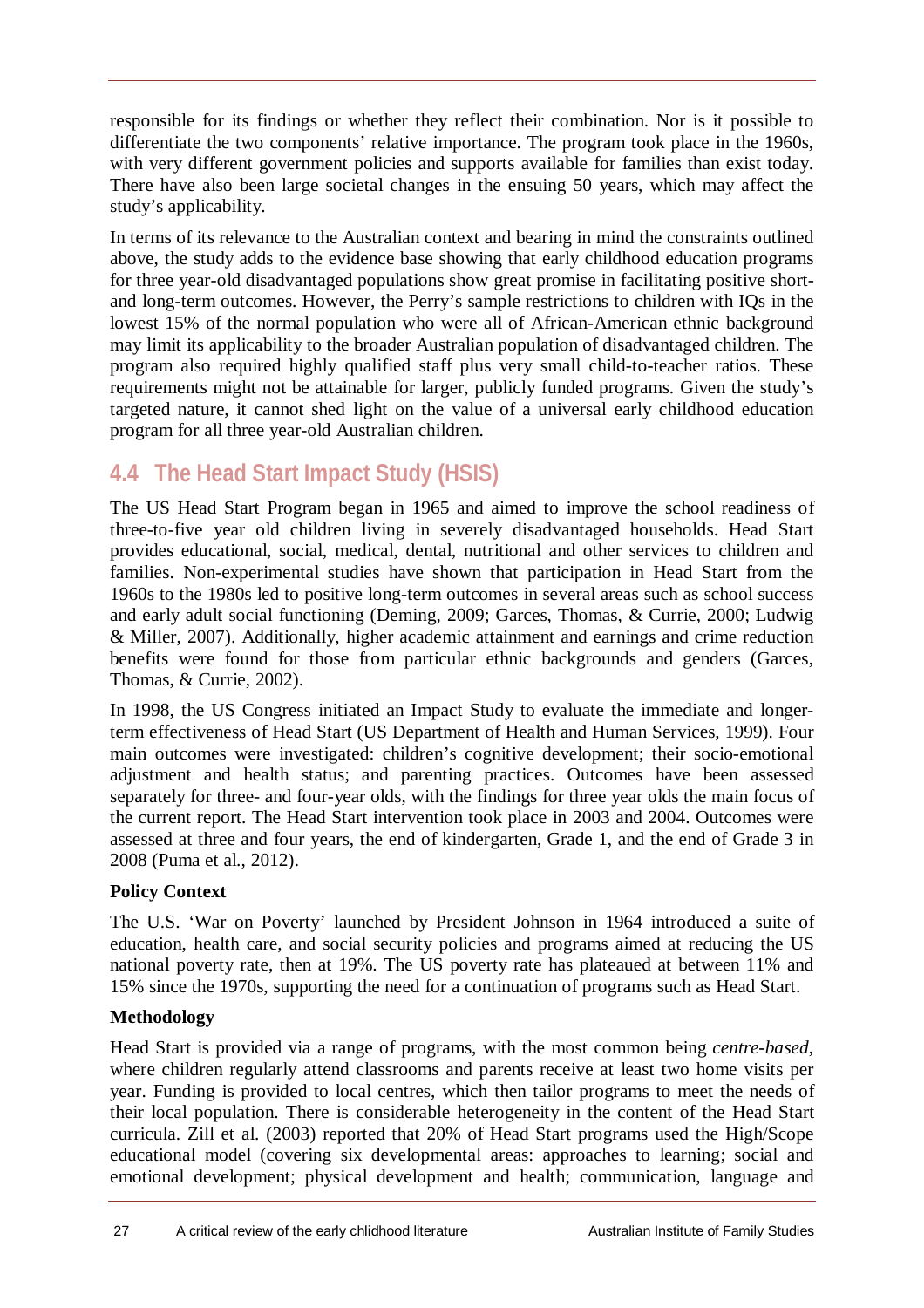literacy; cognitive development and creative arts), 39% used the Creative Curriculum model (covering 10 areas: social-emotional, physical, language, cognitive, literacy, mathematics, science and technology, social studies, the arts, English language acquisition), and 41% used another type of curriculum. Programs are provided full-day, 4-5 days per week; or part-time. To be eligible for Head Start, a child has to be living in a household whose income is below the US Federal poverty line. Thus, the HSIS focuses on children from severely disadvantaged families.

A nationally representative sample of Head Start programs was used to recruit a cohort of 4,667 three- and four-year-old children residing in 23 states across the United States in 2002. Sites were selected to provide a sufficient number of children for random allocation to a Head Start Services group or a Control group who had applied for but not been granted a Head Start service. Children allocated to the Control group did not participate in Head Start during the first year of the study but could have received other early childhood education services<sup>5</sup>. They could also have undertaken a Head Start program when four years of age. The methodology aimed to ensure that the Control group reflected the range of education and care services experienced by children from low-income families. Hence, the HSIS investigates the benefits of Head Start by comparison with other forms of services or care available to highly disadvantaged children in 2002. Details of the recruited sample are provided in Table 4.4.1. The ethnic background of the three year-old HSIS cohort was 37% Hispanic, 33% African-American, and 30% white or other ethnic background. The 4 year-old HSIS cohort ethnic profile differed, with 52% being Hispanic, 32% white/other, and 18% African-American.

| <b>Age Cohort</b> | <b>Head Start Group</b> | <b>Control Group</b> | <b>Total Sample</b> |
|-------------------|-------------------------|----------------------|---------------------|
| Three-year olds   | 1,530                   | .029                 | 2.559               |
| Four-year olds    | 1,253                   | 855                  | 2.108               |
| <b>Total</b>      | 2,783                   | 1.884                | 4.667               |

**Table 4.4.1: Number of children of each age in Head Start and Control groups**

Source: Reproduced from Puma et al. (2012)

 $\overline{a}$ 

All three- and four-year olds were assessed at Baseline, the end of their four-year-old Head Start program or other type of care, and at the end of their kindergarten, first and third grade elementary school years. The three-year-old cohort was also assessed at the end of their first year Head Start Program (i.e., at 3 years). Four domains were examined: children's cognitive/academic development, socio-emotional adjustment, physical health; and parenting practices. Data sources were direct child assessments (all time-points), parent interviews (all time-points), teacher surveys (all time-points unless children were in home care only), school principal surveys (grade 3 data collection), and a child survey (grade 3 data collection). The actual measures varied across age to reflect children's differing developmental stages (U.S. Department of Health and Human Services, 2010). Response rates for the three year-old Head Start Services group ranged from 89-80% for the child assessments, 93% to 83% for the parent interviews; 88% to 63% for the teacher surveys, and 66% for principal surveys. Response rates were 5% to approximately 10% lower in the Control group.

<sup>&</sup>lt;sup>5</sup> Despite the study criteria, a number of children assigned to the Head Start Services group did not actually participate (15%), while some allocated to the Control group did receive Head Start in the first year (17%). Statistical analyses comparing a) the groups derived from the random allocation, and b) groups based on their actual participation/non-participation in Head Start were used to account for these trends. In general, the pattern of results was similar across the two sets of analyses although the size of group differences varied.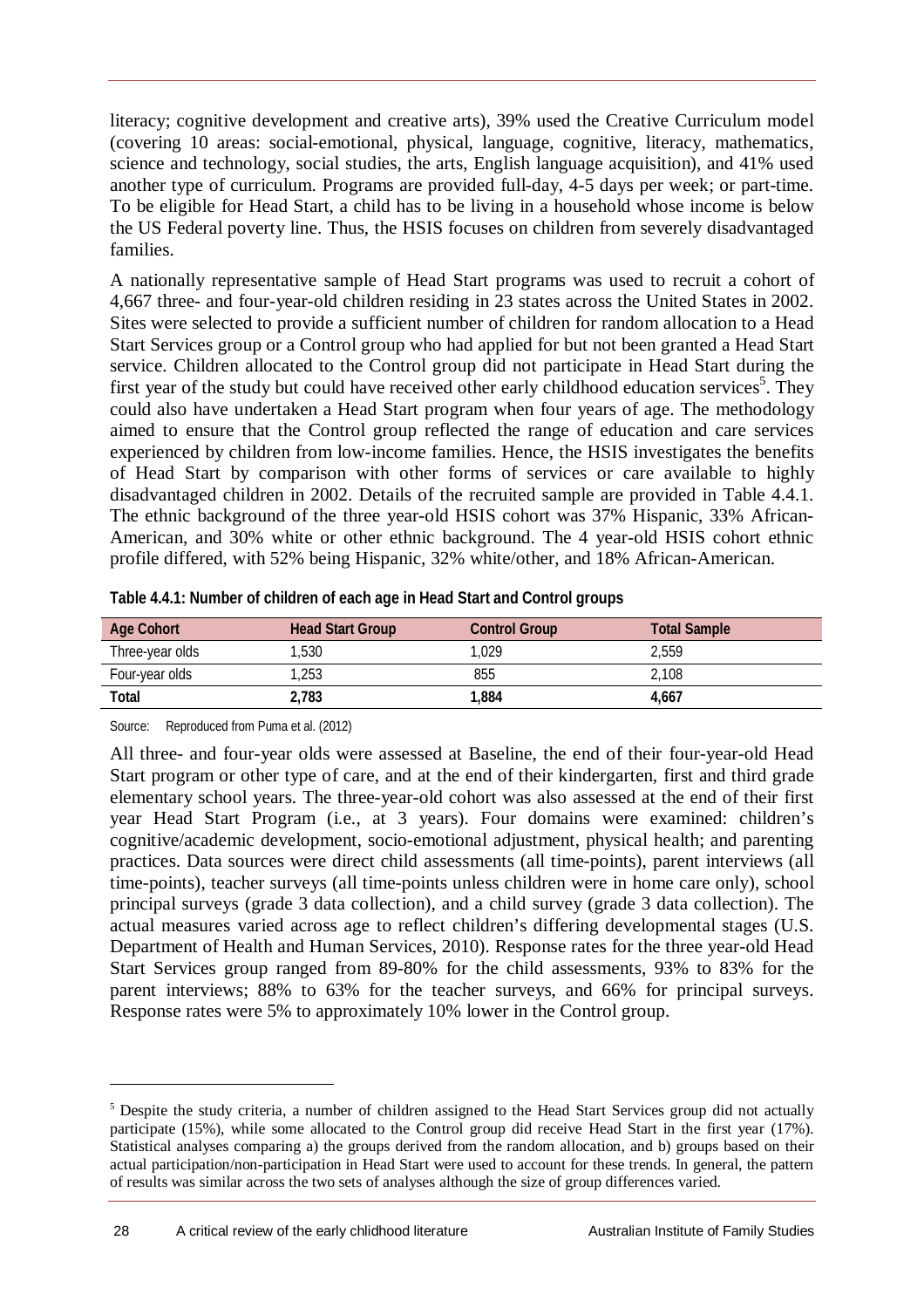Statistical analyses used weighted data to compare mean levels on the various outcomes of the Head Start and Control groups identified at 3 years<sup>6</sup>, controlling for other influential child and family factors (e.g., child gender, age, ethnicity; maternal educational attainment, age, marital status).

## **Benefits associated with participation in three-year old Head Start**

## *Cognitive outcomes*

The Head Start group tended to be doing better on various aspects of language development than the Control group at the end of their first Head Start year (see Table 4.4.2). Fewer effects on language measures were found at four years, only one effect in this area was found at Grade 1, and none thereafter. In the area of mathematics, the Head Start group tended to have better skills at the end of their three-year-old Head Start year than the Control group, but at the end of the Kindergarten school year were significantly worse according to parent reports. At Grade 3, significantly more Head Start than Control group children had repeated a school year.

## *Socio-emotional outcomes*

There were few significant group differences on socio-emotional adjustment as assessed by parent reports (Table 4.4.2). Head Start children showed fewer hyperactive behaviour problems at three years and the end of their kindergarten school year, and a smaller total number of behaviour problems at three years. There appeared to be relatively sustained differences on social skills/positive approaches to learning, with parent-reported differences at four years and at the end of the Kindergarten and Grade 3 school years, all to the advantage of the Head Start group. No significant group differences were evident on any teacher reported measures of socio-emotional adjustment at any time point.

## *Health outcomes*

Several differences were found in the health area, with Head Start children more likely to have received dental care at three and four years than Control children (this is part of the Head Start service). They were also more often rated as being in excellent or good overall health at the end of the program and had greater access to health insurance coverage in their Kindergarten year (Table 4.4.2).

## *Parenting practices*

 $\overline{a}$ 

Parents of Head Start children appeared to be using more effective parenting practices than parents of Control children, although significant differences were not extensive (Table 4.4.2). At three years, Head Start parents were less likely to have spanked their child, more likely to have read to their child, and more likely to have provided culturally enriching activities. At older ages, parents more frequently reported positive parenting and relationships with their child as well as less use of negative parenting approaches (e.g., high control and low warmth).

<sup>6</sup> Results for the 4 year-old groups are not described here.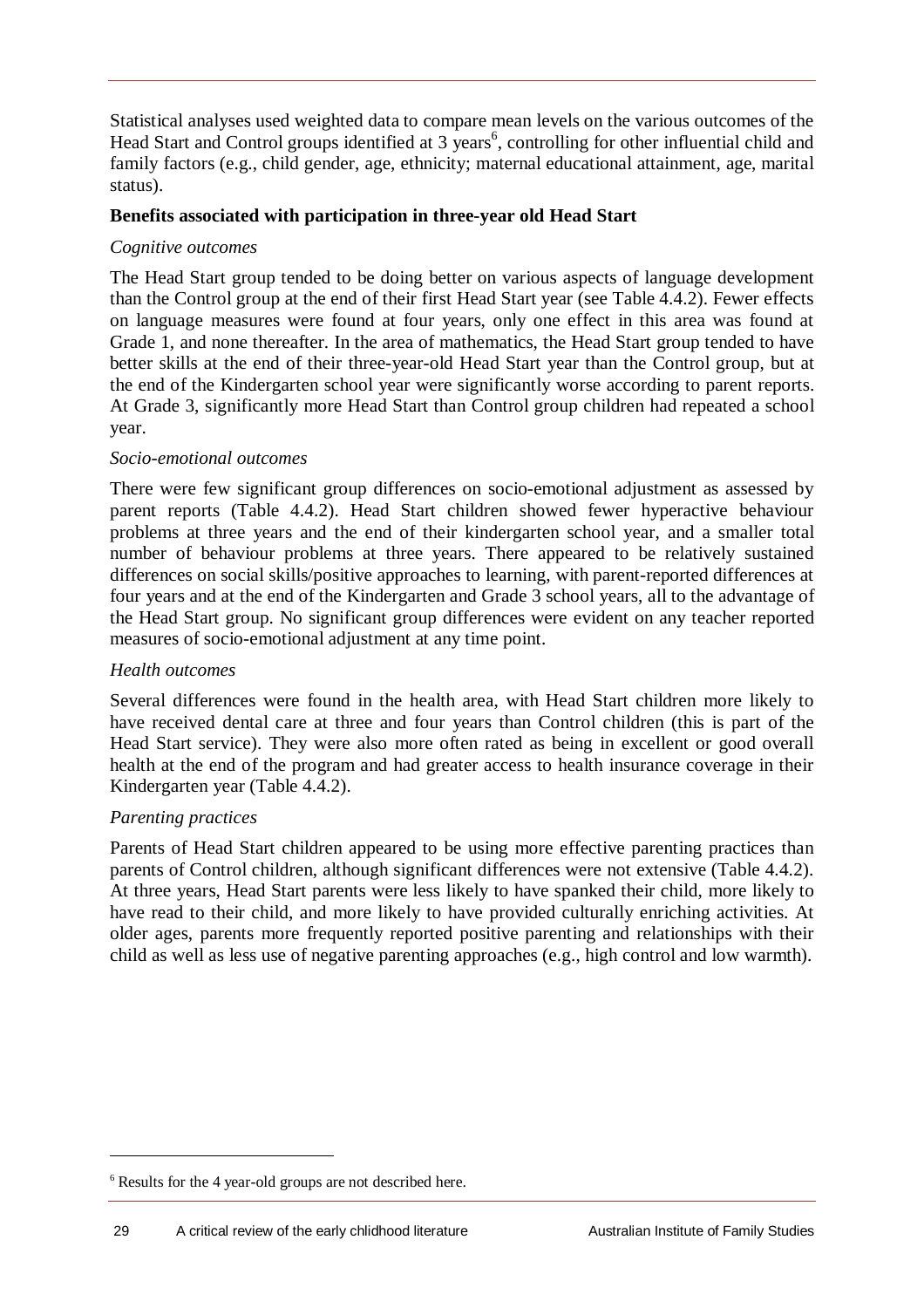|                                                       | 3 years        | 4 years | K      | Grade 1 | Grade 3 |
|-------------------------------------------------------|----------------|---------|--------|---------|---------|
| <b>Cognitive outcomes</b>                             |                |         |        |         |         |
| Pre-writing (McCarthy Draw a Design)                  | .14            |         |        |         |         |
| Emergent literacy scale (parent report)               | .35            | .16     |        |         |         |
| Letter naming                                         | .24            |         |        |         |         |
| Phonological Processing (CTOPPP)                      | .10            | .15     |        |         |         |
| Receptive Vocabulary (PPVT)                           | .18            |         |        |         |         |
| Letter-word identification (Woodcock-Johnson III)     | .26            |         |        |         |         |
| Oral comprehension (Woodcock-Johnson III)             |                |         |        | .08     |         |
| Pre-academic skills (Woodcock-Johnson III)            | .22            |         |        |         |         |
| Applied problems (Woodcock-Johnson III)               | .15            |         |        |         |         |
| Maths skills (parent report)                          | $\blacksquare$ |         | $-19$  |         |         |
| School promotion (parent report)                      |                |         |        |         | $-11$   |
| Socio-emotional outcomes                              |                |         |        |         |         |
| Hyperactive behaviours (parent report)                | $-21$          |         | $-12$  |         |         |
| Total problem behaviours (parent report)              | $-14$          |         |        |         |         |
| Social skills and positive approaches to learning     |                |         |        |         |         |
| (parent report)                                       |                | .11     | .14    |         | .12     |
| <b>Health outcomes</b>                                |                |         |        |         |         |
| Child received dental care                            | .33            | .20     |        |         |         |
| Excellent/good overall health                         | .11            |         |        |         |         |
| Child has health insurance coverage                   |                |         | .14    |         |         |
| <b>Parenting practices outcomes</b>                   |                |         |        |         |         |
| Closeness with parent (parent report)                 |                |         |        | .10     |         |
| Positive parent-child relationships (parent report)   |                |         |        | .10     |         |
| Parent spanked the child in last week (parent report) | $-14$          |         | $-.09$ |         |         |
| Parent read to child in last week (parent report)     | .15            |         |        |         |         |
| Family cultural enrichment scale (parent report)      | .18            |         |        |         |         |
| Parenting style - authoritarian (parent report)       | $\blacksquare$ | $-14$   |        | $-11$   |         |
| Parenting style - authoritative (parent report)       |                |         |        |         | .16     |

#### **Table 4.4.2: Comparison of significant effect size differences between Head Start and Control groups**

Source: Reproduced from Puma et al. (2012)

Notes: (*p* < .10) '-' = not measured at this time point*.* CTOPPP = Preschool Comprehensive Test of Phonological and Print Processing: Elison*.* PPVT = Peabody Picture Vocabulary Test. K = Kindergarten

Effect sizes were computed by dividing the population outcome by the measured standard deviation (Puma et al., 2012). The size of these effects could be considered in the small range, with those below .20 weaker than a small effect size

## **Benefits of three-year-old Head Start for specific sub-populations**

Puma et al. (2012) also reported results for specific sub-populations to provide insight into whether particular sub-populations benefit more from Head Start than others. The subpopulations examined included children with special needs, children with particularly poor pre-academic skills at baseline, children/parents from differing ethnic backgrounds, those residing in urban/city locations, those in high risk households (receipt of Food Stamps, low parent education, parental unemployment, single parent household, and/or mother 18 years or less when child was born); and families in which parents/caregivers had mental health problems.

The most notable differences were found for children from households which were high-risk at baseline (characterised by receipt of food stamps or temporary assistance for needy families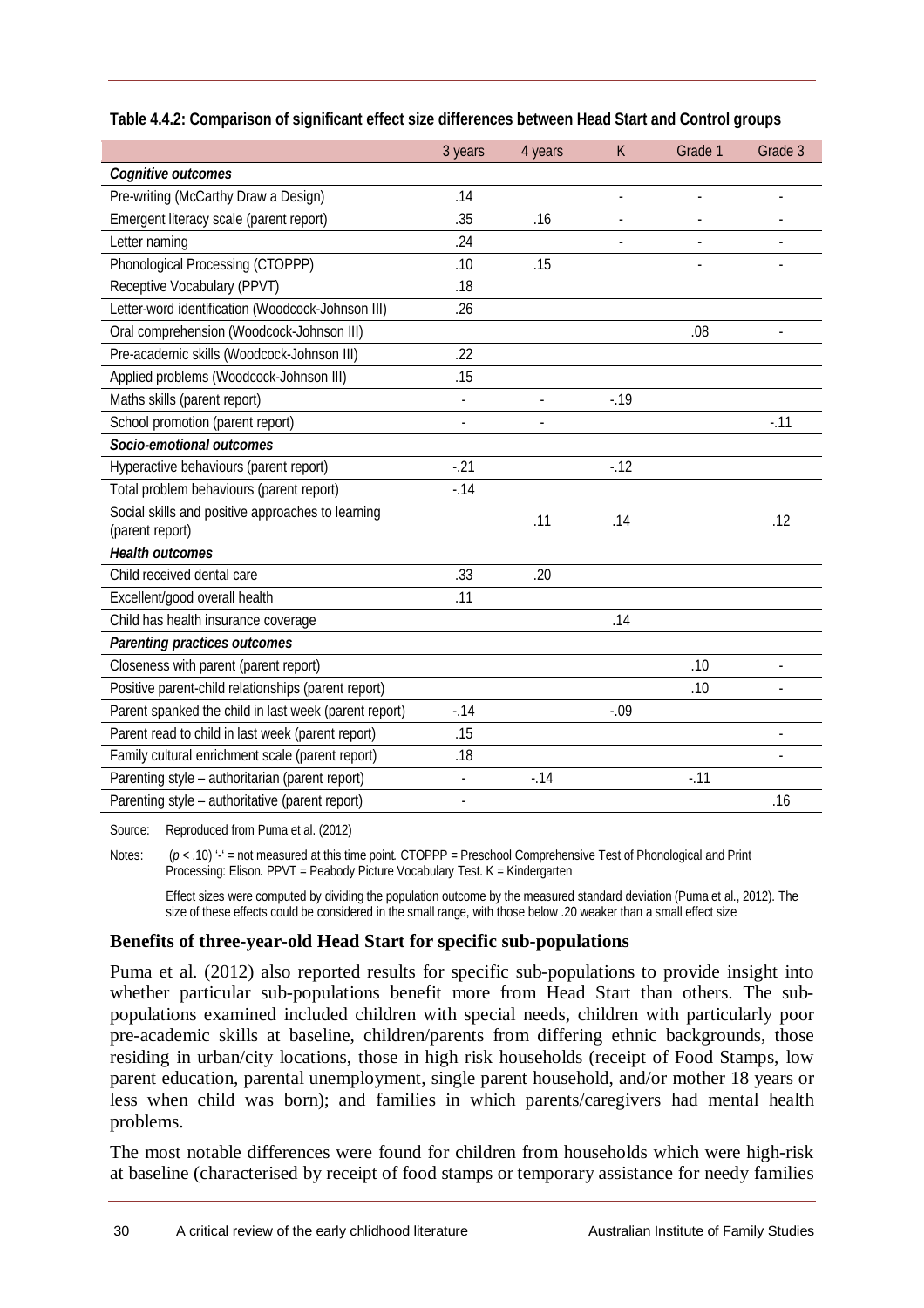(TANF); neither parent having a high school diploma or General Education Development diploma (GED); neither parent being in employment or at school; the child's biological mother being a single parent; the child's biological mother being 18 or younger when the child was born). The gap between the high-risk Head Start and Control sub-groups was significantly larger on language outcomes from pre-Kindergarten to grade 3 than the gaps found when moderate and low-risk Head Start and Control groups were compared. Findings were more mixed for the other specific sub-populations examined.

## **Benefits of two years of Head Start compared with Head Start at 3 years followed by a high-quality State Pre-Kindergarten year**

The research next described is not based on HSIS data, but makes use of data collected in 2006 and 2007 for the Oklahoma Pre-K study (Jenkins, Farkas, Duncan, Burchinal, & Vandell, 2016). Of the four-year-old children in the Oklahoma Pre-K study who were eligible for free or reduced-priced lunches, 540 had attended Head Start at age three. Two groups were compared: those who in their second pre-Kindergarten year attended an Oklahoma Pre-Kindergarten program ( $n = 211$ ), and those who experienced a second year of Head Start ( $n =$ 329). Analyses showed that both types of four-year-old programs significantly improved children's pre-reading and pre-writing skills but not their pre-mathematics skills. Further, children experiencing the Oklahoma Pre-Kindergarten program made twice as large gains in letter-word recognition than their peers attending a second year of Head Start (a difference of .46 in the respective effect sizes), and also showed greater gains in spelling, albeit not significant. These findings suggest that a more educationally focused second year of preschool education may provide greater benefits for the development of children's language and pre-reading skills than a second year of Head Start. The authors also note that the findings might reflect peer effects whereby those moving from Head Start to Pre K might experience benefits of being with peers from higher income families who have stronger school readiness skills.

## **Conclusions**

The Head Start Impact study produced several short-term, immediate effects, particularly in the cognitive sphere, but very few long-term effects. Only in social skills/positive approaches to learning and in parenting practices do there appear to have been relatively sustained effects into the elementary school years. Thus, similar to other large-scale intervention programs (Duncan & Magnuson, 2013), effects generally appeared to fade out in elementary school. Nevertheless, other research has shown that the Head Start program can achieve long-term gains for participants in late adolescence and early adulthood. Thus, it is possible that longerterm effects might emerge in later years. Additionally, there is suggestive research that a three-year-old Head Start preschool program followed by a more educationally focused fouryear-old program can achieve substantial language gains for children.

There are several possible reasons for the lack of long-term effects observed, including:

- Broad nature of program content: the Head Start program was by intent quite broad, as it aimed to focus on the 'whole child'. It is possible that a narrower, more targeted educational focus may have achieved stronger educational outcomes.
- Differences in program content: there was considerable heterogeneity in the content of the Head Start programs offered at differing sites as the curricula were determined at a local level. Depending on the needs of the local population, these could have had a stronger or weaker educational or socio-emotional focus, and some programs may have been more effective than others.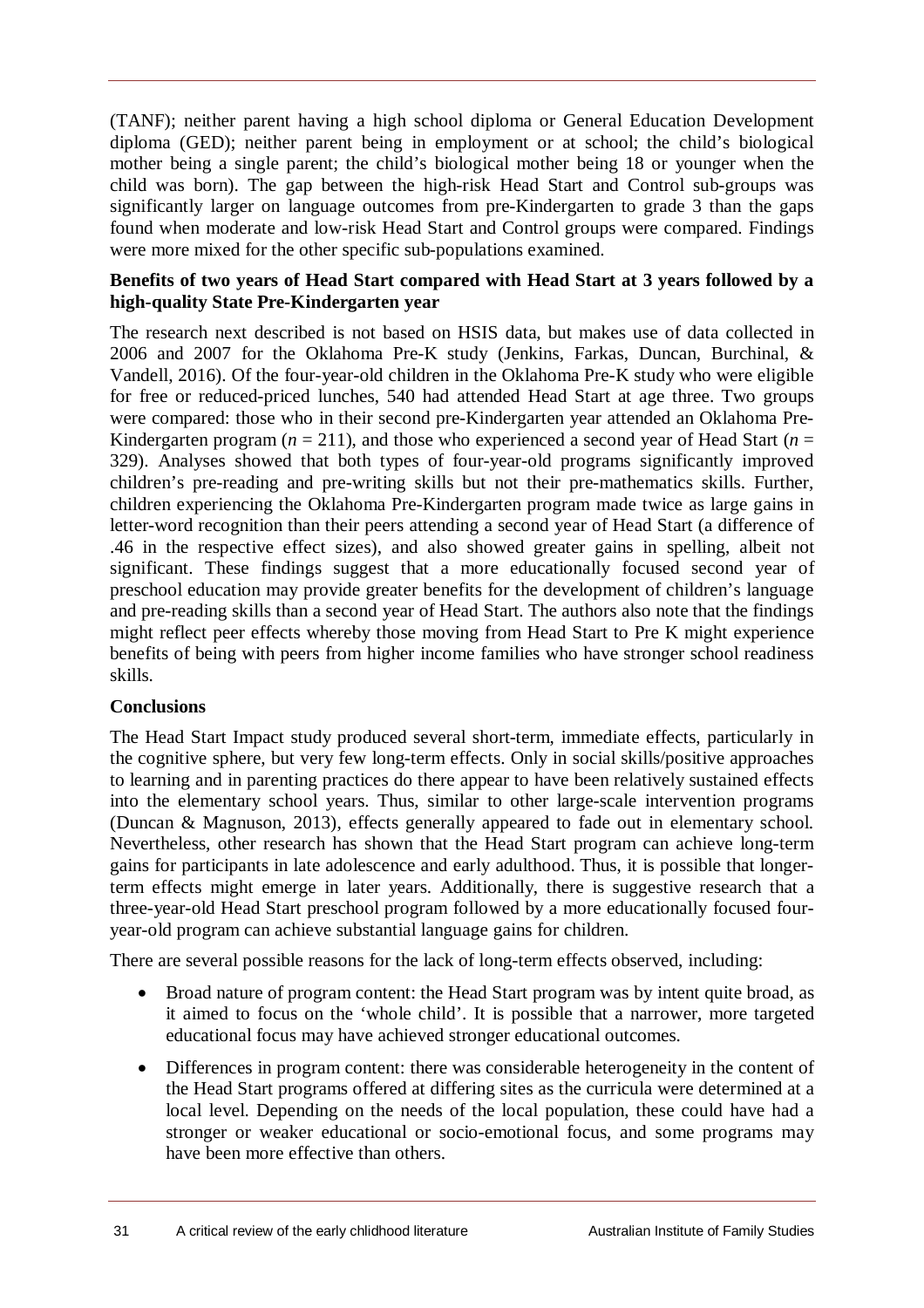- Differences in quality: Head Start centres vary in quality, as indicated by Stevens and English (2016) who reported that in 2013, 40% were high quality according to the Early Childhood Environment Rating Scale (ECERS), 57% were medium quality and 3% were low quality. Teacher qualifications are another indicator of quality. Zill et al. (2003) reported that in 2000, 28% of Head Start teachers had a bachelor's degree, 19% had an associate's degree, 32% had some college experience but did not have a degree, and 74% had a Child Development Associate credential or certificate (as teachers could have more than one qualification, these percentages sum to more than 100%). In the analyses reported here, the effects of quality were not included, yet are likely to have exerted a considerable influence.
- Definition of the Head Start and Control groups: Despite the rigorous criteria, there was leakage across the Head Start and Control groups, with some children included in the Head Start group who did not in fact attend Head Start and others in the Control Group who attended another Head Start program elsewhere. This may have obscured the findings obtained. Elango et al. (2015) cited evidence that suggests effects may be stronger when leakage is accounted for.

The Head Start Impact Study design had both strengths and limitations. On the positive side, the sample size was large, a range of outcomes was assessed using high quality, standard instruments and differing sources of report, and children were randomly allocated to groups. On the negative side, it was not possible to 'quarantine' the groups, with crossover not only across the initially selected groups but also in their type of preschool exposure at four years. This cross-over makes it difficult to clearly understand Head Start's impact. Another implication of the cross-over was that it was not possible to determine the effect of one versus two years of Head Start, because the Head Start three-year-olds could have diverse preschool experiences when four years of age. Thus it is not possible to examine dosage effects for the total sample of three year olds. In summary, the Head Start Impact Study had several methodological flaws that make it difficult to obtain a clear view of its effectiveness.

The HSIS has several important lessons for the development of Australian early education programs. These include the need for well-defined programs that are underpinned by clear program logic; a greater emphasis on the development of children's language and cognitive skills; and the benefits of an articulated program that fosters children's skill development from three to four years.

# **4.5 Expansion of Preschool in France**

During the 1960s and 1970s, France undertook a large-scale expansion of preschool enrolment. As a result, during this period, the enrolment rate of three-year-old children rose from 35% to 90% and that of four-year-old children rose from 60% to virtually 100%. Dumas and Lefranc (2010) explored this rise in enrolment to assess the impact of preschool attendance on subsequent schooling outcomes (grade repetitions, test scores and high school graduation) and wages during adulthood. They found sizeable and persistent effects of preschool and conclude that preschool can be a tool for reducing inequalities. Their analysis shows that children from worse-off or intermediate social groups benefit more from preschool than children from better-off socioeconomic backgrounds.

### **Policy Context**

Since the 1960s, France has developed the provision of preschool education within the context of a universal-access, publicly organised, free of charge schooling system. Preelementary education in France is offered nationally within école maternelle to children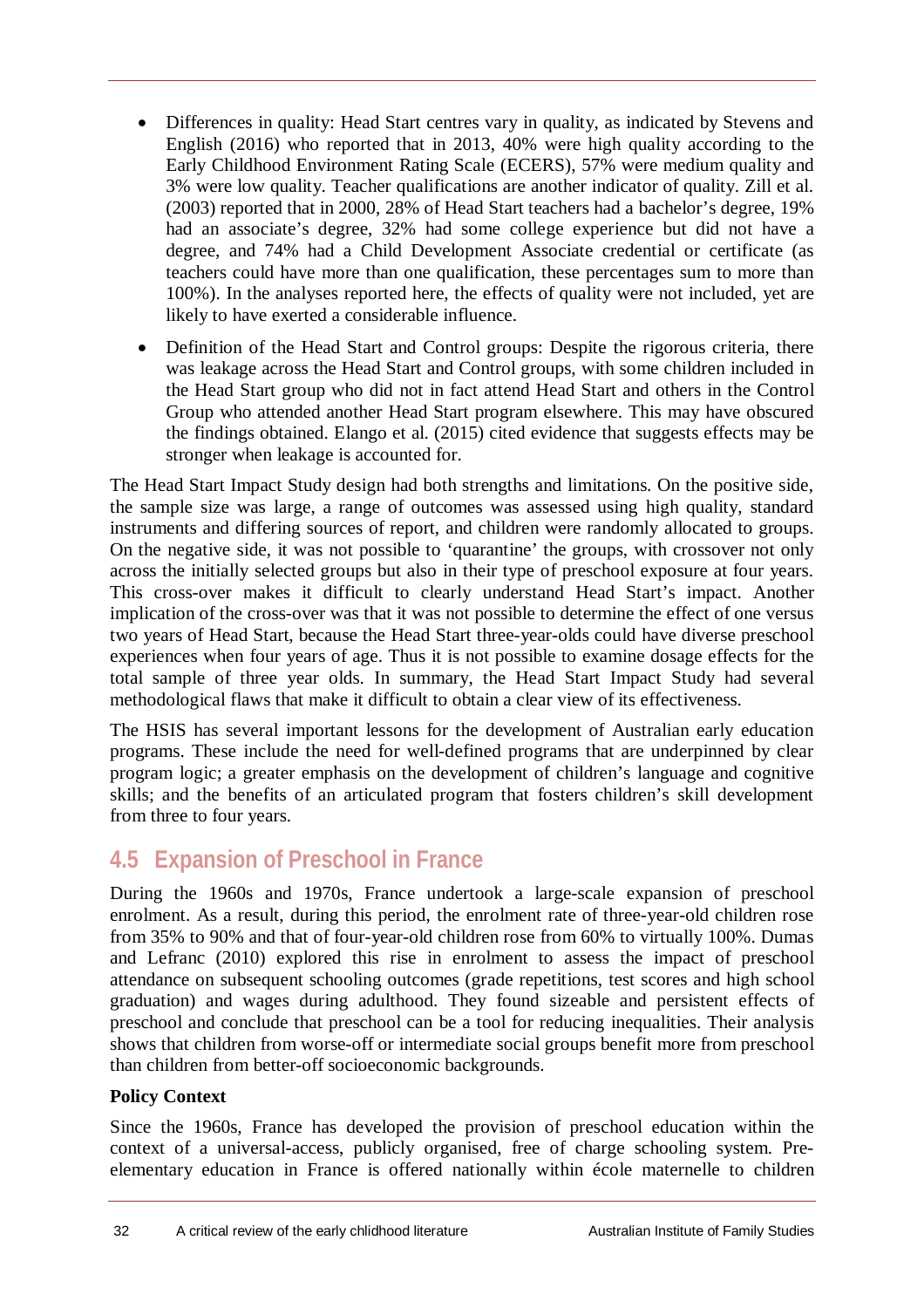between two and five years old, before they enter elementary school at the age of six.<sup>7</sup> Despite a very old tradition in the promotion of preschool education, the current situation of universal access mostly results from the take up of enrolment that occurred in the 1960s and 1970s. Prior to this expansion, preschool participation was concentrated mainly within the urban lower class. During this period, the enrolment rate for three-year-olds rose, according to official statistics, from around 35% to more than 90%. Nowadays, virtually all children are enrolled in preschool at the age of three and around 25% are enrolled at the age of two. Enrolment at the age of two depends on the availability of vacant places with the development of preschool capacity aimed at enrolling two-year-olds targeted at disadvantaged areas, in terms of either a poor socio-economic environment or geographic seclusion.

Preschool in France is centrally administered by the ministry of Education and is usually offered within public schools in conditions that are similar to those of primary school education, with average class sizes of around 25 children.<sup>8</sup> Preschool teachers are national civil servants and receive the same level of training as primary school teachers, typically a bachelor's degree level. This contrasts to the Australian preschool teaching workforce, which may contain teachers with a range of qualifications such as a certificate, diploma or degree.<sup>9</sup> Children attend preschool six hours per day, four days a week, for 36 weeks per year. In 2009, the annual cost per pupil for pre-elementary education was 4,970 euros (91% of the cost per pupil for elementary education).

The stated objective of école maternelle is to help children reach autonomy and acquire knowledge and skills in order to promote their readiness for elementary school. Preschool follows a standardized and integrated curriculum that emphasizes language acquisition, socialisation to group interactions, psychomotor development, and the promotion of individual creativity and a positive attitude towards learning.

#### **Methodology**

 $\ddot{\phantom{a}}$ 

Dumas and LeFranc (2010) compared the influence of preschool starting age (age two, three, or four) on later grade repetitions and test scores, high school graduation, and wages during adulthood. The data used in this study come from two sources – the DEPP panels (a set of longitudinal data sets collected by the French ministry of Education that follow French pupils throughout their school years and contain detailed information about schooling and achievement, as well as some limited information about family background) and the FQP (Formation, Qualification, Profession) Survey, which collects data about labour market outcomes, family background and schooling history for the French population aged between 20 and 65. The DEPP data used in the analysis corresponds to birth cohorts from 1969, 1972 and 1978; and the data from the FQP focuses on cohorts born between 1950 and 1973, allowing the comparison of outcomes across individuals depending on their exposure to preschool education. While both data sets provide information about the duration of exposure to preschool, only the DEPP data contains information about preschool starting age. The source of information about preschool education also differs between the two data sets, with DEPP information obtained from pupils parents when they begin primary school, while in the

 $7$  This description of the French Policy context draws heavily on Dumas and LeFranc (2010).

<sup>8</sup> Around 20% of children attend private preschools.

<sup>9</sup> Apart from preschool programs, public provision of early child care is limited and rests to a large extent on family care. Thus preschool education is the main alternative to family-based child care. In 2007, approximately two-thirds of children under the age of three were primarily taken care of by one of their parents or a relative during the day; and among children attending preschool, almost 90% were cared for by one of their parents or a relative on Wednesdays when preschools did not operate (Ananian & Robert-Bobée, 2009).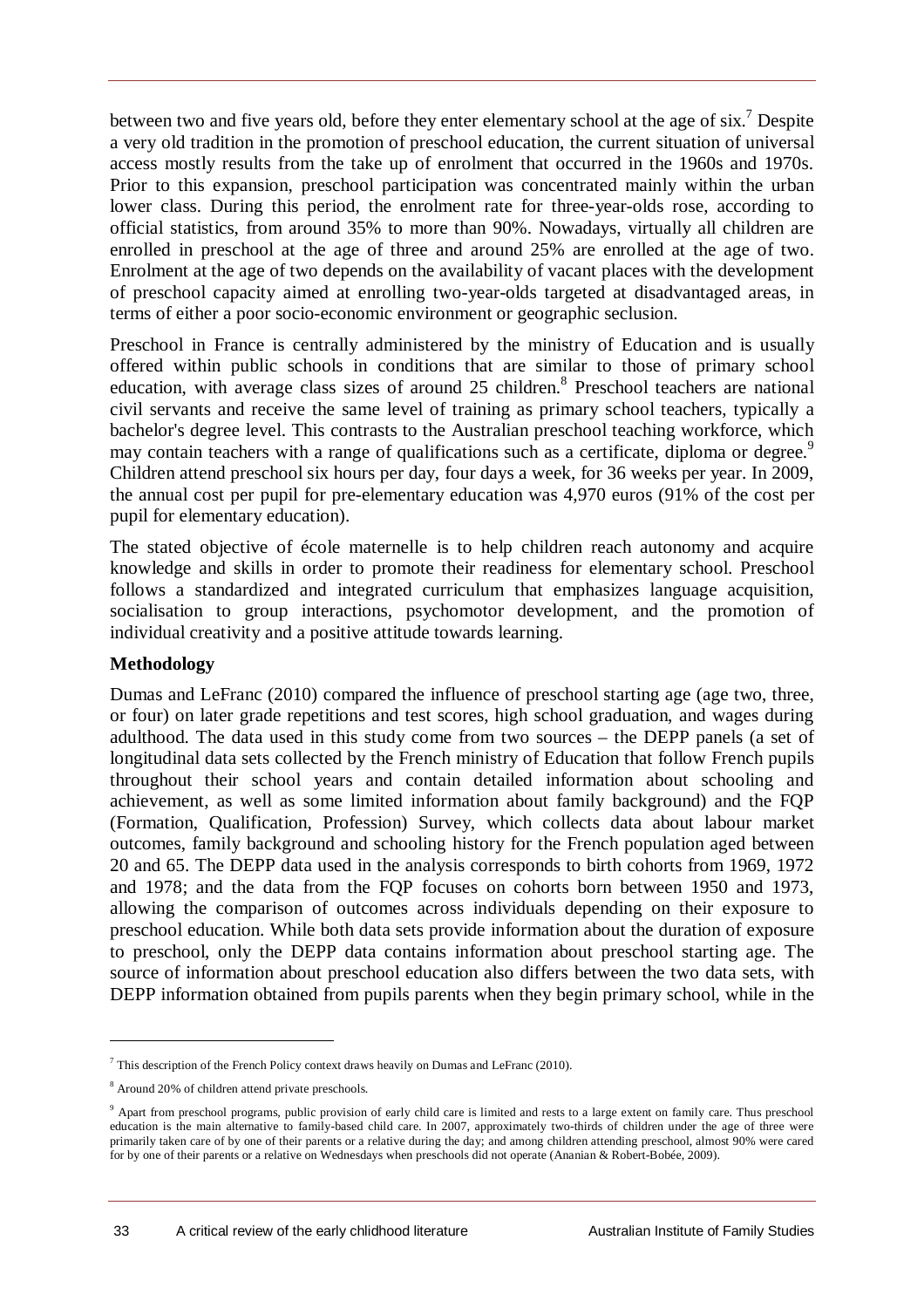FQP, survey respondents are asked whether they attended preschool and the duration of their preschool attendance, which may result in some degree of measurement error.

In the case of France, preschool participation was for a long time concentrated in the urban lower class, which suggests that the effect of preschool could be underestimated. Parental education is also a likely source of bias, as parents' education might influence their preferences regarding their child's preschool attendance and also their child's later outcomes. Not taking this into account in any research could potentially result in an overestimate of the influence of preschool on children's outcomes.

The issue of selection bias is addressed in two ways: first, by using a control strategy that uses information on family socioeconomic status (measured by father's occupational status and parental education, only available in FQP data) and family composition (number of siblings and birth rank), with school fixed-effects to capture the heterogeneity in the quantity and quality of preschool available to the child; second, an instrumental variables estimation strategy is used, exploiting the temporal variation within regions in access to preschool. Preschool attendance by the average age of preschool entry by region and cohort was used as an instrument, to account for possible endogeneity biases arising from omitted variables from the model.

#### **Benefits associated with participation in three-year-old preschool**

The study finds that preschool attendance has significant and lasting positive effects and helps children succeed in school and obtain higher wages in the labour market; and significant positive effects of entering preschool at an early age. Table 4.5.1 provides details of the estimated from the base model.

|                                                                      | Grade<br><b>Repetitions at</b><br>Age 11 | <b>Test Score in</b><br>6th Grade | Grade<br><b>Repetitions at</b><br><b>Age 16</b> | <b>High School</b><br><b>Completion</b> | <b>Monthly</b><br>Wage |  |  |  |  |  |  |
|----------------------------------------------------------------------|------------------------------------------|-----------------------------------|-------------------------------------------------|-----------------------------------------|------------------------|--|--|--|--|--|--|
| Effect of age at Preschool Entry (DEPP, Base Category = Age 3)       |                                          |                                   |                                                 |                                         |                        |  |  |  |  |  |  |
| Started Preschool at age two                                         | $-0.09***$                               | $0.07**$                          | $-0.14***$                                      | $0.03***$                               | $- -$                  |  |  |  |  |  |  |
| Started Preschool at Age four                                        | $0.08***$                                | $-0.11***$                        | $0.11***$                                       | $-0.04***$                              | --                     |  |  |  |  |  |  |
| Effect of preschool duration (FQP, Base Category = less than 1 year) |                                          |                                   |                                                 |                                         |                        |  |  |  |  |  |  |
| Two years                                                            | $-0.04**$                                |                                   | $-0.07***$                                      | $-0.01$                                 | $0.02**$               |  |  |  |  |  |  |
| Three years                                                          | $-0.07***$                               |                                   | $-0.10***$                                      | $0.03*$                                 | $0.05***$              |  |  |  |  |  |  |

#### **Table 4.5.1: Long term benefits of three-year old preschool in France**

Notes: Coefficients reported as marginal effects. \*\*\* p<0.01, \*\* p<0.05, \*p<0.1. Estimates of the influence of preschool duration on grade repetitions and high school graduation using school effects and instrumental variables to account for unobservables tend to be smaller in magnitude than those of the base specification, but significance levels remain significant, with the exception of grade repetitions at age 11, when the instrumental variables method is used.

Source: Reproduced from Dumas and LeFranc (2010)

These results indicate that starting preschool at age two rather than age three decreases the number of repetitions at age 11 by 0.09, decreases the number of repetitions at age 16 by 0.14. increases  $6<sup>th</sup>$  grade test scores by 0.07 of a standard deviation, and increases the likelihood of graduating high school by 3 percentage points. Starting preschool at age four compared to age three increases repetitions at age 11 by 0.08, increases repetitions at age 16 by 0.11, reduces 6<sup>th</sup> grade test scores by 0.1 of a standard deviation and reduces the likelihood of high school completion by 4 percentage points. The authors note that these results seem consistent with a linear effect of preschool duration on later outcomes. The estimates of duration based on the FQP data show similar results, and also indicate that compared to those who attended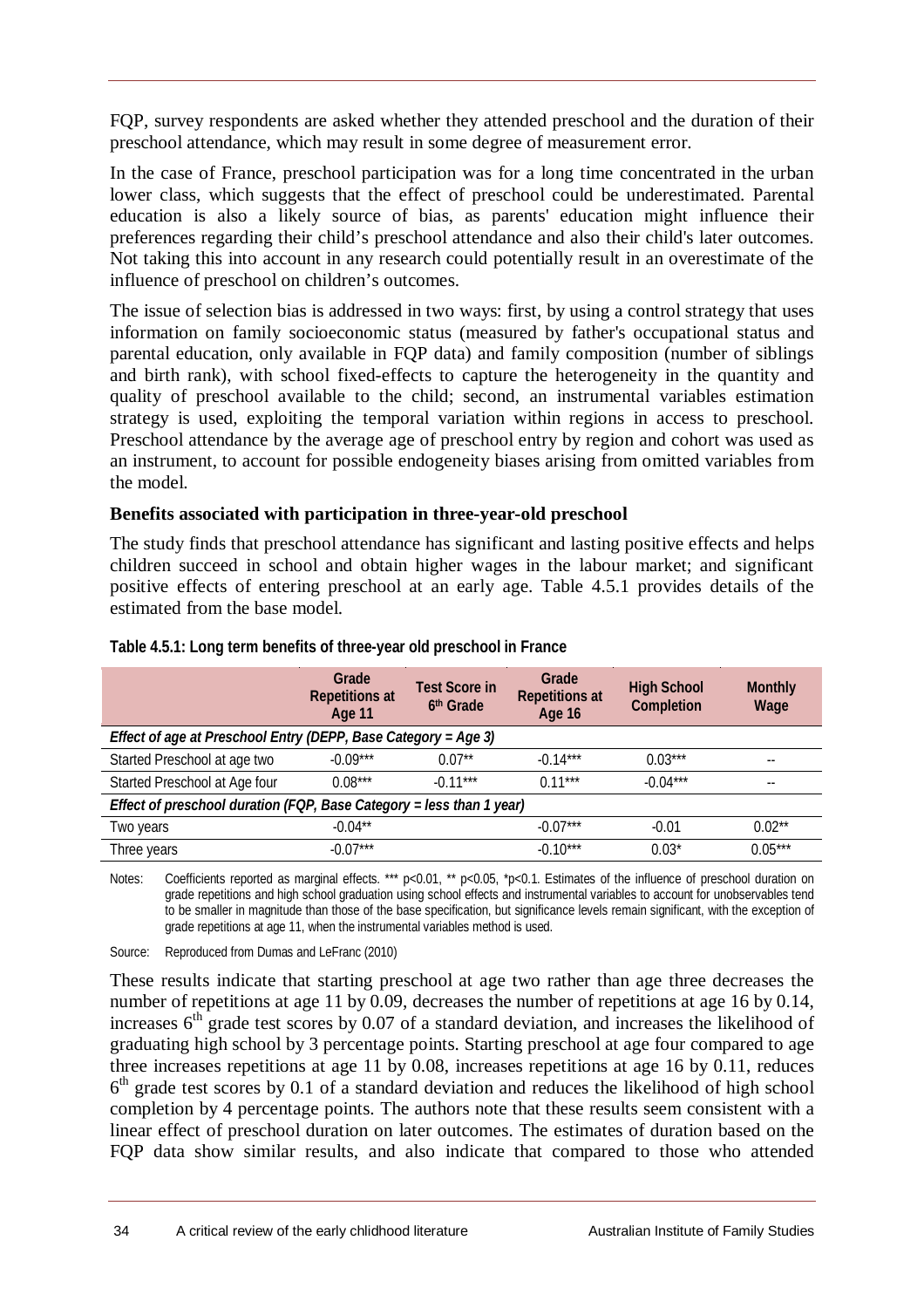preschool for one year or less, having two years of preschool increases wages by 2 percentage points, and having three years of preschool increases wages by 5 percentage points.

This study, which identifies long-lasting effects of preschool, contradicts the results by Magnuson et al. (2007a, 2007b), who found that the academic benefits of preschool attendance tend to fade over time. The authors concluded that "preschool does not provide a one shot advantage, but rather makes children more likely to succeed at each step of their schooling career and on the labour market" (Dumas & Lefranc, 2010; p. 22).

### **Findings specific to disadvantaged children**

To examine the influence of preschool for disadvantaged children, models were run with interactions of preschool attendance and social group, measured by the occupation of the father. The results indicated that compared to the children of farmers and manual workers, the children of higher-grade professionals received systematically lower returns from preschool; and the only exception was for test scores in Grade six, where all groups benefited from preschool to the same extent.

It seems that the significant positive effect of preschool attendance was almost entirely driven by children from middle and lower social classes, while those from upper social groups hardly benefit from preschool, but do not experience any detrimental effects from preschool attendance either. Dumas and Lefranc (2010; p. 21) concluded that: "preschool is an intervention that tends to close the gap between children from lower and upper social groups, and therefore plays a role in reducing intergenerational inequalities". By comparison, an analysis of intergenerational transmission of inequalities in France shows that trajectories from children with different socio-economic backgrounds tend to diverge, and as children get older, school is less and less able to compensate for inequalities in background the children face. An equalising intervention later in the life cycle is therefore likely to be more expensive and would not benefit children for as long as preschool does.

### **Conclusion**

Overall, the study provides rigorous and robust estimates of the benefits of extending universal preschool to three-year-old children. It used a large sample of French children before and after a policy change that extended three-year-old preschool participation from around one third to almost 100%. The issue of selection bias was addressed using school fixed effects and also an instrumental variable strategy. However, the set of control variables included in the analysis was limited to father's occupational status, family composition (number of siblings and birth rank) and for some cohorts, parental education – meaning that it is still possible that the positive effects of preschool were overestimated due to the absence from the analyses of other unmeasured, potentially influential factors that are correlated with preschool education.

This study of the long-term impact of universal preschool has two features that need to be considered in the Australian context. First, all French preschool teachers in école maternelle were required to have a bachelor degree, whereas there is more variability in teacher qualifications in the Australian system. Teacher qualifications are associated with better outcomes for children (e.g., Warren & Haisken-DeNew, 2013), and so might have been one of the factors driving the positive results observed. Second, children in école maternelle received a much greater dose of preschool in terms of hours of attendance (six hours per day, four days per week, for 36 weeks a year) and from a younger age (in some instances age two years, but benefits still being observed at age three years) than in the current Australian context. It can safely be assumed that there are other substantial differences in many aspects of quality of preschool programs in Australia in the present day and French preschools in the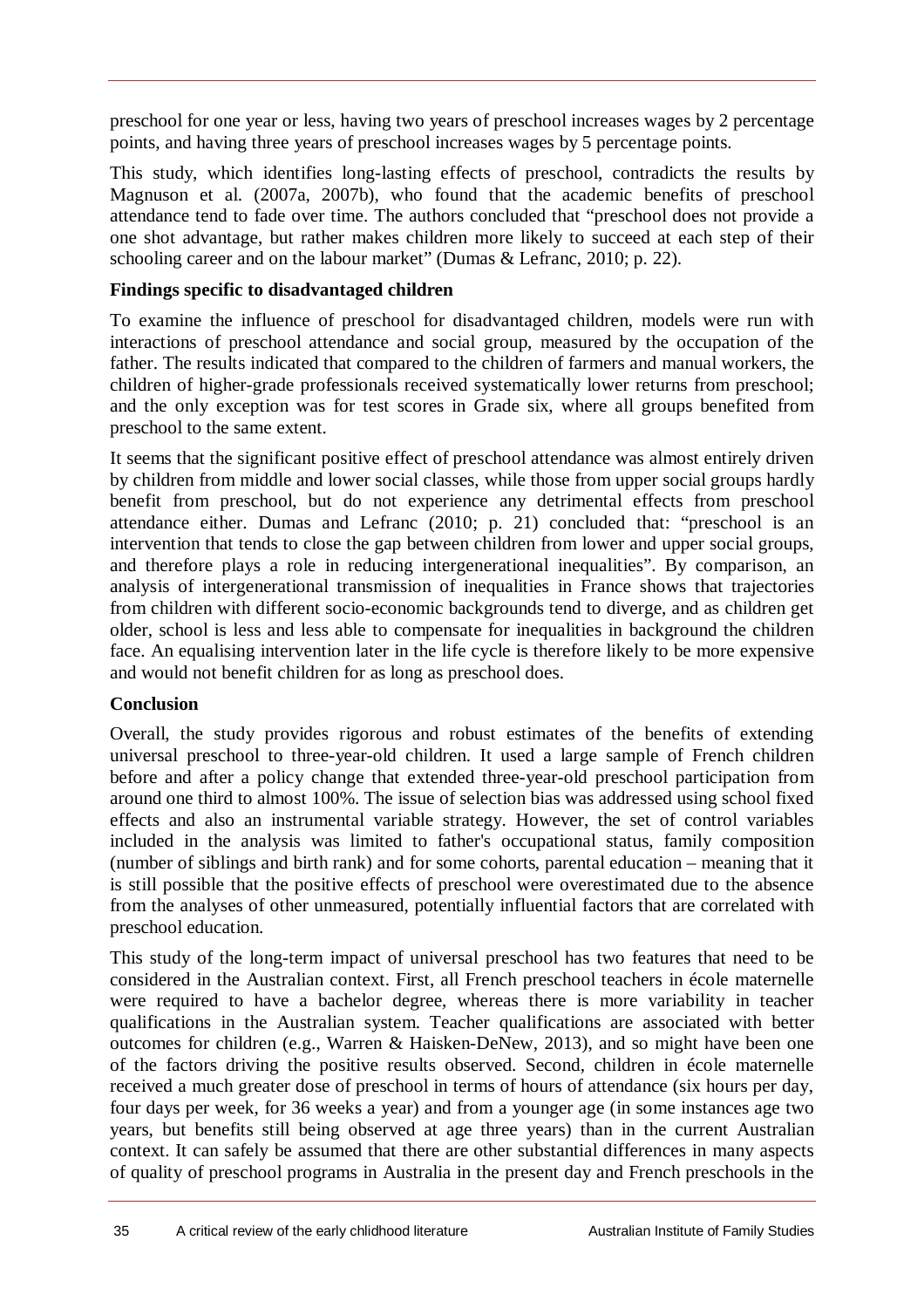1960s, including differences in teaching practices of qualified teachers. Therefore, it cannot be assumed that, based on the results of this study, providing three-year-old children with 24 hours of preschool per week with a degree qualified teacher will have the similar long-term benefits.

# **4.6 Expansion of Preschool in Norway**

In the 1970s, Norway radically increased access to preschool for children aged three to six years (Havnes & Mogstad, 2009). Changes in the supply of preschool places grew more quickly in some areas of the country than others. This allowed for a natural experiment whereby children of preschool age before, during, and after the expansion of preschool services could be compared, across municipalities where the change in preschool access was faster or slower.

#### **Policy context**

A significant childcare reform occurred in 1975 in Norway, when responsibility for childcare was assigned to local governments with increased federal subsidies. The reform also included standards for educational content, group size, staff qualifications, and the physical environment of preschool settings. A key aim of the reform was to rapidly expand the number of child care places available, through increased government funding for running costs and grants for the construction of new centers.

In the years following the reform, expansion of child care proceeded at a strong pace. Child care had previously been low (10% in 1975), and so initially this reform created a very high demand that was not met by supply. This generated large variations in child care coverage across the country as the reform was implemented, as some municipalities had greater unmet demand than others owing to pre-reform availability and local political pressure to increase coverage.

At this time, Norway had a unified public school system based on a common national curriculum, with strong values of equitable access to high-quality education. There were no other significant changes in Norwegian educational policies during this period. This means that differences observed between children before and after the reform are more likely to be due to this ECEC initiative, and not to other simultaneous policy changes.

### **Methodology**

The 1975 policy reform gave rise to a natural experiment, with some municipalities expanding access to preschool considerably (treatment group) and some with more limited expansion (comparison group) of preschool services over the implementation period. In addition, children from three to six years could be compared before and after the reform, across treatment and comparison municipalities.

Data was taken from Statistics Norway, which covered the entire resident population of Norway from 1967-2006. Linkages to other administrative datasets were also made, such as tax records. The child's adult outcomes, measured in 2006, include educational attainment, earnings, welfare dependency, and household type and composition.

Children born from 1973-1976 were the *post-reform cohort*, those born 1970-1972 were considered the *phase-in cohort*, and those born 1976-1979 were the *expansion period cohort*. Municipalities were ordered according to the percentage increase in child care coverage rates from 1976-1979; those in the top half were considered the treatment municipalities while the lower half were considered the comparison municipalities. Treatment and comparison municipalities were similar at baseline in terms of rural coverage, local government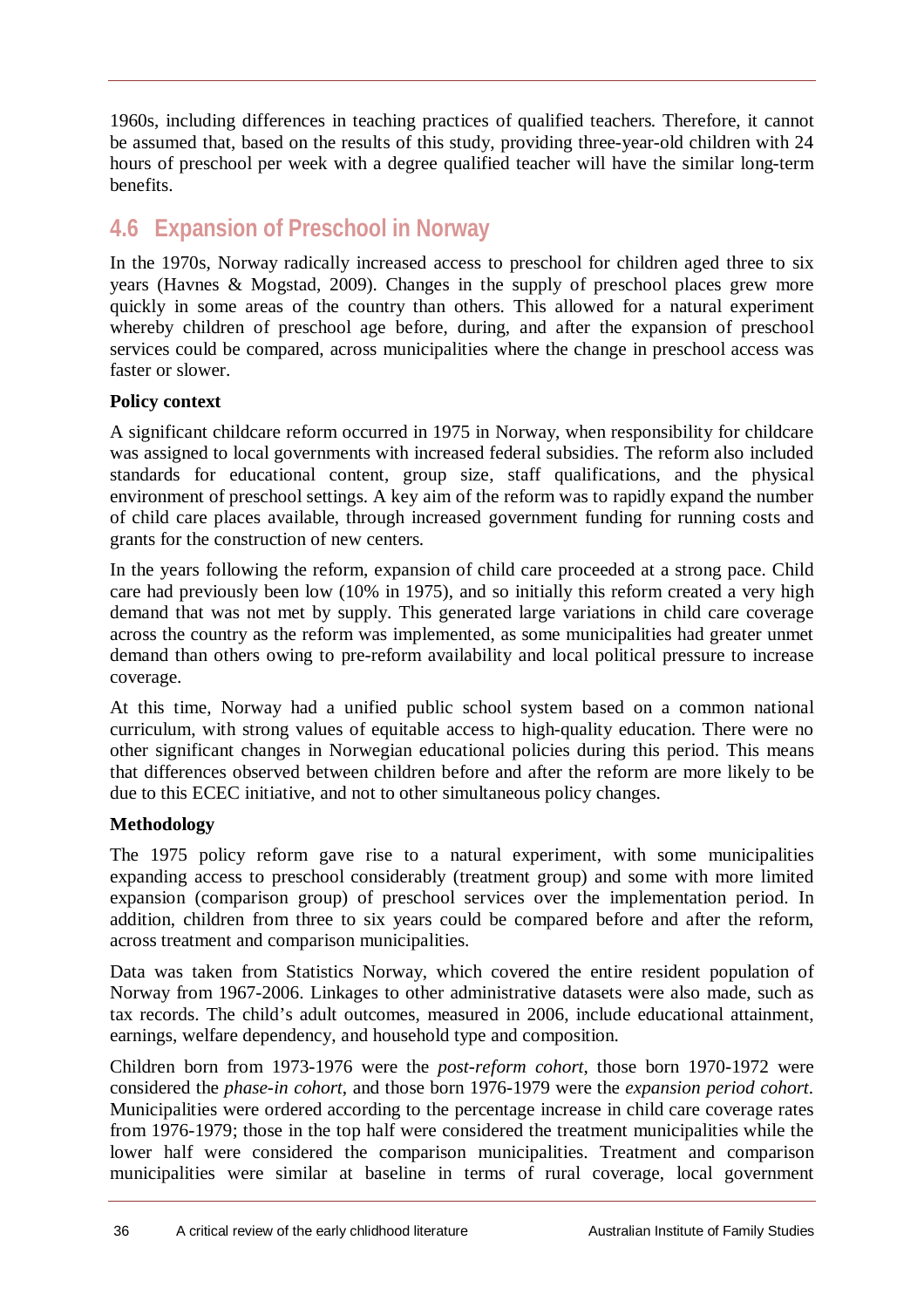expenditure on preschool, population size, and the proportion of children aged zero to six. Treatment municipalities had greater unmet demand for preschool prior to the reform, with local political pressure to expand access likely greater in these areas.

Data were analysed using a difference-in-differences (DD) approach, comparing the average change over time in each adult outcome variable for municipalities where preschool provision expanded rapidly (treatment group), compared to the average change over time for municipalities where expansion was slower (comparison group). An underlying assumption of such methodology is that the change in adult outcomes over time would have been the same in the treatment and comparison municipalities if there had been no reform. This assumption would be problematic if, for example, parental education was higher in the treatment than comparison municipalities, which would have led to better child outcomes over time even without the reform. To address this, models were also estimated with a set of control variables, including gender, family size, mothers' and fathers' age at first birth, mother and father education when the child was two years of age, immigrant status, and whether the family had relocated. The characteristics of the treatment and comparison municipalities were also compared and found to be similar in terms of political and demographic characteristics, though, as might be expected, treatment municipalities tended to have higher unmet needs for childcare before the reform (low ratio of childcare available to number of working mothers) and thus greater impetus to expand services quickly.

#### **Benefits associated with participation in three-year old preschool**

The implications of preschool attendance for adult outcomes were examined. However, the age of preschool participation or duration of attendance was not the focus of this study, and hence effects are reported for three- to six-year-olds generally (not disaggregated by age).

The findings suggest positive effects of greater preschool access for all adult outcomes examined. For educational attainment, for example, it was estimated that each additional child care place corresponded to an additional .35 years of education (see Figure 4.6). It was estimated that universal child care decreased the probability of dropping out of high school by six percentage points, while increasing the probability of attending college by seven percentage points.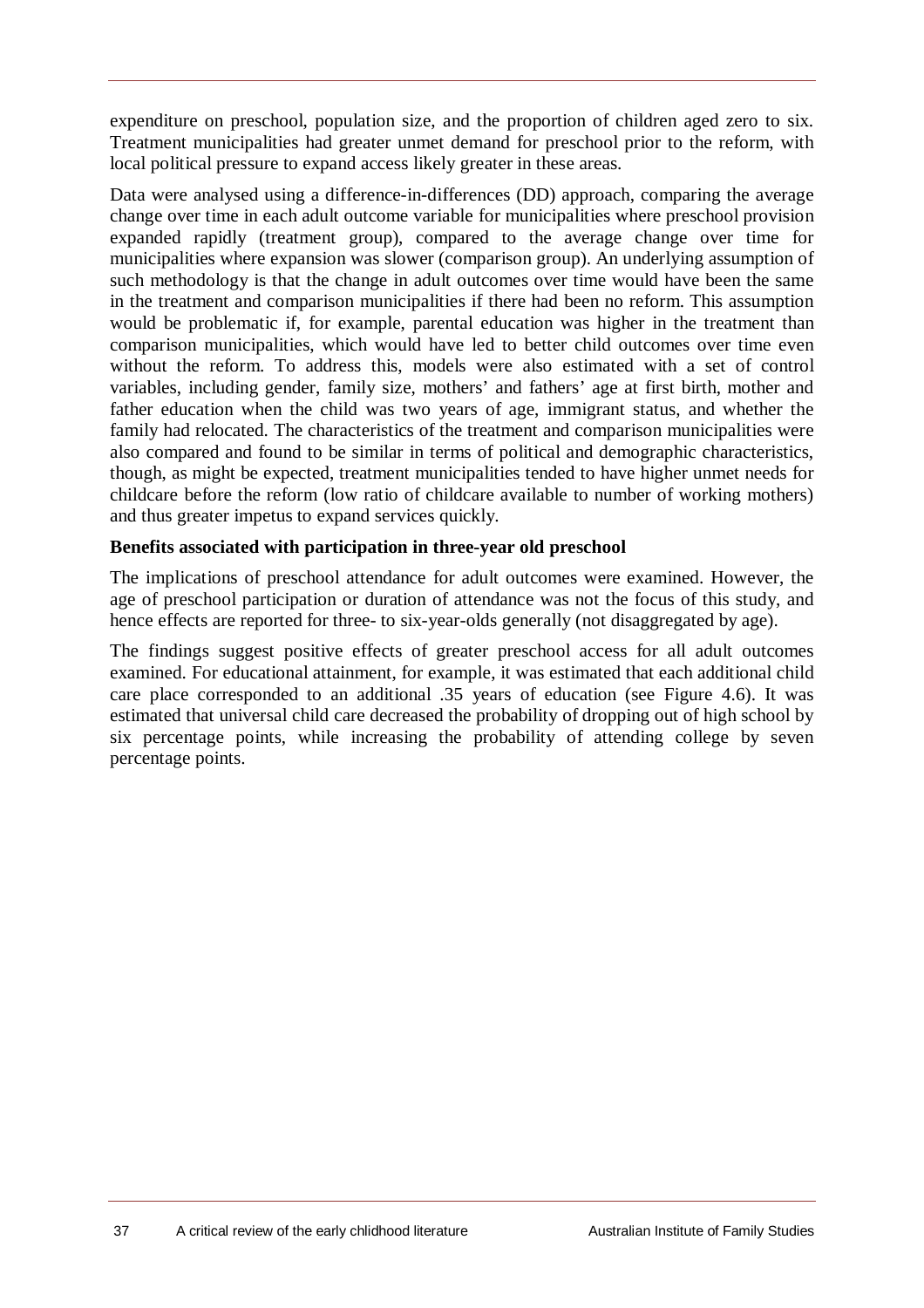

Figure 4.6. Unconditional cohort means for education and welfare dependency for cohorts born 1967– 1976 by treatment and comparison group, reproduced from (Havnes & Mogstad, 2009)

### **Findings specific to disadvantaged children**

Effects were also estimated for children with lower educated mothers separately, to explore whether these children benefited more from preschool attendance. The findings suggest that the benefits of attending childcare for later educational attainment were greater for children of lower educated mothers. The authors suggest that this comparison should be interpreted with caution, however, because there could be differences in child care take-up across different socioeconomic groups.

#### **Conclusion**

This study of universal preschool in Norway provides strong evidence of the positive longterm benefits of preschool exposure for three- to six-year-old children. However, it does not differentiate these effects according to the age that children attended preschool. This means that it has limited capacity to specifically inform questions about the impact of attending three-year-old preschool, including for disadvantaged children. In addition, the Norwegian educational system has many differences to the Australian system, and hence, it is difficult to directly generalise these findings to the Australian setting, particularly when taking into account changes since the 1970s when this preschool expansion occurred.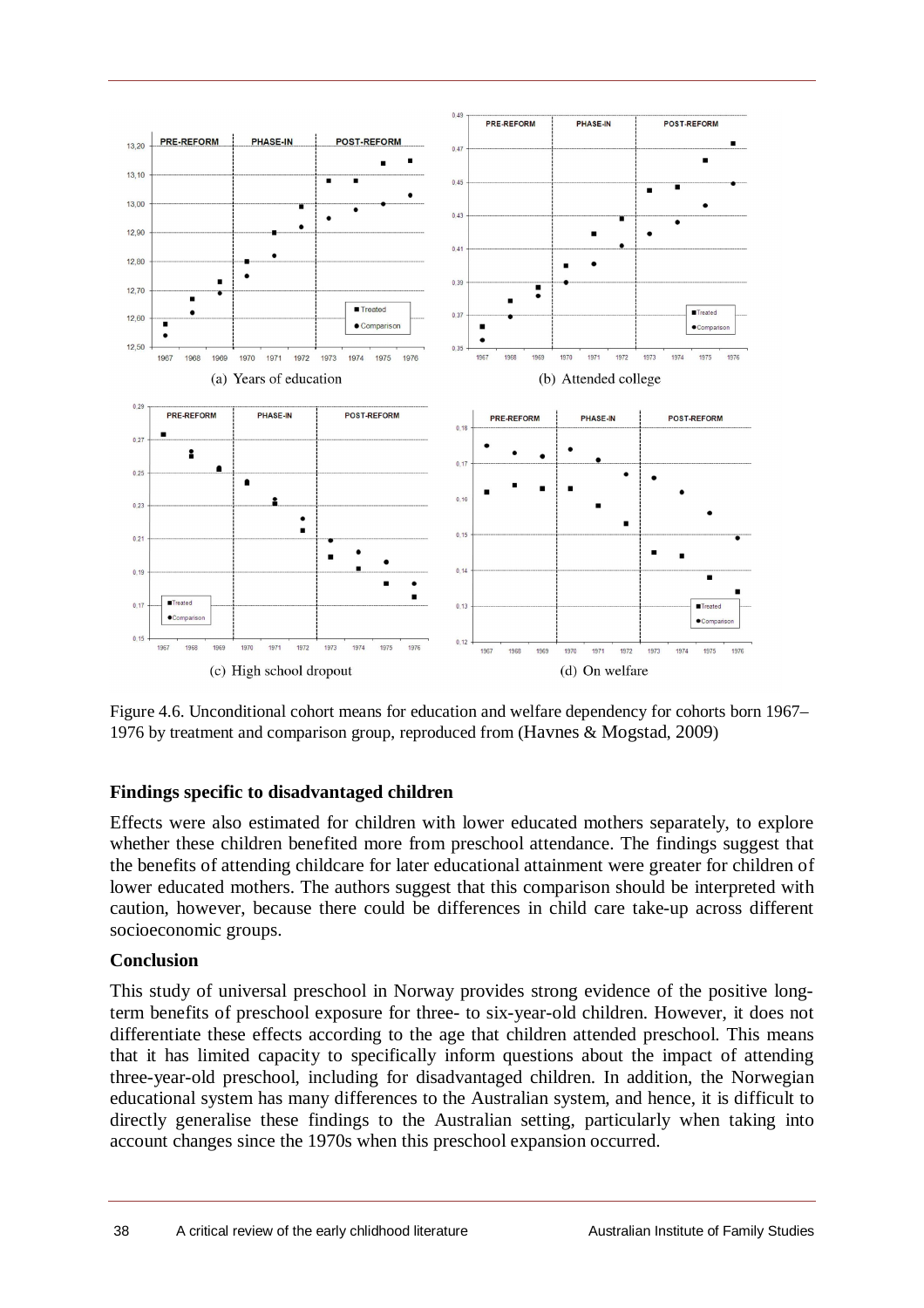# **4.7 Child-Parent Center Education Program**

The Chicago Child-Parent Centers (CPC) provide a publicly managed program for children at risk of academic underachievement due to residence in a high-poverty neighbourhood and family disadvantage. The CPCs aim to promote academic success and facilitate parental involvement in children's education through a program spanning preschool and early elementary school. CPCs have been running in Chicago public schools since 1967, and are now also provided in Illinois, Minnesota and Wisconsin.

In a study of the program's effectiveness, children born in 1979 and 1980 who did, or did not, participate in a Chicago CPC preschool program have been followed to 28 years of age. Numerous short- and long-term positive effects of the program have been found.

### **Policy Context**

The program was funded through Title 1 of the Elementary and Secondary Education Act of 1965, an outcome of President Johnson's 'War on Poverty'. Title 1 provides financial assistance to local education authorities for the education of children from low-income families. The Act has been reauthorised every five years since its inception. To be eligible for assistance, at least 40% of a school's student population had to come from low-income families (as defined by the US Census' definition of low income). Title I funds whole-ofschool programs as well as targeted programs for children who are currently failing or are at risk of doing so.

#### **Methodology**

The program is run by the public school system. In Chicago, it is provided in 19 sites to approximately 2000 children per year. CPC provides a half-day preschool program five days per week for children aged three and four years, and a half-day or full-day elementary school kindergarten program five days per week for five-year-olds. The program runs over the nine months of the elementary school year, with an eight-week summer program also available. It has three components: the development of children's reading/language skills; parental involvement; and the provision of services such as health screening, nursing services, speech therapy and free breakfasts and lunches (Reynolds, 2000). Teachers are required to have a bachelor degree and early childhood education certification. Class sizes are 17 children for a half-day program taught by a qualified teacher plus a teacher aide, and 20 students for a fullday program with a teacher and teacher aide. A head teacher, a parent-resource teacher, and a school-community representative also staff each CPC.

To be eligible for the program, children must reside in neighbourhoods that receive Title 1 funds (with a screening interview also used to identify children and families most at need); children must not be enrolled in another preschool program; and parents must agree to participate in the program at least one half day each week. The preschool component emphasises basic skills in language and mathematics through relatively structured but diverse learning experiences that include whole-class instruction, small group and individual activities (Reynolds, Temple, Ou, Arteaga, & White, 2011). The activities provided are aligned with the Illinois Early Learning Standards. An expansion program was introduced in 1978 for children in grades two and three, which involved limiting class sizes to no more than 25 children, provision of a teacher aide to assist the classroom teacher, and continued encouragement of parental involvement (Ou & Reynolds, 2006).

A prospective longitudinal evaluation of the CPC commenced in 1985 via the Chicago Longitudinal Study of Children at Risk (Reynolds, 1991), which contained a substantial proportion of children who had participated in a CPC program. Thus, the LSCAR yielded two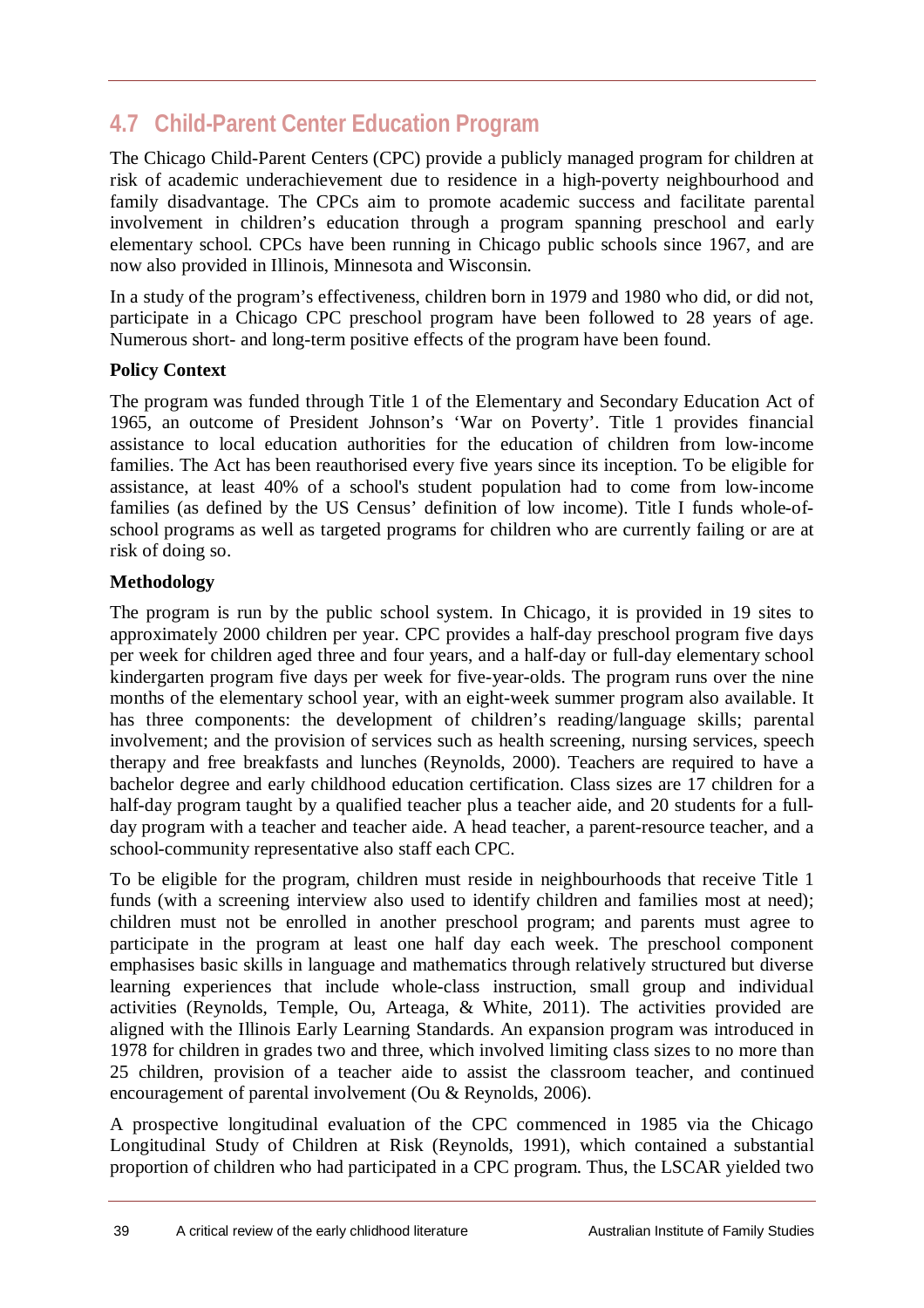groups of children for longitudinal evaluation of the CPC program: a) a sample of 989 children who had completed three consecutive CPC years (two preschool years and one kindergarten year); and b) a sample of 550 children who had not attended a CPC preschool program but had received another type of preschool education. The CPC and Comparison groups were matched on age, neighbourhood locality, socioeconomic status, and eligibility for government funded early childhood programs. Statistical comparisons revealed few significant differences between the groups on these characteristics. Ninety-three per cent of children in the CPC evaluation were of African-American background. Data were collected at multiple time-points from childhood to early adulthood, for example in kindergarten, third grade, fifth grade, sixth grade (12 years), 14 years, 19-20 years, 23-24 years, 26 years, and 28 years. Retention has generally been high with data available for approximately 90% of participants at the most recent data collection at 28 years (however, a slightly higher percentage of the CPC group than the Comparison group tend to take part).

### **Benefits associated with participation in the CPC preschool component**

Several of the major findings concerning the benefits of participation in the preschool component of the CPC are summarised below.<sup>10</sup> When evaluated against the Comparison group and after taking into account characteristics that pre-dated the CPC preschool intervention as well as weighting for attrition where appropriate, the CPC group had the following benefits at each time period:

a. during elementary school (Reynolds, 1995):

- higher cognitive school readiness at entry to kindergarten, on average about three months;
- higher reading and mathematics achievement consistently through to grade 6; and
- higher participation by parents in elementary school.

b. at 14 years (Reynolds, 2000):

- higher achievement on reading and mathematics tests;
- less often repeated a school grade (23% vs. 38%); and
- less often been placed in special education in their lifetime.
- c. at 19-20 years (Reynolds, Temple, Robertson, & Mann, 2001, 2002):
	- fewer years of special education from 6 to 18 years  $(0.7\% \text{ vs. } 1.4\%);$
	- $\bullet$  less often experienced child maltreatment from 4 to 17 years (5% vs. 10%);
	- fewer arrests  $(17\% \text{ vs. } 25\%)$ :
	- fewer arrests for violent offences  $(9\%$  vs. 15%); and
	- more often completed secondary school (62% vs. 51%).

d. at 23-24 years (Reynolds et al., 2007):

 $\ddot{\phantom{a}}$ 

- more often completed secondary school (71% vs. 64%);
- higher rates of four year college attendance (14.7% vs. 10.0%);

<sup>&</sup>lt;sup>10</sup> Due to the focus of the current report, findings are not reported for the elementary school CPC component or the expansion program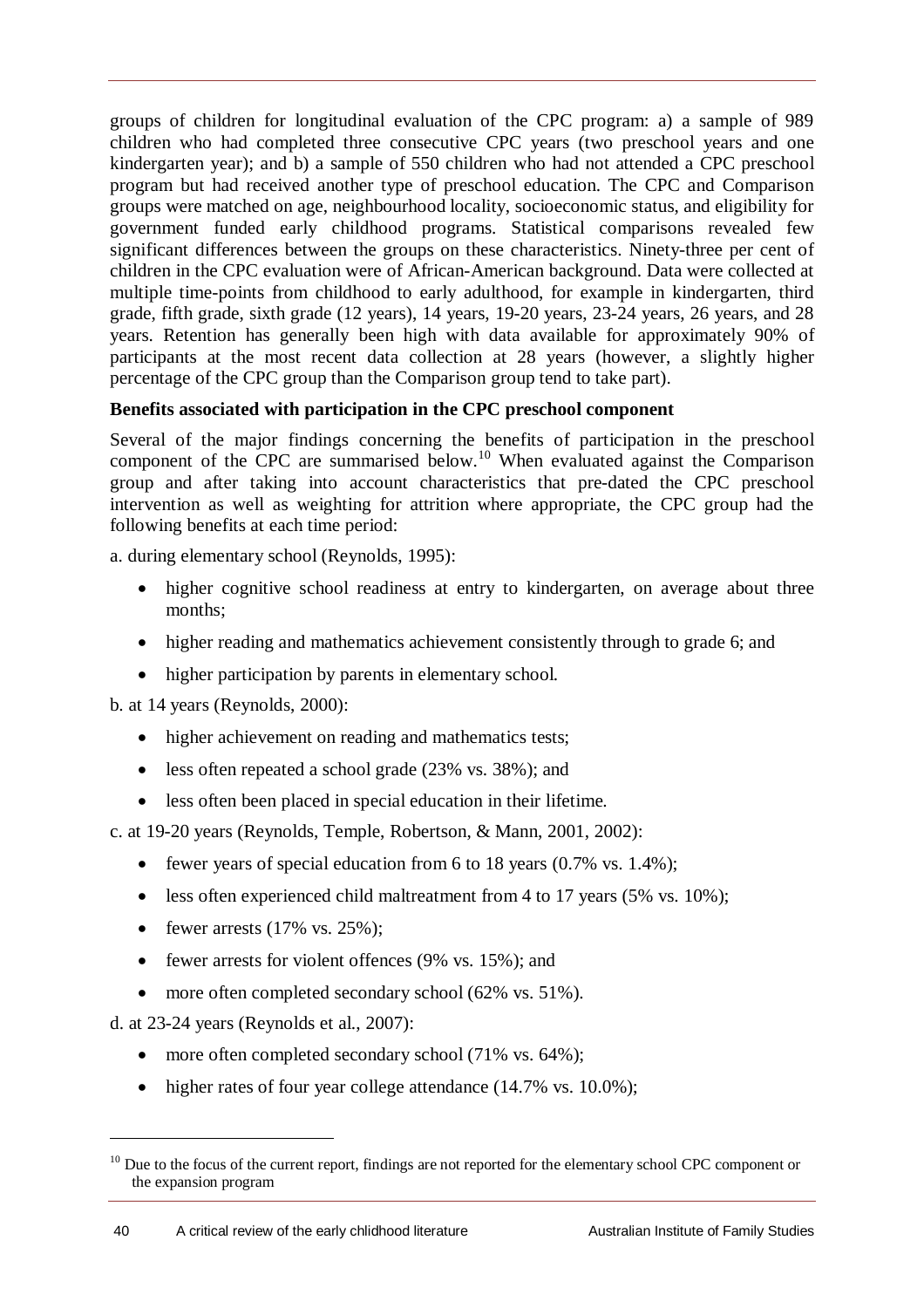- fewer felony arrests  $(17\% \text{ vs. } 21\%)$ , felony convictions  $(16\% \text{ vs. } 20\%)$ , violent crime convictions (5% vs. 7%), or any conviction (20% vs. 25%);
- lower rate of incarceration  $(21\% \text{ vs. } 26\%);$
- $\bullet$  higher rate of health insurance coverage (70% vs. 62%);
- lower incidence of depression symptoms  $(13\% \text{ vs. } 17\%);$  and
- less often received public aid (on average, 28 months vs. 32 months).

e. at 26 years (Reynolds et al., 2011):

- $\bullet$  less often repeated a school year up to the age of 15 (14% vs. 25%);
- less often received school remedial services (23% vs. 38%);
- more often completed secondary school (80% vs. 73%);
- higher average grade level completed (12.1 vs. 11.8);
- $\bullet$  less often been placed in out-of-home care (5% vs. 9%);
- less often received a felony arrest (13% vs. 18%);
- lower rates of substance abuse (14% vs. 19%);
- higher rate of heath insurance cover (77% vs. 67%); and
- higher occupational prestige (on average 2.8 vs. 2.6).

f. at 28 years (Reynolds et al., 2011):

- higher rate of on-time high school graduation (44% vs. 37%);
- higher average grade level completed (12.1 vs. 11.9);
- high socioeconomic status (34% vs. 29%);
- $\bullet$  higher average annual income (\$11,582 vs. \$10,796);
- less often been charged with felony offence (19% vs. 25%) or experienced an arrest (48% vs. 54%);
- higher rate of health insurance coverage (76% vs. 64%); and
- lower rates of substance abuse (14% vs. 19%).

A cost-benefit analysis of the CPC program using data collected to 26 years on health and wellbeing indicated that the preschool component provided a total return to society of \$10.83 per dollar invested, within which benefits to the public were estimated to be \$7.20 per dollar invested. These came primarily from increased earnings, tax benefits, criminal justice savings, and welfare benefit savings (Reynolds et al., 2011). Additionally, the elementary school kindergarten CPC component provided a total societal return of \$3.97 per dollar invested and a \$2.11 public return, while the expansion program provided a total societal return of \$8.24 and a public return of \$5.21.

### **Findings specific to disadvantaged children**

As this was a targeted program for disadvantaged children, all findings are applicable for disadvantaged populations, although the degree to which they may be generalised across differing societies, cultures, and countries is not known.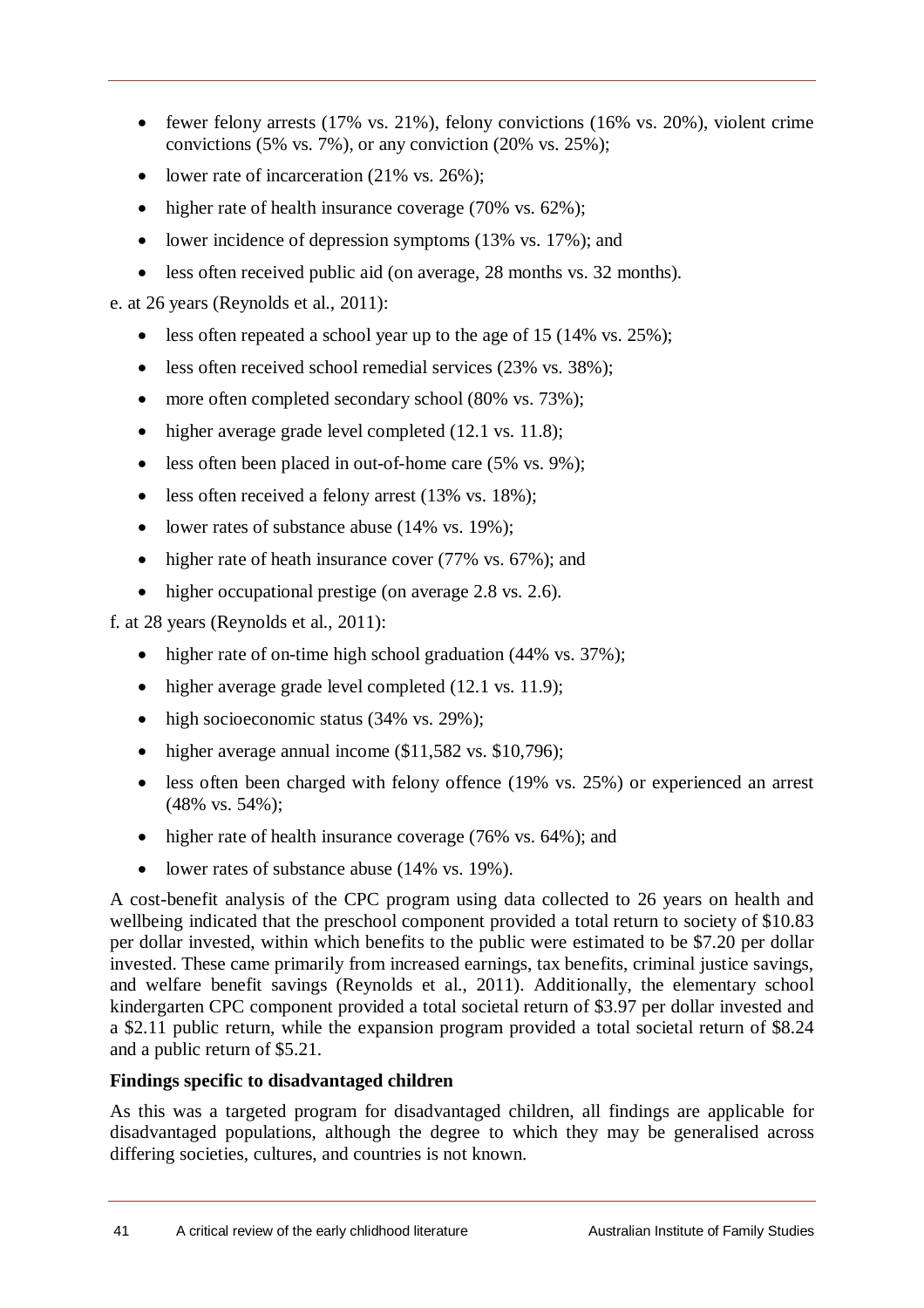#### **Conclusions**

The Chicago Child Parent Center evaluation is a methodologically strong study that has shown extensive, widespread and long-term benefits of preschool education for three-yearolds. While it was not a randomised control trial, the study recruited two relatively large groups with matching used to derive a socio-economically equivalent comparison group. Attrition has been quite low, and weighting is used to account for the attrition that has occurred. Key features of this high quality program are its explicit focus on children's language/cognitive development as well as their social and emotional wellbeing; a uniform curriculum across sites; the provision of approximately 20 hours of class time per week at three and four years; the use of highly qualified teachers, teacher aides and reasonably small class sizes; a requirement of, and support for, regular parental participation that resulted in greater long-term parental investment in children's education; and the extension of the program into elementary school to help consolidate the gains made in preschool. It is likely that a combination of these aspects were responsible for the program's success; however, it is not possible to disentangle the precise contribution of program and non-program aspects to the findings.

The study showed stronger educational outcomes for children experiencing the CPC preschool program than those who experienced other types of preschool education, including consistently higher academic achievement across elementary and secondary school, a lower likelihood of repeating a grade or needing remedial services; and greater likelihood of secondary school completion. Program participants were also less likely to engage in criminal behaviour or substance misuse in early adulthood; to be doing better occupationally; and to show greater independence (e.g., less need for public aid, more likely to own their own home and to have health insurance). Additionally, the study revealed considerable financial benefits to society through its cost benefits analyses.

Thus the CPC can be considered a robustly evaluated, highly effective intervention. However, several characteristics may limit its applicability to the Australian context. This was a targeted intervention for a highly disadvantaged population. Whether the findings would generalise to a general community population is unclear. Like many other US interventions, almost all CPC recipients were of African-American background, unlike the more ethnically diverse Australian disadvantaged population. Important aspects of CPC were parental involvement, and the program's extension into elementary school. This would require a greater government investment than merely the provision of a preschool education program for three and four year olds. In short, it is likely that the CPC program would be useful for Australian disadvantaged populations, but its applicability beyond this is unknown.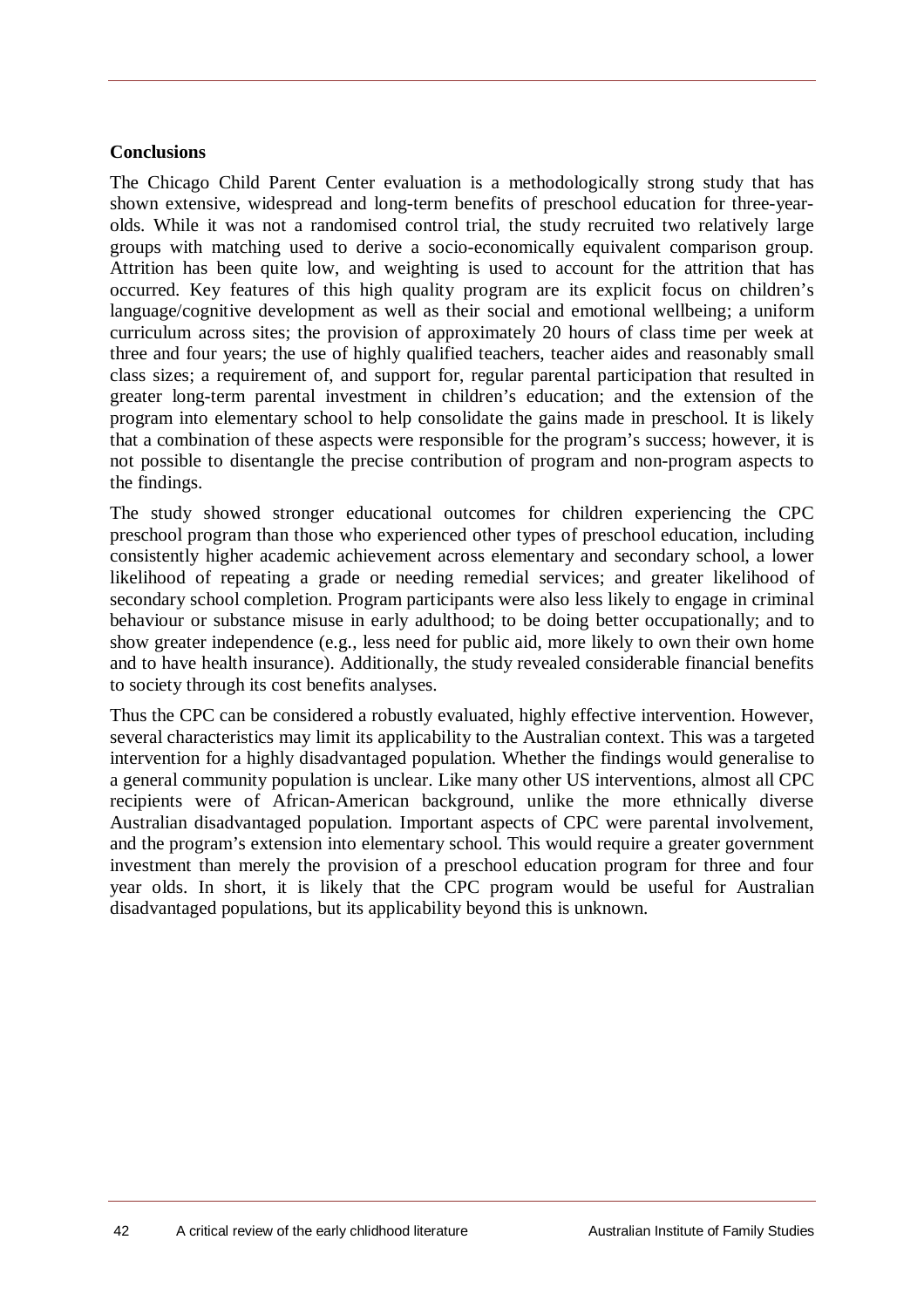# **5 Evidence for Indigenous Children**

The third research question addressed by this report is the effects of preschool for Indigenous children. Little research has been conducted to explore this question specific to the Australian setting, and it would be difficult to generalize from international research given the unique cultural and historical circumstances of Indigenous populations. Hence, in exploring the available evidence, only Australian literature was considered. In addition, because of the paucity of Australian research, consideration was given to research relating to preschool participation at various ages (not just three year old preschool).

The potential benefits of preschool attendance for young children has specific relevance to Indigenous children. Ensuring access to ECEC in remote communities, increasing primary school attendance, and improving reading, writing and numeracy are three of the six Closing the Gap targets aimed at eliminating the socioeconomic disparity between Indigenous and non-Indigenous Australians (Holzinger & Biddle, 2015).

Recent analysis of the Longitudinal Study of Indigenous Children (LSIC) provides some insights into the outcomes associated with attending ECEC programs for indigenous children (Holzinger & Biddle, 2015). LSIC comprises two cohorts of Indigenous children from 11 different areas around Australia. Both potential short-term (two years after preschool) and longer-term (three to five years after preschool) effects have been examined in LSIC, including both cognitive skills and social-emotional wellbeing.

The findings from this analysis suggests that there was a significant short term effect of attending preschool on children's vocabulary at five to seven years, after covariates were accounted for. Longer-term effects associated with preschool attendance were also observed, with reduced social-emotional difficulties and increased reading and abstract reasoning skills. Outcomes associated with attendance at child care were also examined, but appeared to carry fewer benefits compared to preschool. Indeed, long hours at child care were associated with poorer social-emotional wellbeing. This suggests that participation in an educational, structured ECEC program with capped attendance hours is likely to be more beneficial for the cognitive and social-emotional development of Indigenous children (Holzinger & Biddle, 2015). In future, projects such as the evaluation of the Abecedarian 3A programme currently underway in the Northern Territory may also provide valuable data on the benefits of early childhood education for Indigenous children.

Engaging Indigenous families in ECEC requires some specific considerations. Effective services for Indigenous families need to provide a culturally safe environment that is supportive of Indigenous identity and focuses on the strengths within the Indigenous community (Harrison, Goldfeld, Metcalf, & Moore, 2012). Indigenous leadership and community input are key strategies for achieving this (Harrison et al., 2012). Indigenous parents may have specific concerns, such as the fear that attendance will undermine Indigenous culture and values (Trudgett & Grace, 2011). Employing local Indigenous workers in preschool settings can be one strategy in addressing this concern and engaging families (Biddle, 2007). In addition, ECEC settings needs to build cultural sensitivity and respect by embracing Indigenous learning communities and involving Indigenous parents, as well as the broader Indigenous community (Holzinger & Biddle, 2015).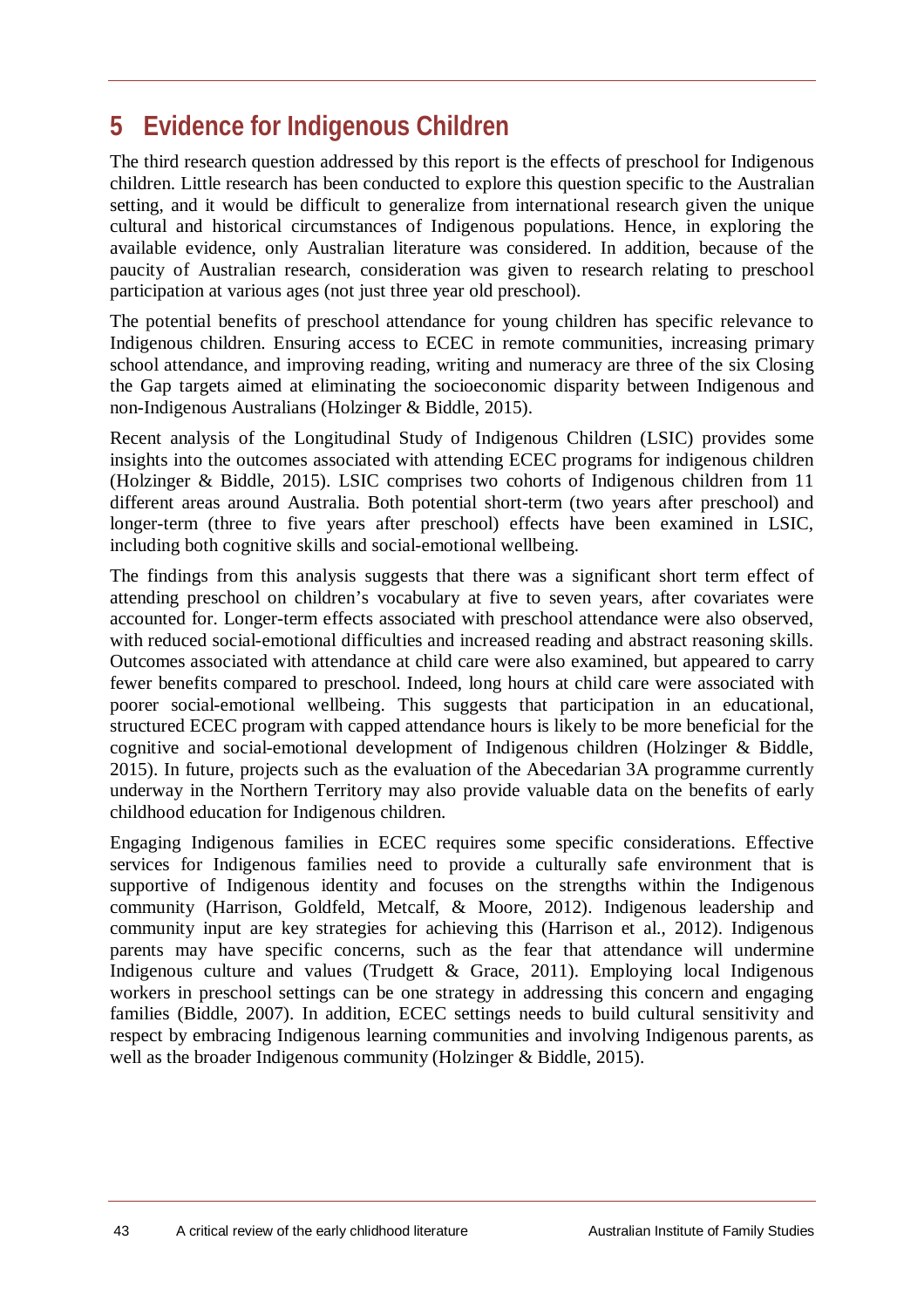Harrison et al. (2012) suggested that a number of evidence gaps in our understanding of effective ECEC programs for Indigenous children remain that require investigation in future research. This includes rigorous trials of early learning programs, to determine what is effective and beneficial for Indigenous children. Even when programs have been shown to be effective in trials, however, the process of implementation (e.g., staff training) requires careful consideration to ensure that these potential benefits are realised.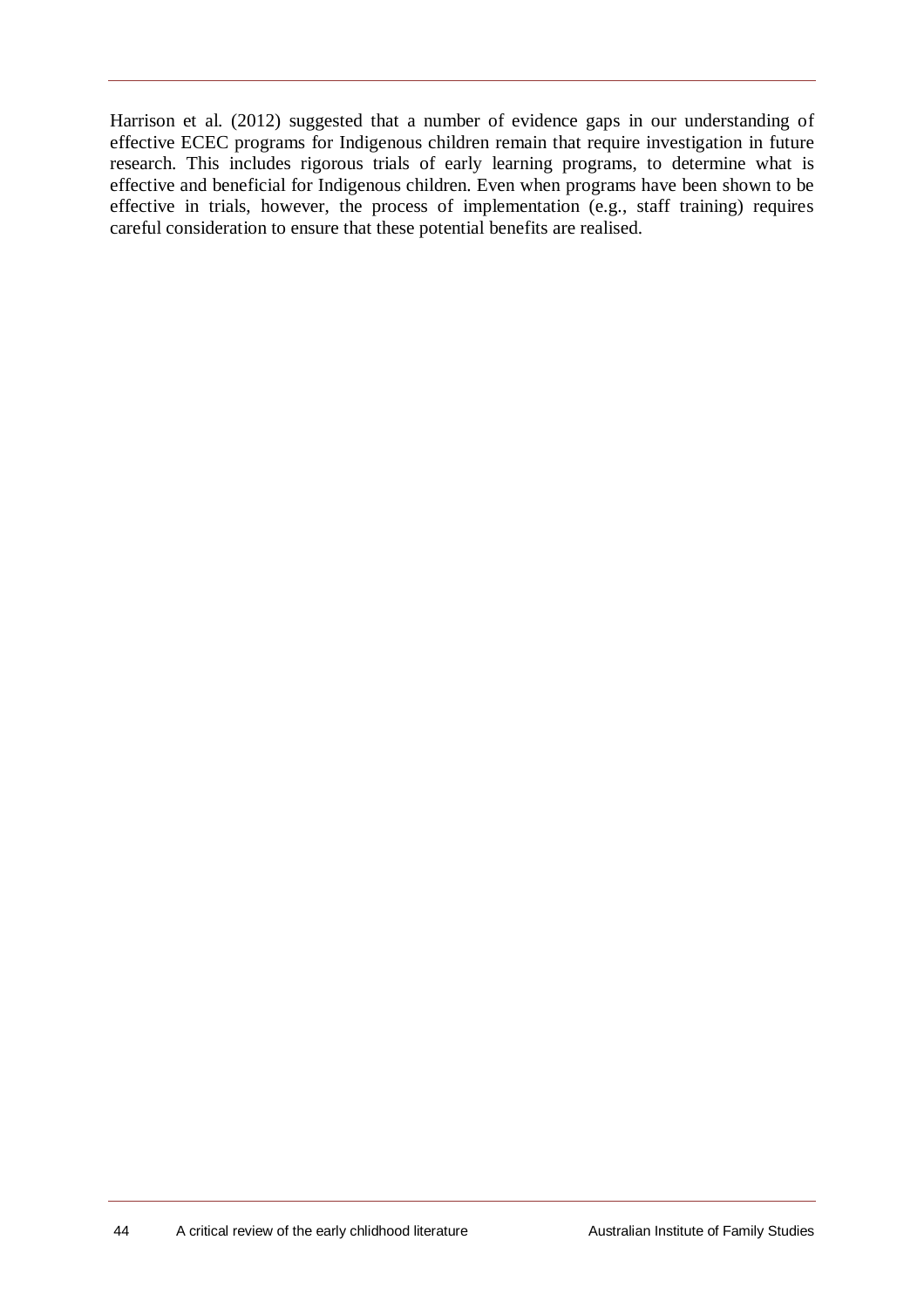# **6 Implications and Key Recommendations**

### **6.1 What evidence is there of the benefits of participation in three-yearold preschool programs, and how generalisable is this evidence to the Australian setting?**

The international evidence examined in this review was consistent in suggesting that providing high quality three-year-old preschool has long-term benefits for some children. Studies of high quality demonstration projects in the United States (e.g., HighScope Perry Preschool study and Chicago Child-Parent Centers Program), expansions of high quality universal preschool in France and Norway, and longitudinal cohort studies like EPPE and EPPNI all show meaningful benefits of preschool with many extending into adolescence and/or adulthood. Thus, the review clearly demonstrates the benefits of preschool education for three-year-olds, although it was evident that some children benefited more than others, with the strongest evidence coming from programs targeted at the most vulnerable.

#### **Cultural, contextual and temporal differences in the studies reviewed make drawing direct lessons for the Australian context difficult**

There are significant questions about the applicability of this evidence to the contemporary Australian setting, however. The majority of these studies examine the impact of preschool programs delivered several decades ago. Since then, there have been significant shifts in knowledge—by professionals, as well as in the broader community—about early childhood development and ECEC, policy, and parenting behaviours. Likely due to these shifts and a greater focus by parents on other enriching activities that are readily available, the extent of the benefits observed for ECEC are lower in more recent studies than in older studies (Duncan & Magnuson, 2013). In addition, none of the studies reviewed were Australian and some were conducted within very different cultural and policy settings (e.g., the Norwegian education system has many unique features).

#### **Obtaining robust estimates of the impact of three-year-old preschool is challenging**

Much research on the benefits of three-year-old preschool has struggled to untangle the unique effects of preschool participation from other factors that influence both who goes to preschool and children's developmental outcomes (Duncan & Gibson-Davis, 2006). For example, factors like parental unemployment and financial hardship can impact on whether children participate in preschool, and can also impact on children's development. Some studies have been more successful than others in accounting for this issue, the most rigorous approach being random assignment to a preschool intervention; however, much of the evidence using a Randomised Controlled Trial (RCT) design comes from the oldest studies, focusing on high intensity targeted programs. Despite efforts to measure a range of child and family characteristics in more recent cohort studies like EPPE and EPPNI, there are still likely to be other unmeasured factors influencing which children attend preschool and their developmental pathways. The potential for selection bias therefore remains a significant issue when interpreting the results from these studies.

It should also be noted that the specific impact of providing preschool to three-year-old children was not the focus of some of the studies examined, and findings were sometimes combined for three- and four-year-olds. Hence, while the studies contain data on preschool participation at three years of age and developmental outcomes, analyses have only indirectly examined this relationship (e.g., by examining the different impact of one or two years of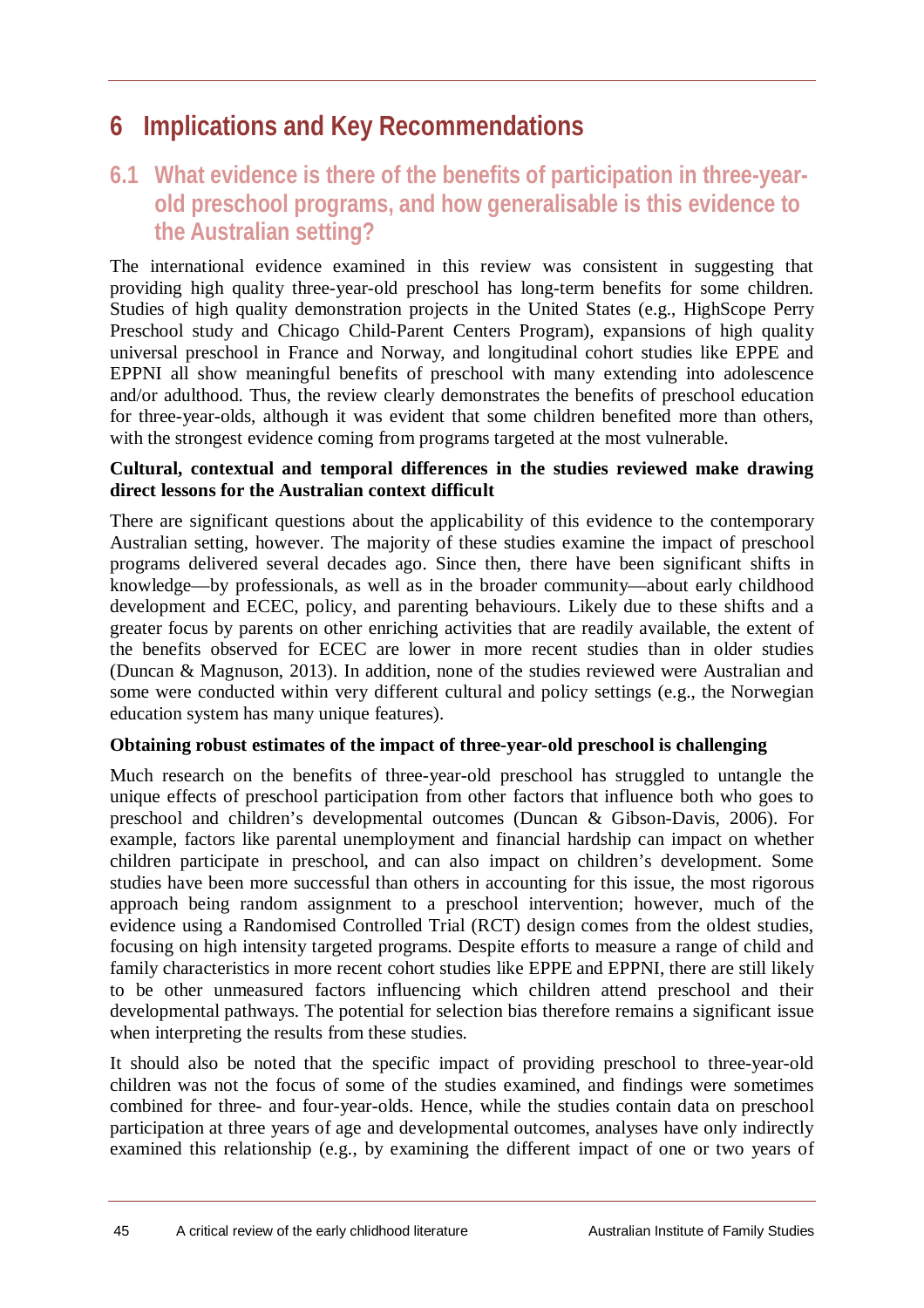preschool on outcomes). Again, this makes it difficult to interpret the findings of these studies in relation to the current review's questions.

In summary, the weight of the international scientific evidence suggests that the provision of a high quality three-year-old preschool program provides long-term benefits for some children. However, there is a clear need for contemporary Australian research specifically addressing this question, that is contextualised within the current ECEC landscape.

# **6.2 Does participating in three-year-old preschool programs disproportionally impact disadvantaged children, or do all children show similar effects?**

A consistent pattern of results from demonstration and universal preschool studies in many countries is that preschool benefits disadvantaged children the most (Melhuish, 2004). There is consistent evidence from the United States (e.g., HighScope Perry Preschool study; Child-Parent Centre Education Program) that programs targeting disadvantaged children carry longterm benefits. A number of the studies of universal preschool programs examined here also suggest that benefits of preschool participation are greater for more disadvantaged children (e.g., Norway and France expansion studies, EPPE). Hence, this evidence does support the conclusion that children from disadvantaged backgrounds benefit disproportionately from the provision of high quality preschool at three years, therefore having the potential to reduce gaps in developmental outcomes between disadvantaged and advantaged children.

Whether benefits of three-year-old preschool also extend to children from more advantaged backgrounds is less clear. Although not disaggregated by age, the Norwegian preschool extension, EPPE and EPPNI studies all found that attendance at higher quality preschool settings appeared to have some benefit for all children (Melhuish et al., 2006; Sylva et al., 2004) albeit greater for disadvantaged children in some cohorts. In contrast, the French preschool extension study found that positive effects were concentrated to children from disadvantaged or middle-range backgrounds, while children from advantaged families experienced almost no benefit (Dumas & Lefranc, 2010). Other recent reanalysis of findings from Perry, Head Start and universal programs for older children similarly suggest that the benefits of universal provision of ECEC are more ambiguous than the clear-cut benefits to vulnerable subpopulations (Elango et al., 2015). In short, the current review did not yield strong evidence to support or refute the proposal that preschool education should be provided for all three year olds. More research evidence is needed to weigh up the value of universal (versus targeted) approaches in the Australian setting.

Some of the studies reviewed suggest that there may be increased benefits for disadvantaged children if they are placed in preschools containing peers with a mix of social backgrounds. Findings from the EPPE and EPNI studies indicated that disadvantaged children showed stronger outcomes when they attended centres that included children from diverse backgrounds, rather than centres with a high concentration of disadvantaged students (Melhuish et al., 2006; Sylva et al., 2004). Similarly, one year of Head Start followed by a year of universal Pre-K was found to be more beneficial than undertaking two years of Head Start (Jenkins et al., 2016), a possible explanation for which was the mix of advantaged peers in the universal Pre-K program. Because the mix of peers was not experimentally manipulated in these studies, the findings may also reflect other factors, such as a more targeted curriculum in the case of the Head Start versus Pre-K study. Nevertheless, together this provides some weak but suggestive evidence that disadvantaged children may benefit from social diversity in their preschool environment. Other research has also shown that bringing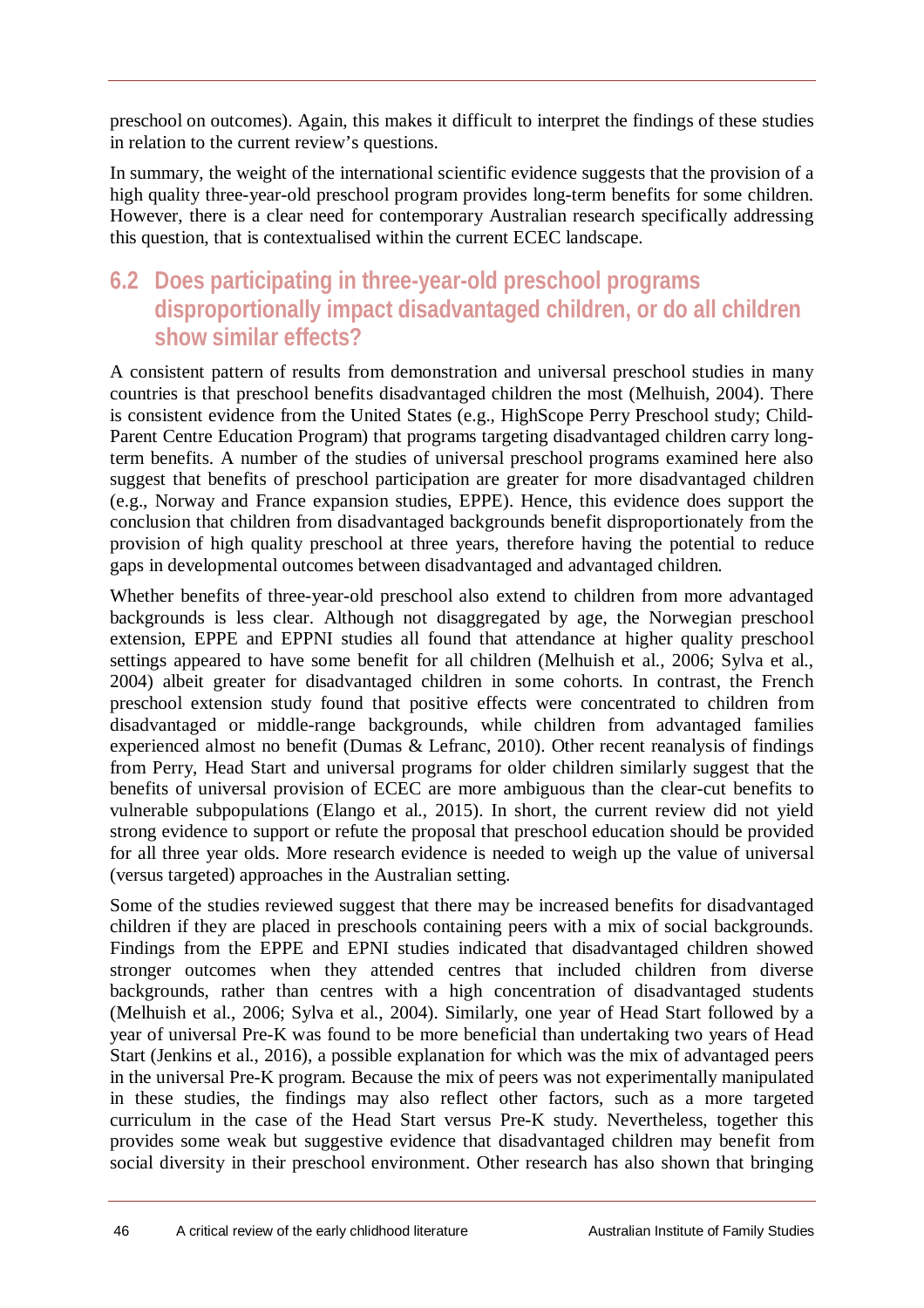together narrow groups of children or adolescents for intervention purposes, for example to reduce antisocial behaviour or inhibit substance abuse, can create 'peer contagion' effects where problems are exacerbated rather than reduced (Dishion & Tipsord, 2011). The potential benefit that may be gained from increasing diversity among program recipients is therefore worth consideration.

# **6.3 What evidence is there on benefits of preschool for Indigenous children of varying ages?**

There is very limited evidence on the benefit of preschool for Indigenous children. The only study we were able to identify reported a benefit of preschool over other ECEC but it did not specifically address three-year-old provision (Holzinger & Biddle, 2015). Nevertheless, given the evidence from many other overseas studies about the benefits of quality ECEC provision at three years of age for the most disadvantaged children, it is highly likely that high quality preschool provided at age three for sufficient hours per week (see section 6.4) would provide significant benefit in "closing the gap".

It is important to note that providing access to a three-year-old preschool program for Indigenous children is only likely to be beneficial if provided in a culturally sensitive way that effectively engages Indigenous families and communities. Engagement with Indigenous families requires local Indigenous workers, capacity building for all staff, and specific investment for these activities. To facilitate engagement with Indigenous communities having Indigenous preschool teachers is particularly critical; to ensure the best outcomes for indigenous children, training support to develop a high quality Indigenous workforce should be a priority.

# **6.4 Implementation issues**

#### **How many hours of three-year old preschool is supported by the evidence reviewed?**

The optimal dosage of three-year-old preschool is a critical element in maximising the potential benefits of preschool programs, particularly when considering the needs of disadvantaged children. Based on evidence from this review, 15 hours of preschool per week may not be sufficient to benefit children, particularly if three-year-old preschool is targeted at disadvantaged children. Programs that we reviewed showing long-term benefits tended to provide longer hours of preschool. For example, children in the evaluation of école maternelle in France attended preschool for six hours per day, four days per week, for 36 weeks a year, while the Chicago Child-Parent Center Education Program required children to attend for 20 hours per week. Therefore the available evidence suggests that if the policy goal is to enhance the development and school readiness of three-year-old children, particularly those from disadvantaged backgrounds, then 15 hours per week may not be sufficient for meaningful gains to be realised. Thirty or more hours per week may be closer to what is needed, based on the evidence from the international studies reviewed.<sup>11</sup>

#### **Quality programs matter and qualifications are important**

There is consistency across the studies examined in suggesting that the quality of the preschool environment was an important contributor to the success of preschool programs. There is broad consensus that quality involves both process elements such as the way children

 $\overline{a}$ 

 $11$  The Mitchell Institute similarly suggests that "for children experiencing significant disadvantage, access to at least 30 hours of quality early education from age 3 is optimal" (O'Connell et al., 2016).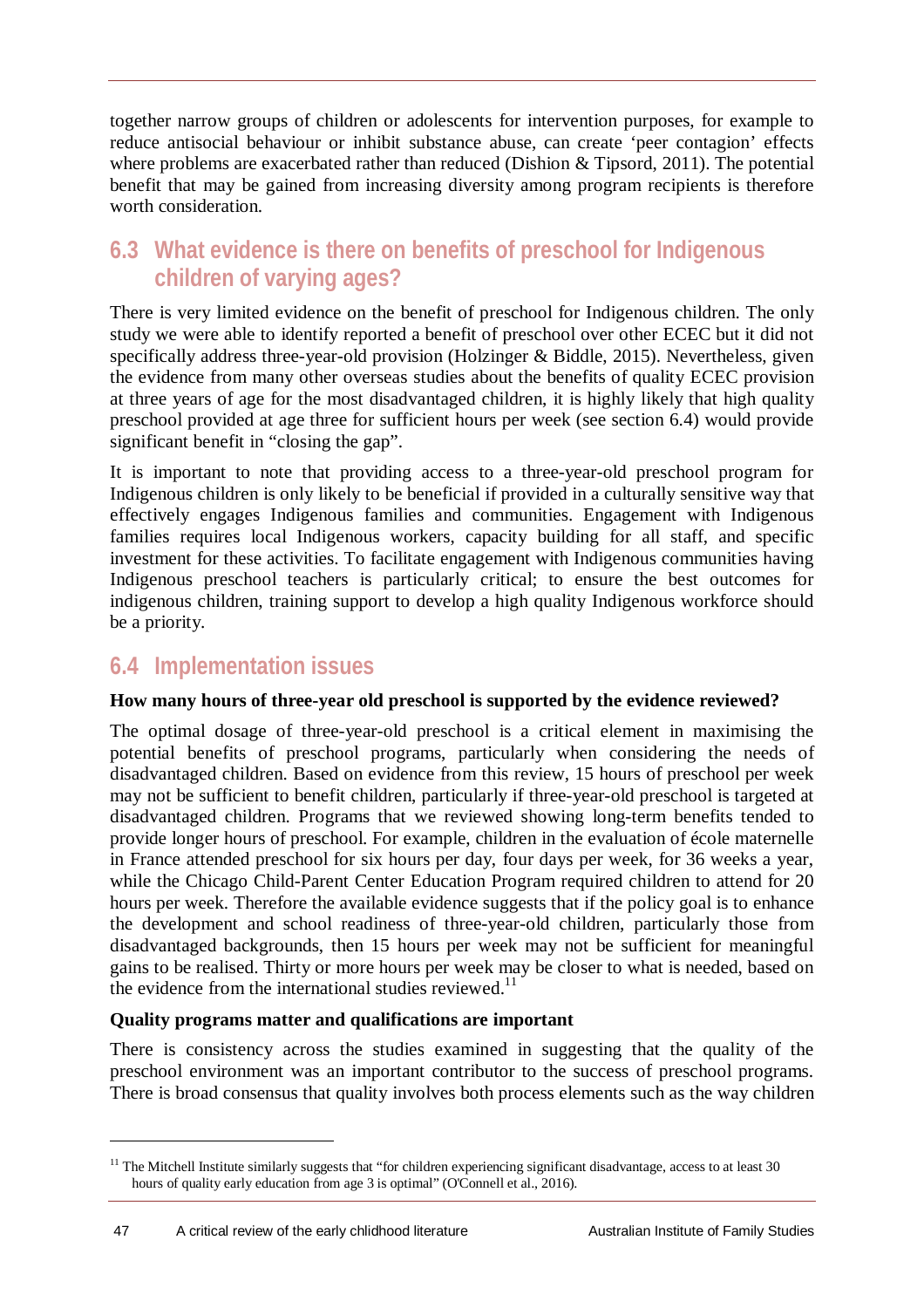and staff interact, and structural factors such as child to staff ratios and teacher qualifications (O'Connell et al., 2016; Tayler, Ishimine, Cloney, Cleveland, & Thorpe, 2013).

There is evidence that Australia's ECEC system is generally of high quality. A recent metaanalysis of studies from 1989 to 2012 compared results on a widely used standardised assessment of quality of child care (the Environment Rating Scales) across countries. The results suggest that ECEC settings from the Australian and New Zealand region had significantly higher quality care when compared to other regions across the globe (including North America, Europe, South America and Asia; Vermeer, van IJzendoorn, Cárcamo, & Harrison, 2016).

While the average level of quality of care was found to be high by international standards, evidence also suggests that there is substantial variation in the quality of care across Australia. The E4Kids study examined quality across 250 preschool classrooms in Australia in 2010 (Tayler et al., 2013). Overall, quality was found to be similar to that in the USA and UK, and higher in kindergarten than long day care settings. Importantly though, quality did not appear to be evenly distributed: ECEC in disadvantaged areas tended to provide a lower quality of care, particularly in the area of instructional support (Cloney et al., 2016). This is problematic given evidence that disadvantaged children have the most to gain from attending high quality settings. For example, evidence from LSAC suggests that high quality relationships in childcare closed the gap between children in low compared to high income families (Gialamas, Mittinty, Sawyer, Zubrick, & Lynch, 2015). If the policy goal is to reduce inequities in children's development, then programs in poorer areas need to be of the highest, rather than lowest, quality.

One of the structural aspects of the quality of the ECEC environment is the level of qualification possessed by ECEC teachers. Children who attended four-year-old preschool with a preschool teacher who had an early childhood education degree of diploma preformed better on Grade 3 academic testing than those who did not attend preschool, whereas attending preschool with a certificate or other degree qualified teacher was not associated with these benefits (Warren & Haisken-DeNew, 2013). Teachers in preschool in the French expansion study all had a university bachelor degree, whereas there is greater diversity in the qualifications of Australian preschool teachers. This aspect of quality may have been a contributing factor to the positive effects observed, though it is difficult to generalise from the teaching practices of the 1960s. Teachers with greater knowledge of early childhood development may be more attuned to children's learning and social-emotional development, which can foster improved outcomes for children (O'Connell et al., 2016).

In terms of curriculum, the studies reviewed provide little evidence of which specific elements are responsible for driving any benefits to children's development. Overall, it is suggested from the literature that preschool programs should be developmentally appropriate and focus on both learning and social-emotional development, with an emphasis on play based activities that allow children to lead their own learning, support for language and communication (e.g., shared reading activities), and opportunities to be physically active (O'Connell et al., 2016). Qualitative evidence from EPPE and EPPNI of 35 highly effective preschool sites is similarly suggestive of a number of these principles, as well as aligning with aspects of the NQF. This included maintaining a focus on both academic and social development, having a good balance of adult-led and free-choice activities, and teachers using strategies to extend children's thinking (Melhuish et al., 2006; Sylva et al., 2004).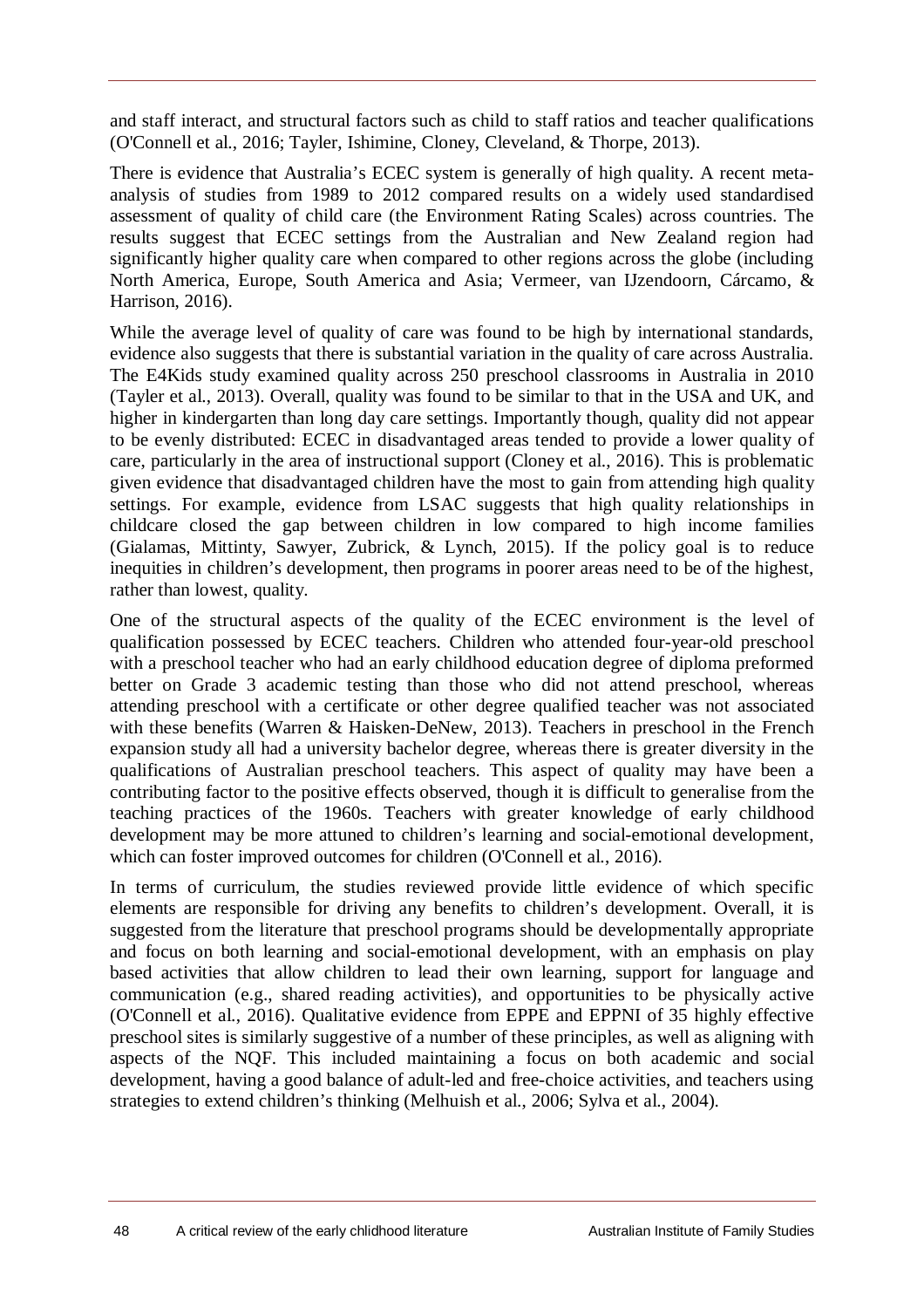### **A three-year-old preschool curriculum needs to be sequenced with the four-year-old preschool program**

Programs need to be developmentally sequenced with consideration given to where children come from and where they are heading in their language and cognitive capacities and learning experiences. For example, Jenkins et al. (2016) showed that repeating the curricula for two years was less beneficial than providing a more educationally focused curriculum in the second year. However, it was difficult to disentangle this effect from peer effects as the more educationally focused program occurred in a more diverse and advantaged preschool group whereas the second year of Head Start was with similar, very disadvantaged children (Jenkins et al., 2016). Nevertheless, this study suggests that repeating the same curricula for two consecutive years is unlikely to benefit children.

#### **Engagement and uptake of ECEC is important**

As well as access to high quality services, consideration also needs to be given to the level of uptake of these services by children from the most vulnerable families and communities. Australian evidence suggests that despite the recent reforms providing access to 15 hours of preschool per week for all four-year-olds, the most disadvantaged children have the lowest uptake of this service (Baxter & Hand, 2013; O'Connor et al., 2016). These findings suggest that any extension of three-year-old preschool programs needs to be undertaken with careful consideration of how to engage vulnerable children and their families. Evidence from the Indigenous literature is helpful in highlighting the importance of providing a safe and welcoming setting for children and families (Harrison et al., 2012), and this necessity extends to all children, including those from Indigenous, disadvantaged, and English as a second language backgrounds, as well as for children with special educational needs. In addition, parents' underlying beliefs about the role and value of ECEC are also drivers of service uptake (Baxter & Hand, 2013), which can be targeted through social marketing (O'Connell et al., 2016).

#### **Parental involvement is an important ingredient in many successful programs reviewed**

Parental involvement in their children's ECEC is important. Regular parent involvement was an integral part of several successful early childhood education interventions, such as the High-Scope Perry Project and the Chicago Child-Parent Center Program (CPC), in recognition of the crucial role parents play in children's development. Both studies required parents to participate in the program for several hours per week. The CPC study found that parental engagement in the program was associated with a greater investment in children's learning in the school years. Although the studies were not able to disentangle parent from program effects, it is likely that parents' involvement was a key ingredient. An implication for the Australian context is that it would seem beneficial to actively involve parents, both formally and informally, in their child's preschool education. This echoes conclusions from the Indigenous literature (Higgins & Morley, 2014). As well, the provision of education and training for low-income parents would appear worthwhile, as occurred in both the Perry and CPC programs.

#### **Do you believe in magic? Gains in preschool need to be sustained throughout the education system**

To be effective in supporting children's learning and social emotional development, the gains achieved through three- and four-year-old preschool need to be consolidated and reinforced through continued high quality education in the primary and secondary school settings. Preschool programs cannot provide a once-off inoculation to the many adversities that children from disadvantaged backgrounds face, such as less access to health services or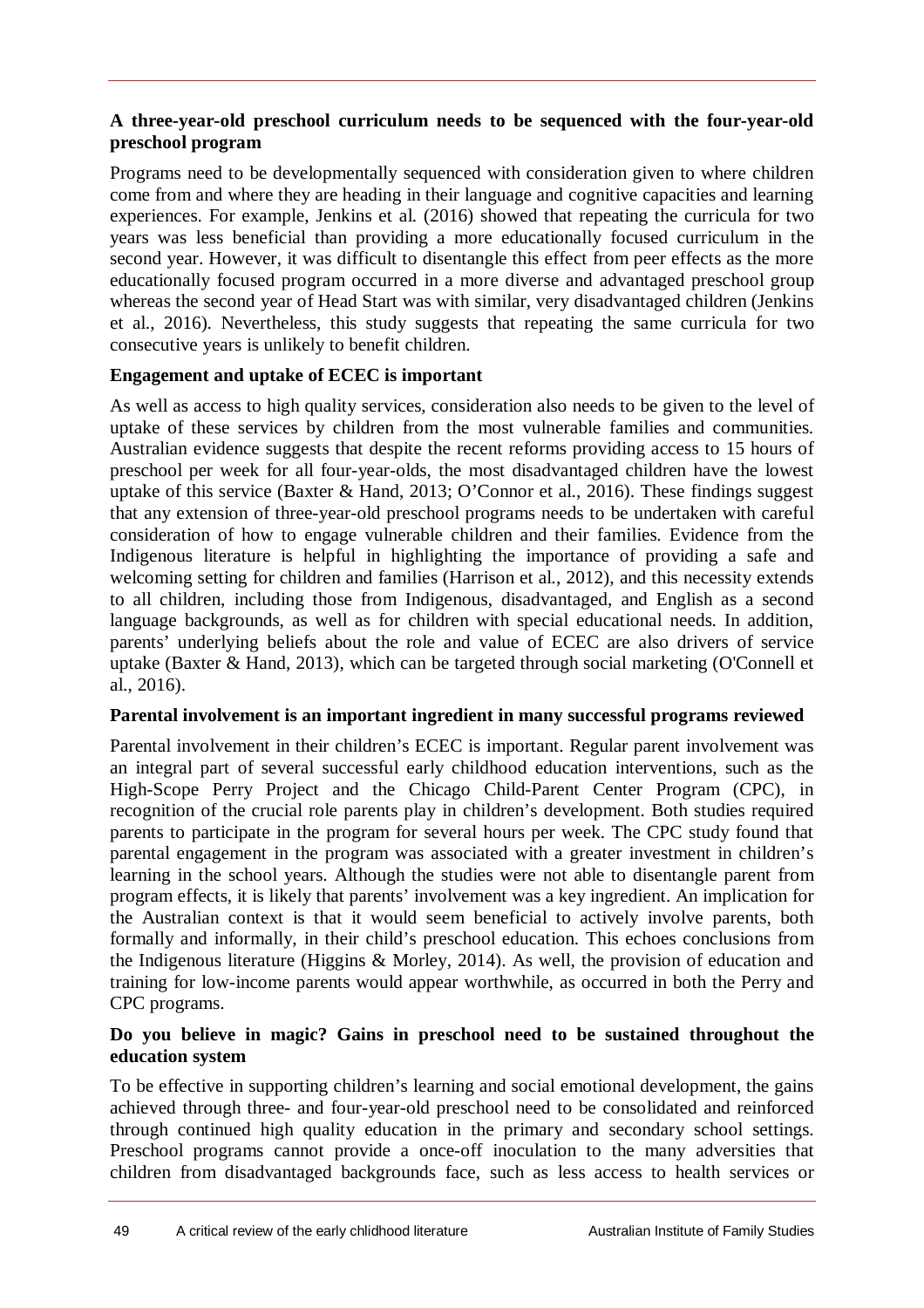experiences of discrimination. It is therefore unrealistic to expect the benefits or preschool programs to last indefinitely, particularly if children go on to attend poor quality schooling. Brooks-Gunn (2003) argued that:

"If policy makers believe that offering early childhood intervention for two years will permanently and totally reduce SES disparities in children's achievement, they may be engaging in magical thinking. To paraphrase Edward Zigler, there is no quick fix, either in education or anyplace else" (p. 9).

Illustrating this, Currie and Thomas (2000) showed that benefits to test scores were more likely to fade out over time for children who went on to attend poor quality schools.

Some of the research reviewed in this report speaks to the benefits of developing a sequenced, integrated program from preschool to school, as one strategy to maintain gains achieved through ECEC. Jenkins et al. (2016) showed that children's exposure to a more educationally focused curriculum at four years was of greater benefit than a second year of Head Start, suggesting that preschool education at age four should endeavor to build upon and extend children's experiences in three-year-old preschool. Secondly, the Child-Parent Center program extended into the first year of elementary school with the aim of consolidating the gains made from preschool. As well as developing a consistent learning environment for children from preschool to school, the CPC kindergarten environment typically had reduced class sizes (no more than 20 children) and teacher aides to assist teachers (i.e., smaller teacher-child ratios). Although it is difficult to untangle whether these strategies specifically were adding to the effectiveness of these programs, they provide examples of where consideration has been given to sustaining and maintaining benefits over time.

# **6.5 Developing research infrastructure to inform an evidence base for three year old preschool**

As discussed earlier, many studies reviewed took place in very different contexts and cultures to Australia, and it is difficult to ascertain whether a similar provision of ECEC would have the same benefits in the Australian setting. There are a number of reasons for this, including the relative heterogeneity in the Australian ECEC system and that many studies relevant to the provision of three-year-old preschool were undertaken several decades ago. Hence, while there is fairly consistent evidence that three-year-old preschool benefits disadvantaged children, the differences to the Australian context make it difficult to draw lessons for policy development. Therefore, a strategic approach to improving the Australian evidence base around three-year-old preschool is needed. Below we outline some opportunities to address this evidence gap.

#### **Making best use of existing resources**

There are a number of opportunities to address the gap in the Australian evidence base without investing in new data collections. Supporting work to undertake research with existing longitudinal data sets to examine the potential benefit of three-year-old preschool in the Australian context is important. *Growing up in Australia: The Longitudinal Study of Australian Children* (Edwards, 2014) provides detailed information that would enable a considerable expansion of the evidence base, including addressing questions such as:

- Do Australian children benefit from attending preschool at age three?
- Are the benefits of preschool attendance at age three higher for children from disadvantaged families (e.g. low socio-economic status, culturally and linguistically diverse families, Indigenous families, etc.)?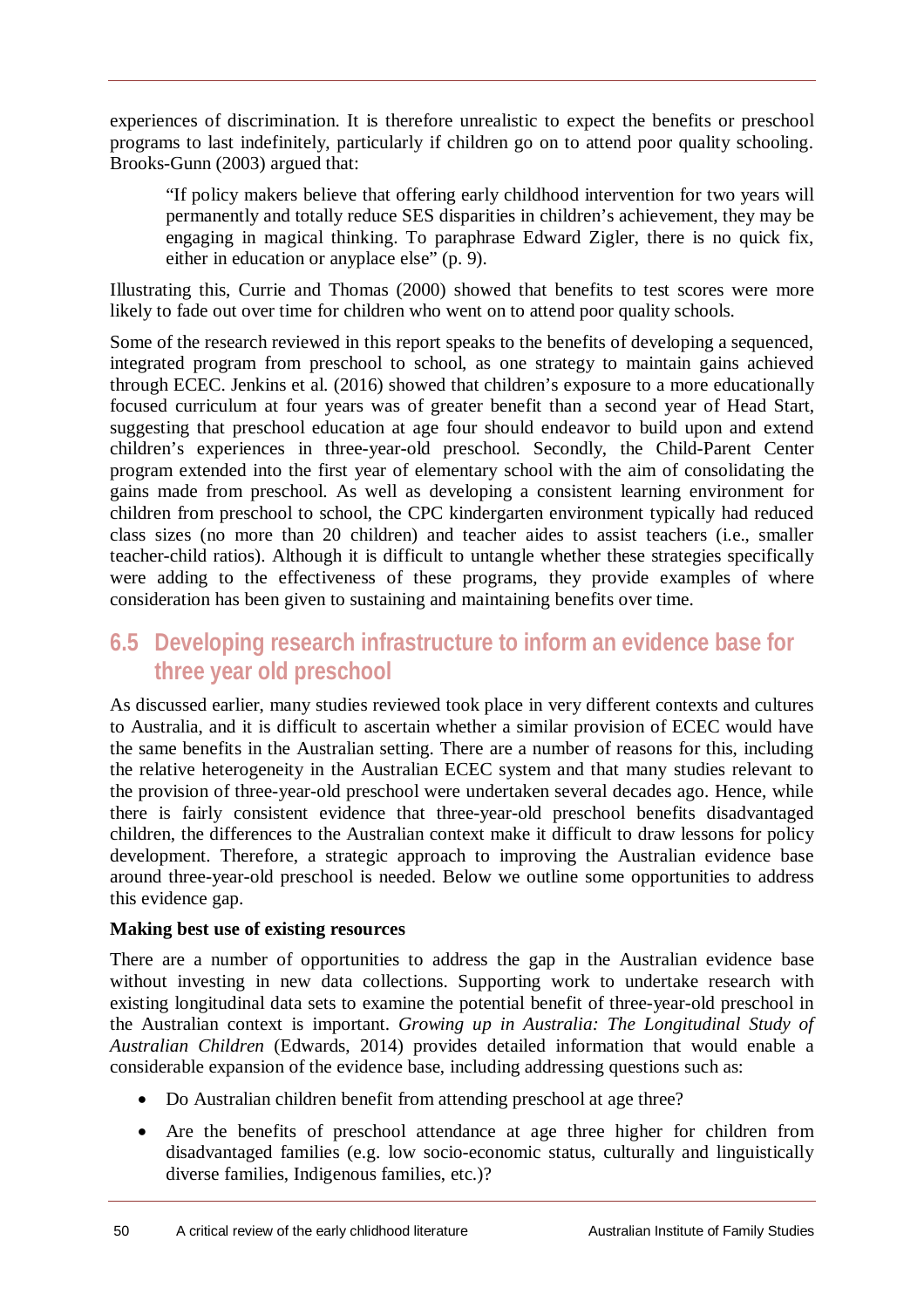- Do the number of hours that children spend in educational programs at age three make a difference for later development?
- What other elements of early childhood education programs (at age 2-3 and 4-5) make a difference for later cognitive outcomes (e.g., teacher qualifications, hours per week, teacher-child relationships, balance between child initiated and group based teacher initiated activities)?

Although the LSAC children were involved in preschool after the new National Quality Framework was introduced (in 2012), LSAC provides teacher-reported information about educator qualifications, educator to child ratios; and to some extent staffing arrangements at the program children attended. Teacher-reported information in LSAC can be used to examine how specific elements of the National Quality Standard are related to later developmental outcomes (see Appendix A), including educational program and practice (QA1), the physical environment (QA3), staffing arrangements (QA4), relationships with children (QA5), collaborative partnerships with families and communities (QA6) and leadership and service management (QA7).

Another existing study that has the potential to inform contemporary policy thinking is the E4Kids study (Tayler et al., 2016). The E4Kids study followed a sample of almost three thousand children from Victoria and Queensland in major cities and regional areas for five years from 2010 (also prior to the implementation of the National Quality Framework). While limited to Victoria and Queensland, the study provides detailed assessments of a variety of quality indicators and provides further opportunity to learn about three year old preschool in a contemporary Australian context.

The Productivity Commission inquiry recommended that the Australian Government establish a program to link information for each child from the National ECEC Collection to information from the Child Care Management System, the AEDC, and NAPLAN testing results to establish a longitudinal database (Productivity Commission, 2014). Such a database would provide more contemporary information about three year old preschool, although the extent to which quality in preschool provision and the type of education provided can be captured using administrative data systems is yet to be established.

#### **Investing in new resources**

In addition, new data could be collected as part of existing longitudinal studies. In a recent review of the impact of early childhood education and care on learning and development, the Australian Institute of Health and Welfare (AIHW, 2015) recommended that:

"Even with the ongoing fiscal pressures on all levels of government in Australia, the benefits of recruiting a new birth cohort of children into the LSAC and testing the comparative learning and developmental outcomes for participants and nonparticipants would shed considerable light on the impact of the National Quality Framework. It would be of great interest to be able to compare the findings of a post-Framework study with the existing cohorts. A longitudinal study could also provide insight into the durability of benefits of universal preschool for Australian children" (p. 23).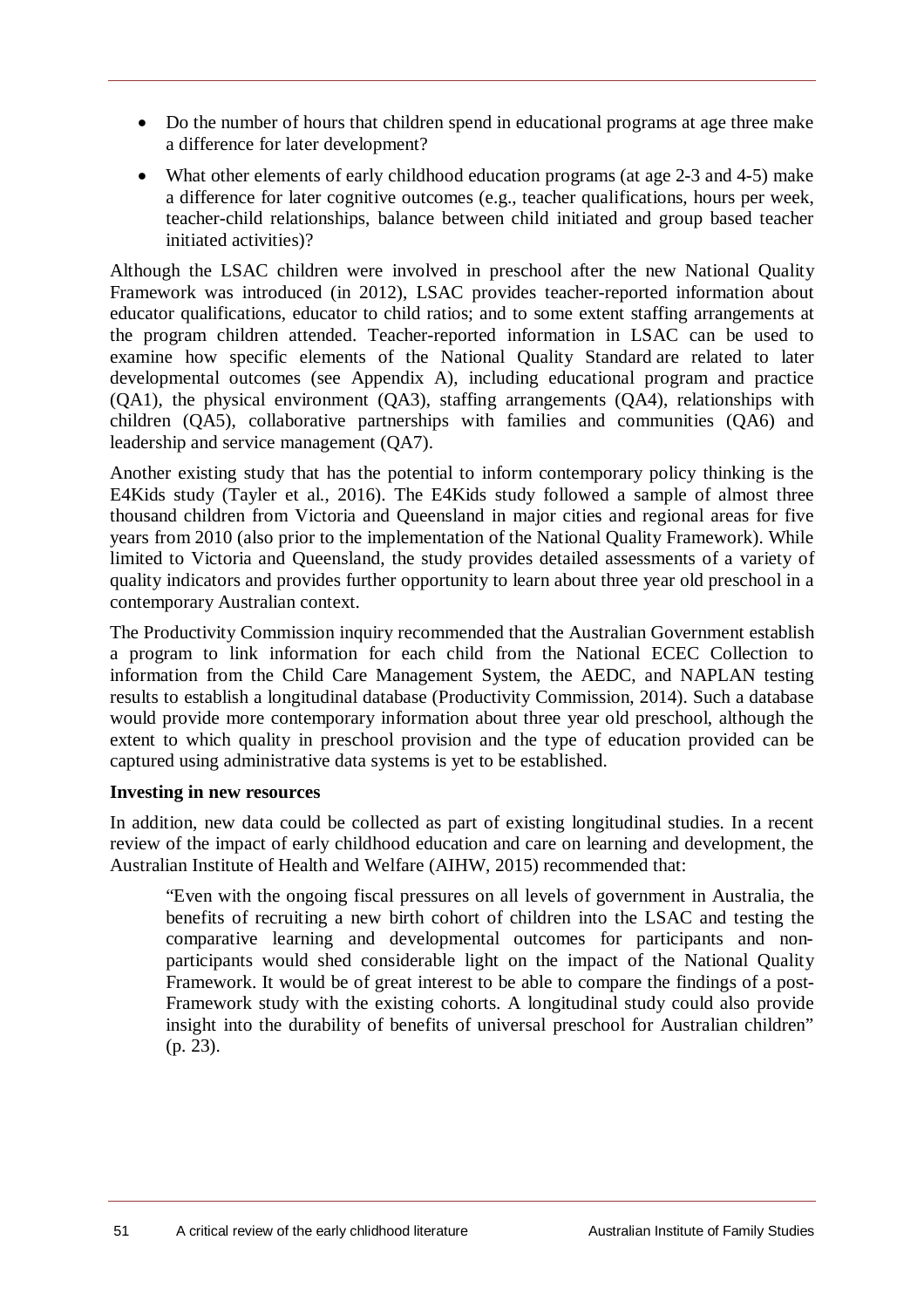#### **A trial of three-year old preschool provision**

The evidence reviewed to date does not provide sufficient evidence to provide a nuanced policy design for the implementation of three-year old preschool provision in Australia. The most robust evidence for policy development would be from a randomised trial of three-year old preschool. The following design elements would need to be considered:

- Specific focus on Indigenous children and Indigenous-inclusive practice;
- Variation in the quality of care (e.g., highly trained teachers compared to care as usual);
- Variation in the hours provided (e.g., fifteen hours per week compared to thirty hours per week);
- Variation in the curriculum (e.g., specifically designed three-year old curriculum compared to care as usual); and
- Variation in the proportion of disadvantaged peers in classrooms (e.g., one third disadvantaged children compared to two-thirds disadvantaged children)<sup>12</sup>.

If there are already existing investments in linked administrative data resources then data collection for such a trial would simply augment information already collected. Linked administrative data resources such as NAPLAN would provide longer-term benchmarks for children's academic achievement. A new cohort of LSAC would provide additional information about children's development and quality within centres, with detailed assessment of these factors incorporated into the data collection.

For considered policy design and implementation a trial rather than immediate rollout has a number of advantages beyond providing a nuanced and robust evidence base. It is unclear that there would be sufficient staff with early childhood education qualifications to support a national implementation of three-year-old preschool. Significant numbers of new educators would need to be trained over a period of a few years given that the evidence suggests that highly trained staff is an important prerequisite for positive long-term outcomes. Work would also need to be undertaken to evaluate whether there would be sufficient preschool and long day care centres to accommodate large numbers of three-year-olds. A trial of three-year-old preschool provision that focuses on the most disadvantaged children with an experimentally controlled mix of more advantaged children in the same centres could provide the evidence base to inform a more effective national implementation of three-year-old preschool (in some form) in the future. In planning these evaluation efforts, projects should be designed to allow for cost-benefit analysis to aide decision making (Wise, da Silva, Webster, & Sanson, 2005).

### **6.6 Key recommendations**

 $\ddot{\phantom{a}}$ 

From the evidence examined, the following recommendations are suggested:

 The evidence is clear that disadvantaged children have the most to gain from high quality ECEC programs, and disadvantaged children (including those from low SES, CALD, and Indigenous families) would therefore benefit from the provision of highquality three year-old preschool. Preschool programs need to be of the highest quality

 $12$  Consideration would need to be given about the optimal sites for a trial. Demonstration projects could extend access to three year-old preschool in a small number of strategically chosen areas, such as those with low SEIFA and low AEDC results. Taking an area-based approach rather than screening children for eligibility based on disadvantage would help to ensure a degree of social diversity in centres and that participation does not attract stigma.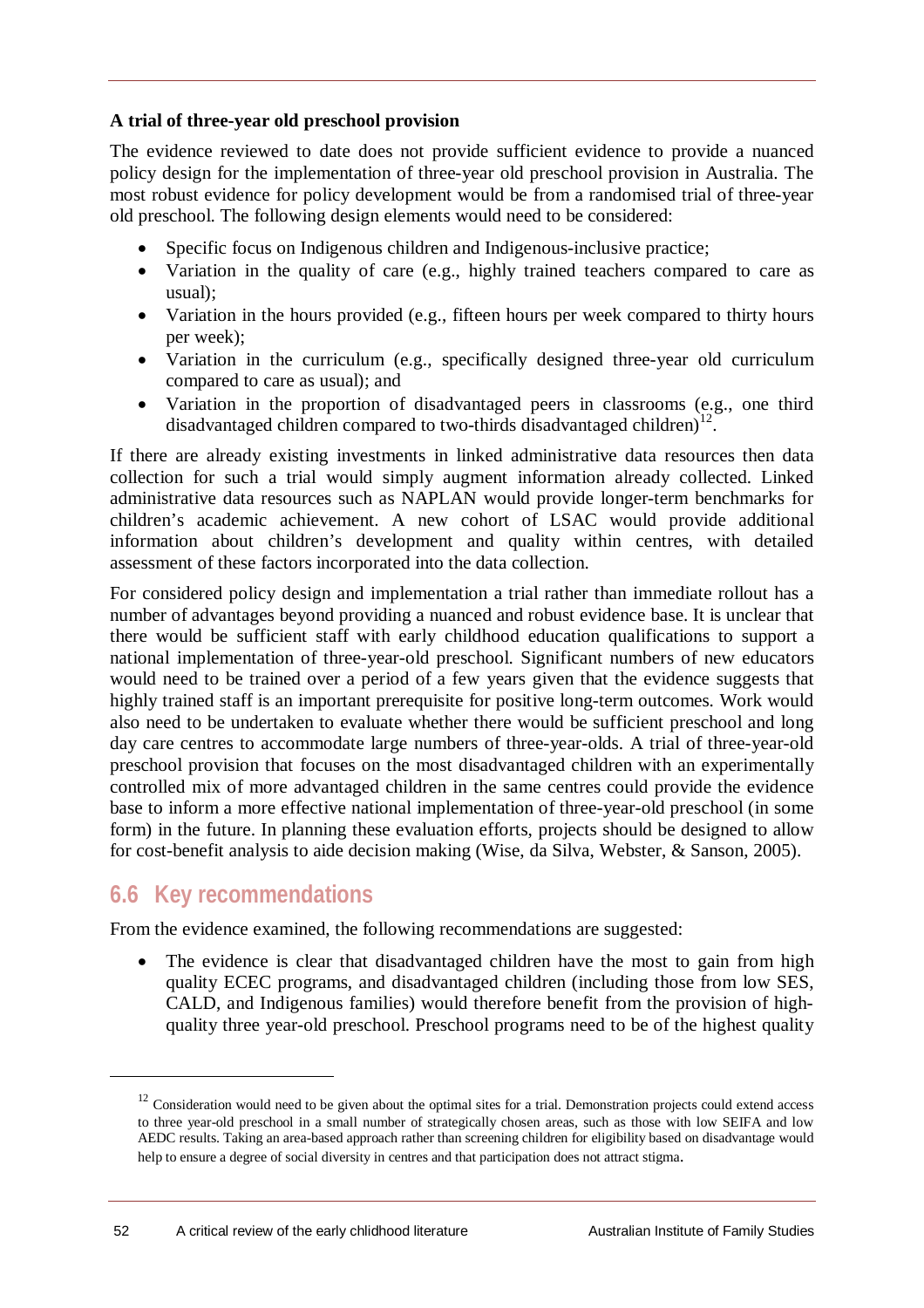when they are targeted to disadvantaged children to achieve the desired long-term benefits.

- Australian evidence should be gathered to determine whether extending universal access to all three-year-old children would yield further benefits. The evidence base is currently not definitive on whether more advantaged children also benefit from high quality three-year-old preschool.
- Programs should have a reasonable dosage of at least 20-30 hours per week across school terms.
- Programs should have a well thought through curriculum that is sequenced into four year-old programs and primary school.
- Preschools should provide culturally appropriate settings for children from diverse backgrounds, including those from Indigenous, disadvantaged, and English-as-asecond-language families, and children with special educational needs.
- Teachers require appropriate qualifications and training, and further efforts are needed to up-skill the workforce.
- High quality evaluation should be embedded within any changes to the provision of preschool in order to demonstrate effectiveness against both participation in other types of ECEC and home-only care. An important component of the evaluation would be measuring success in promoting uptake of the services by the most vulnerable children in the community.

# **6.7 Conclusions**

Early childhood education and care provides a powerful opportunity to improve early childhood development and promote stronger educational and occupational pathways for children over the life course (O'Connell et al., 2016). Recent policy developments in Australia have taken significant steps in building on this potential (Australian Government Department of Education and Training, 2016). It is now timely to look for further opportunities to capitalise on the ECEC platform. Extending access to preschool programs for three-year-old children is one such opportunity. This critical review of the evidence base relating to preschool provision for three-year-old children highlights a number of issues with the research conducted to date: it is clear that more local, contemporary data that can directly inform the Australian situation is needed. Even so, the international evidence has consistently observed across many countries that children from the most disadvantaged backgrounds have the most to gain from high quality preschool programs. Next steps should focus on enhancing the evidence base, particularly by embedding evaluation processes into any changes to the provision of preschool for three-year-olds, taking into account quality, equity, and implementation issues.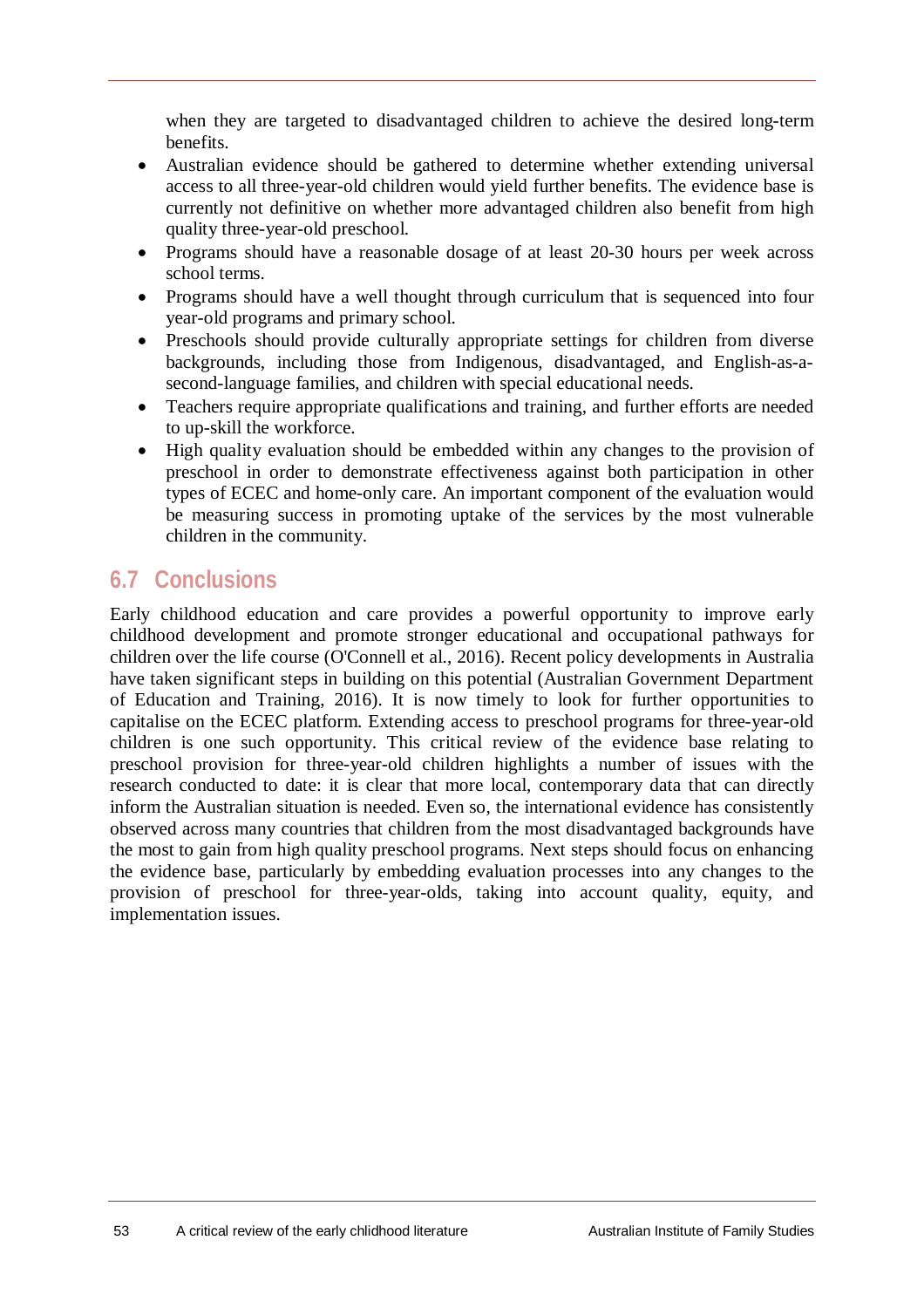# **7 References**

- ABS. (2009). 4102.0 Australian Social Trends, Dec 2009. Canberra, Australia: Australian Bureau of Statistics.
- ABS. (2015). Preschool Education, Australia, 2014. Canberra, Australia: Australian Bureau of Statistics.
- ACECQA. (2013). Guide to the National Quality Standard: Australian Children's Education & Care Quality Authority.
- AIHW. (2005). A picture of Australia's children. AIHW cat. no. PHE 58. Canberra, Australia: Australian Institute of Health and Welfare.
- AIHW. (2015). Literature review of the impact of early childhood education and care on learning and development: working paper. Canberra, Australia: Australian Institute of Health and Welfare.
- Australian Government Department of Education and Training. (2016). National Quality Framework for Early Childhood Education and Care. Canberra: Australian Government.
- Barnett, W. S. (1995). Long-term effects of early childhood programs on cognitive and school outcomes. *The Future of Children*, 25-50.
- Barnett, W. S. (1998). Long-term cognitive and academic effects of early childhood education on children in poverty. *Preventive Medicine, 27*(2), 204-207.
- Barnett, W. S. (2008). *Preschool education and its lasting effects: Research and policy implications*: Great Lakes Center for Education Research & Practice http://epicpolicy.org/publication/preschool-education.
- Barnett, W. S., Jung, K., Youn, M., & Frede, E. C. (2013). Abbott Preschool Program longitudinal effects study: Fifth grade follow-up *New Brunswick, NJ: National Institute for Early Education Research, Rutgers-The State University of New Jersey*.
- Baxter, J., & Hand, K. (2013). Access to early childhood education in Australia *Research Report* Melbourne.
- Berlinski, S., Galiani, S., & Manacorda, M. (2008). Giving children a better start: Preschool attendance and school-age profiles. *Journal of public Economics, 92*(5), 1416-1440.
- Biddle, N. (2007). Indigenous Australians and preschool education: Who is attending? *Australian Journal of Early Childhood, 32*(no. 3).
- Biddle, N., & Seth-Purdie, R. (2013). Development risk exposure and participation in early childhood education: How can we reach the most vulnerable children? : HC Coombs Policy Forum, Australian National University.
- Boardman, M. (2005). *Positive educational gains in kindergarten for full-day children*. Paper presented at the Australian Association for Research in Education (AARE) Conference, Parramatta NSW.
- Bowes, J., & Grace, R. (2014). Review of early childhood parenting, education and health intervention programs for Indigenous children and families in Australia *Issue Paper* (Vol. no. 8). Canberra and Melbourne.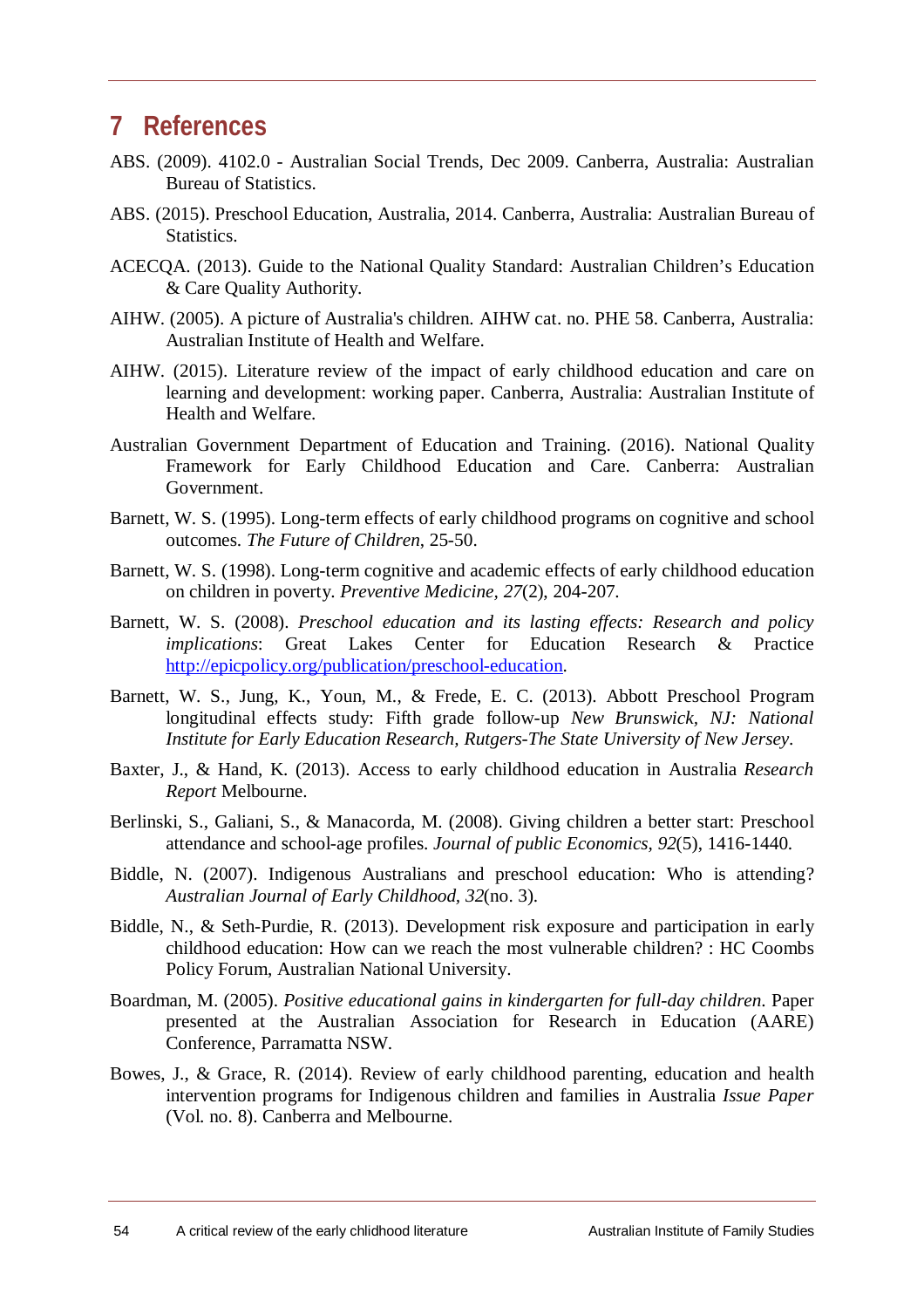- Bowes, J., & Wales, N. S. (2009). *From child care to school: Influences on childrens adjustment and achievement in the year before school and the first year of school*: NSW Department of Community Services.
- Bradley, L., & Bryant, P. (1985). *Children's reading problems*. Oxford: Wiley-Blackwell.
- Brooks-Gunn, J. (2003). Do you believe in magic?: What we can expect from early childhood intervention programs. *Social Policy Report, 17*(1), 3-14.
- Carneiro, P., & Heckman, J. (2003). Human capital policy *IZA Discussion paper series*. Bonn Germany.
- Claessens, A. (2009). *School readiness and achievement in middle childhood*. Paper presented at the 2nd Growing Up in Australia Conference, Melbourne, Australia.
- Cloney, D., Cleveland, G., Hattie, J., & Tayler, C. (2016). Variations in the availability and quality of early childhood education and care by socioeconomic status of neighborhoods. *Early Education and Development, 27*(3), 384-401.
- COAG. (2009). National Quality Standard for Early Childhood Education and Care and School Age Care. Canberra, Australia: Council of Australian Governments.
- Conti, G., & Heckman, J. J. (2014). Economics of child well-being. In F. C. A. Ben-Arieh, I. Frones & J. Korbin (Ed.), *Handbook of child wellbeing* (pp. 363-401). Berlin: Springer-VErlag.
- Currie, J., & Thomas, D. (2000). School quality and the longer-term effects of Head Start. *Journal of Human Resources, 35*(4), 755-774.
- Deming, D. (2009). Early childhood intervention and life-cycle skill development: Evidence from Head Start. *American Economic Journal: Applied Economics, 1*(3), 111-134.
- Department for Education and Employment. (1999). Early learning goals. United Kingdom: Department for Education and Employment and Qualifications and Curriculum Authority.
- Dishion, T. J., & Tipsord, J. M. (2011). Peer contagion in child and adolescent social and emotional development. *Annual Review of Psychology, 62*, 189-214.
- Dowling, A., & O'Malley, K. (2009). Pre-school education in Australia. Policy Brief. Camberwell: Australian Council for Educational Research.
- Dumas, C., & Lefranc, A. (2010). Early schooling and later outcomes: Evidence from preschool extension in France. France: THéorie Economique, Modélisation et Applications (THEMA), Université de Cergy-Pontoise.
- Duncan, G. J., & Gibson-Davis, C. M. (2006). Connecting child care quality to child outcomes: Drawing policy lessons from nonexperimental data. *Evaluation Review, 30*(5), 611-630.
- Duncan, G. J., & Magnuson, K. (2013). Investing in preschool programs. *The journal of economic perspectives: a journal of the American Economic Association, 27*(2), 109- 132.
- Edwards, B. (2014). Growing up in Australia: The longitudinal study of Australian children: Entering adolescence and becoming a young adult. *Family Matters*(95), 5-14.
- Elango, S., García, J. L., Heckman, J. J., & Hojman, A. (2015). Early Childhood Education *NBER Working Paper* (Vol. no. 21766). Cambridge MA: National Bureau of Economic Research.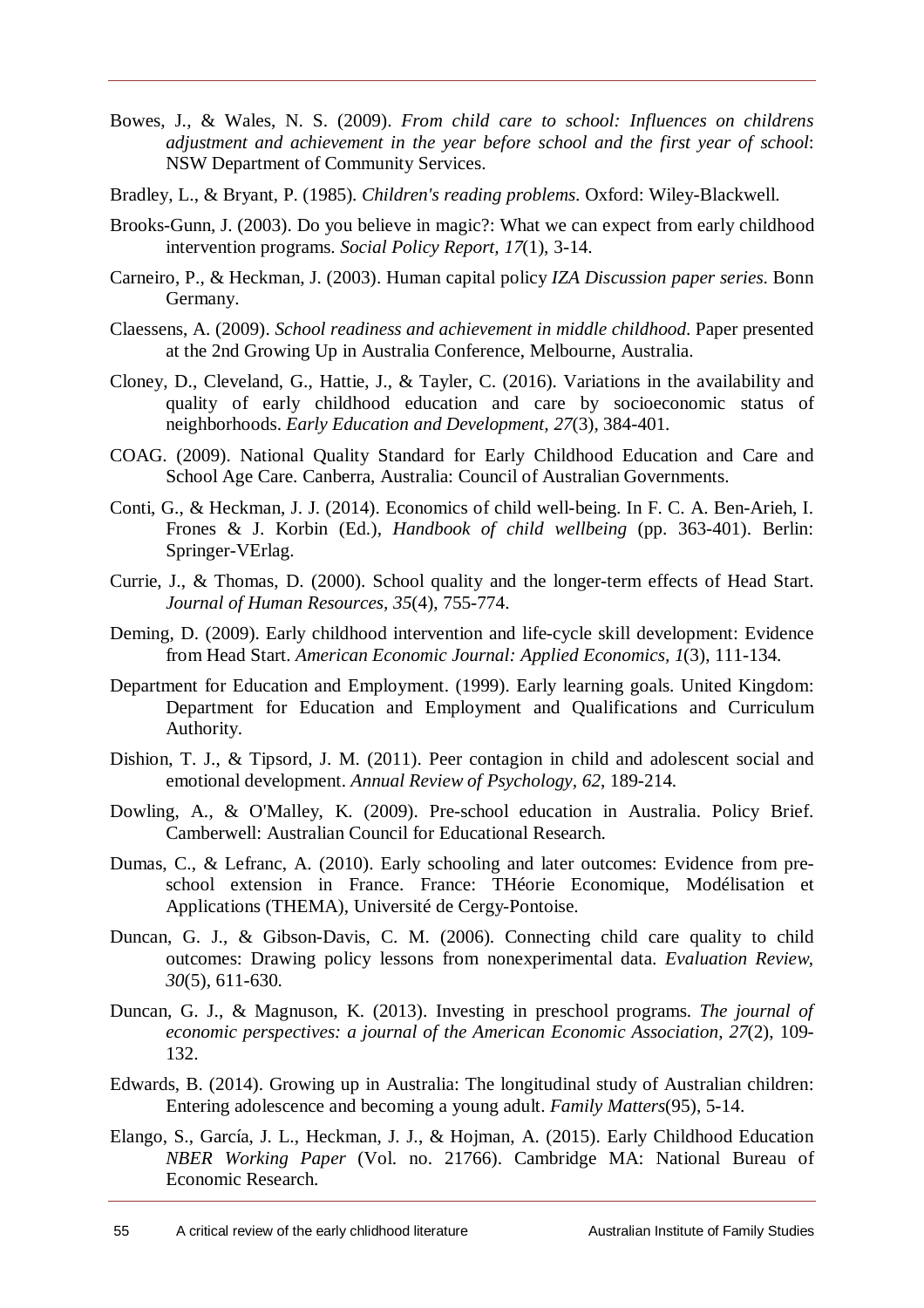- Elliott, A. (2006). Early childhood education: Pathways to quality and equity for all children *Australian Education Review* (Vol. no. 50). Melbourne.
- Elliott, C., Smith, P., & McCulloch, K. (1996). British Ability Scales second edition (BAS II): administration and scoring manual. London: NFER-Nelson.
- Garces, E., Thomas, D., & Currie, J. (2000). Favorable long-term effects of Head Start. Cambridge MA: National Bureau of Economic Research (NBER).
- Garces, E., Thomas, D., & Currie, J. (2002). Longer term effects of Head Start. *American Economic Review, 92*, 999-1012.
- Gialamas, A., Mittinty, M. N., Sawyer, M. G., Zubrick, S. R., & Lynch, J. (2014). Child care quality and children's cognitive and socio-emotional development: an Australian longitudinal study. *Early Child Development and Care, 184*(7), 977-997.
- Gialamas, A., Mittinty, M. N., Sawyer, M. G., Zubrick, S. R., & Lynch, J. (2015). Social inequalities in childcare quality and their effects on children's development at school entry: findings from the Longitudinal Study of Australian Children. *Journal of Epidemiology and Community Health, 69*, 841-848.
- Goodman, A., & Sianesi, B. (2005). Early education and children's outcomes: How long do the Impacts last? *Fiscal Studies, 26*(4), 513-548.
- Goodman, R. (1997). The Strengths and Difficulties Questionnaire: a research note. *Journal of Child Psychology and Psychiatry, 38*(5), 581-586.
- Gormley, W. T., & Gayer, T. (2005). Promoting school readiness in Oklahoma: An evaluation of Tulsa's Pre-k program. *Journal of Human Resources, 40*(3), 533-558.
- Harms, T., Clifford, M., & Cryer, D. (1998). Early Childhood Environment Rating Scale, Revised Edition (ECERS-R). Vermont: Teachers College Press.
- Harrison, L., Goldfeld, S., Metcalf, E., & Moore, T. (2012). Early learning programs that promote children's developmental and educational outcomes *Resource sheet*. Canberra and Melbourne: Closing the Gap Clearninghouse.
- Harrison, L., & Ungerer, J. (2005). What can the Longitudinal Study of Australian Children tell us about infants' and 4 to 5 year olds' experiences of early childhood education and care? *Family Matters, 72*, 26-35.
- Harrison, L., Ungerer, J., Smith, G., Zubrick, S., & Wise, S. (2009). Child care and early education in Australia-The Longitudinal Study of Australian Children. Social Policy Research Paper No. 40. Canberra, Australia: Australian Government, Department of Families, Housing, Community Services and Indigenous Affairs.
- Havnes, T., & Mogstad, M. (2009). No child left behind: Universal child care and children's long-run outcomes *Discussion Paper*. Oslo Norway: Statistics Norway.
- Heckman, J. J. (2006). Skill formation and the economics of investing in disadvantaged children. *Science, 312*(5782), 1900-1902.
- Heckman, J. J., & Kautz, T. (2012). Hard evidence on soft skills. *Labour economics, 19*(4), 451-464.
- Higgins, D. J., & Morley, S. R. (2014). Engaging Indigenous Parents in Their Children's Education *Resource sheet*. Canberra and Melbourne: Closing the Gap Clearinghouse.
- Holzinger, L., & Biddle, N. (2015). The relationship between early childhood education and care (ECEC) and the outcomes of Indigenous children: Evidence from the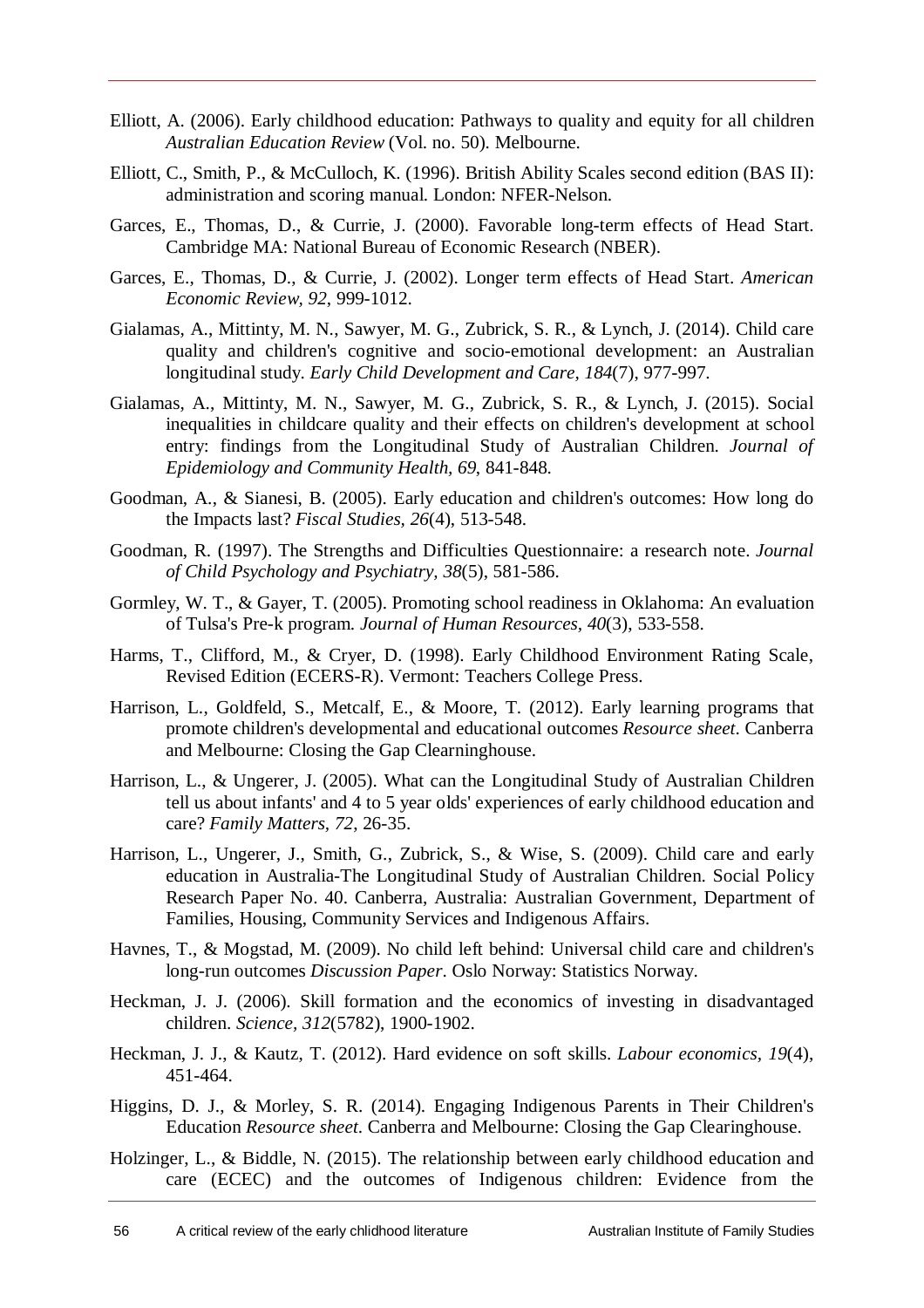Longitudinal Study of Indigenous Children (LSIC). Canberra, Australia: Australian National University.

- Jenkins, J. M., Farkas, G., Duncan, G. J., Burchinal, M., & Vandell, D. L. (2016). Head Start at ages 3 and 4 versus Head Start followed by State Pre-K: Which Is more effective? *Educational Evaluation and Policy Analysis, 38*(1), 88-112.
- Khandker, S. R., Koolwal, G. B., & Samad, H. A. (2010). *Handbook on impact evaluation: quantitative methods and practices*: World Bank Publications.
- Knudsen, E. I., Heckman, J. J., Cameron, J. L., & Shonkoff, J. P. (2006). Economic, neurobiological, and behavioral perspectives on building America's future workforce. *Proceedings of the National Academy of Sciences, 103*(27), 10155-10162.
- Leigh, A., & Yamauchi, C. (2009). *Which children benefit from non-parental care?* Paper presented at the 2nd LSAC Research Conference, Melbourne, Australia.
- Ludwig, J., & Miller, D. L. (2007). Does Head Start improve children's life chances? Evidence from a regression discontinuity design. *The Quarterly Journal of Economics, 122*(1), 159-208.
- Magnuson, K. A., Ruhm, C., & Waldfogel, J. (2007a). Does prekindergarten improve school preparation and performance? *Economics of Education Review, 26*(1), 33-51.
- Magnuson, K. A., Ruhm, C., & Waldfogel, J. (2007b). The persistence of preschool effects: Do subsequent classroom experiences matter? *Early Childhood Research Quarterly, 22*(1), 18-38.
- McCain, M. N., & Mustard, F. (1999). Reversing the brain drain: Early study: Final report. *Ontario Children's Secretariat, Toronto*.
- Melhuish, E. (2004). A literature review of the impact of early years provision on young children, with emphasis given to children from disadvantaged backgrounds. London, United Kingdom: National Audit Office.
- Melhuish, E., Quinn, L., Hanna, K., Sylva, K., Sammons, P., Siraj-Blatchford, I., & Taggart, B. (2006). Effective pre-school provision in Northern Ireland (EPPNI) summary report. Belfast, Northern Ireland: Department of Education.
- NICHD Early Child Care Research Network. (2005). *Child care and child development: Results from the NICHD study of early child care and youth development*. New York, USA: Guilford Press.
- O'Connell, M., Fox, S., Hinz, B., & Cole, H. (2016). Quality early education for all. Melbourne, Australia: Mitchell Institute.
- O'Connor, M., Gray, S., Tarasuik, J., O'Connor, E., Kvalsvig, A., Incledon, E., & Goldfeld, S. (2016). Preschool attendance trends in Australia: Evidence from two sequential population cohorts. *Early Childhood Research Quarterly, 35*, 31-39.
- Olds, D. L., Henderson Jr, C. R., Kitzman, H. J., Eckenrode, J. J., Cole, R. E., & Tatelbaum, R. C. (1999). Prenatal and infancy home visitation by nurses: Recent findings. *The Future of Children, 9*, 44-65.
- Ou, S., & Reynolds, A. (2006). School-age services: Programs that extend the benefits of early care and education services. In K. Groard, R. Mehalffie, R. McCall & M. Greenberg (Eds.), *Evidence-Based Programs, Practices, and Policies for Early Childhood Care and Education* (pp. 114-134). Thousand Oaks, CA: Corwin Press.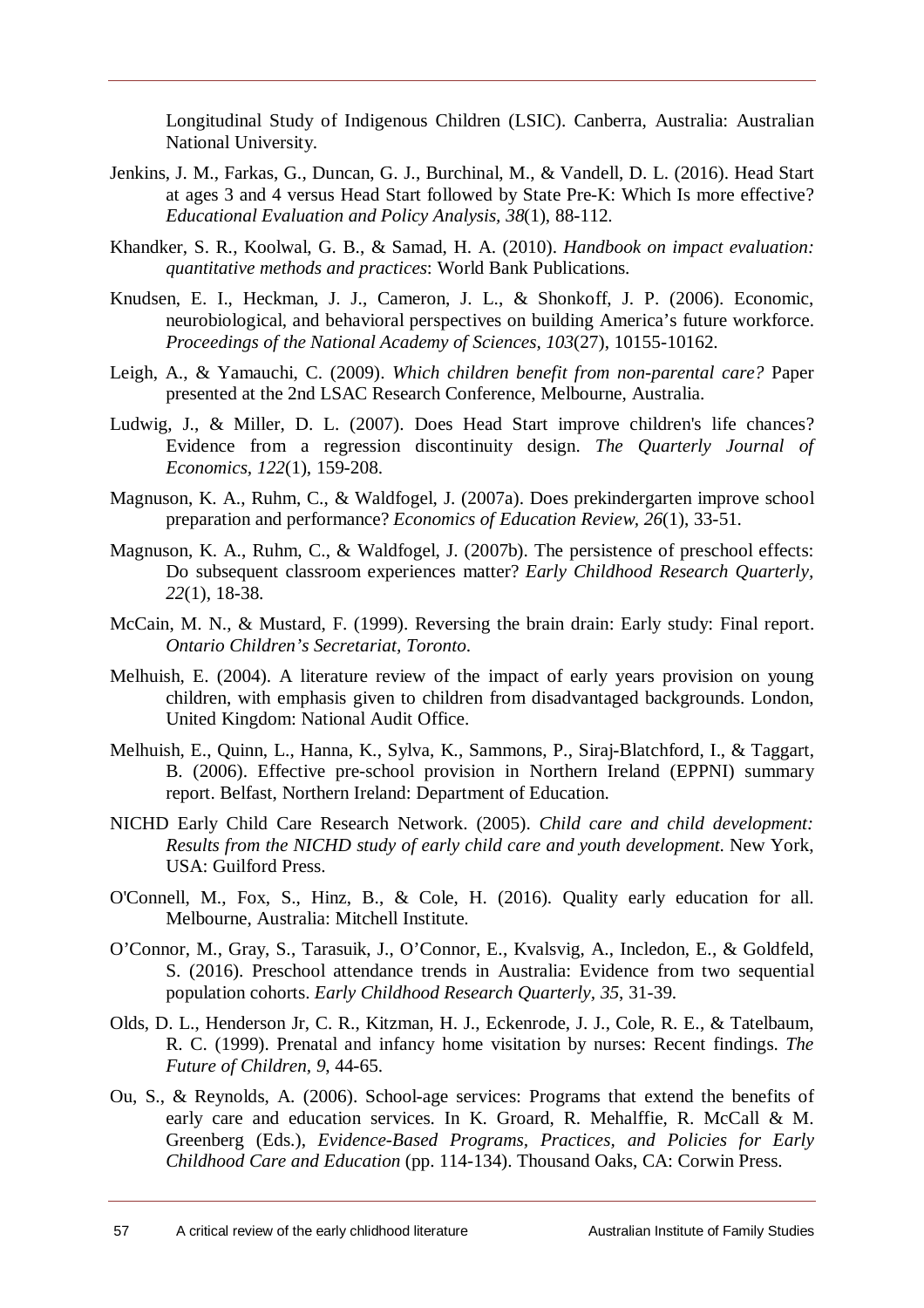- Peisner-Feinberg, E., Schaaf, J., Hildebrandt, L., & Pan, Y. (2015). Children's Pre-k outcomes and classroom quality in Georgia's Pre-K Program: Findings from the 2013–2014 evaluation study. Chapel Hill: The University of North Carolina, FPG Child Development Institute.
- Press, F., & Hayes, A. (2000). OECD thematic review of early childhood education and care policy *Australian Background Report, Canberra, Commonwealth Government of Australia*.
- Productivity Commission. (2014). Childcare and Early Childhood Learning. Productivity Commission Inquiry Report. Canberra: Productivity Commission.
- Puma, M., Bell, S., Cook, R., Heid, C., Broene, P., Jenkins, F., Mashburn, A., & Downer, J. (2012). Third grade follow-up to the Head Start Impact Study: Final report *OPRE Report*. Washington DC: 2012-45b.
- Puma, M., Bell, S., Cook, R., Heid, C., Shapiro, G., Broene, P., Jenkins, F., Fletcher, P., Quinn, L., & Friedman, J. (2010). Head Start Impact Study. Final Report. Washington, DC: Administration for Children & Families.
- Raban, B. (2000). Just the beginning… Canberra, ACT.
- Reynolds, A. J. (1991). Early schooling of children at risk. *American Educational Research Journal, 28*(2), 392-422.
- Reynolds, A. J. (1995). One year of preschool intervention or two: Does it matter? *Early Childhood Research Quarterly, 10*(1), 1-31.
- Reynolds, A. J. (2000). *Success in early intervention: The Chicago Child Parent Centers*. Nebraska: University of Nebraska Press.
- Reynolds, A. J., Temple, J. A., Ou, S.-R., Arteaga, I. A., & White, B. A. (2011). School-based early childhood education and age-28 well-being: Effects by timing, dosage, and subgroups. *Science, 333*(6040), 360-364.
- Reynolds, A. J., Temple, J. A., Ou, S.-R., Robertson, D. L., Mersky, J. P., Topitzes, J. W., & Niles, M. D. (2007). Effects of a school-based, early childhood intervention on adult health and well-being: A 19-year follow-up of low-income families. *Archives of Pediatrics & Adolescent Medicine, 161*(8), 730-739.
- Reynolds, A. J., Temple, J. A., Robertson, D. L., & Mann, E. A. (2001). Long-term effects of an early childhood intervention on educational achievement and juvenile arrest: A 15 year follow-up of low-income children in public schools. *Journal of ther American Medical Association, 285*(18), 2339-2346.
- Reynolds, A. J., Temple, J. A., Robertson, D. L., & Mann, E. A. (2002). Age 21 cost-benefit analysis of the Title I Chicago child-parent centers. *Educational Evaluation and Policy Analysis, 24*(4), 267-303.
- Schweinhart, L., Montie, J., Xiang, Z., Barnett, W., Belfield, C., & Nores, M. (2005). Lifetime effects: The HighScope Perry Preschool study through age 40 *Monographs of the HighScope Educational Research Foundation*. Ypsilanti, MI.
- SCRGSP. (2016). Report on Government Services 2016, vol. B, Child care, education and training. Canberra: Steering Committee for the Review of Government Service Provision.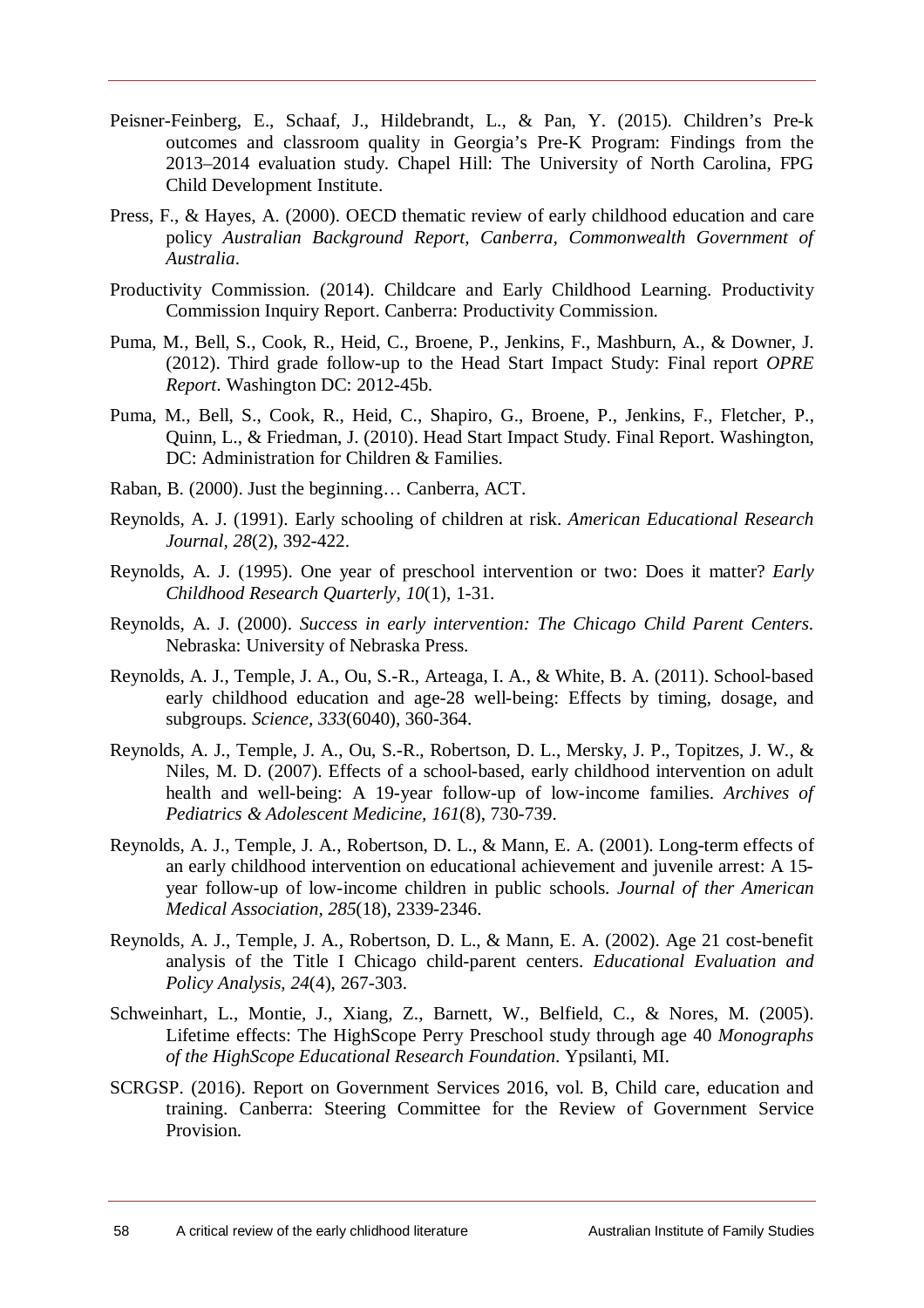- Shonkoff, J. P., & Phillips, D. A. (2000). *From neurons to neighborhoods:: The science of early childhood development*. Washington DC: National Academies Press.
- Siraj-Blatchford, I., Taggart, B., Sylva, K., Sammons, P., & Melhuish, E. (2008). Towards the transformation of practice in early childhood education: The Effective Provision of Pre□school Education (EPPE) project. *Cambridge Journal of Education, 38*(1), 23-36.
- Spiess, C. K., Büchel, F., & Wagner, G. G. (2003). Children's school placement in Germany: does Kindergarten attendance matter? *Early Childhood Research Quarterly, 18*(2), 255-270.
- Stevens, K., & English, E. (2016). Does Pre-K work? The Research on Ten Early Childhood Programs – And What it tells us. Washington DC: American Enterprise Institute for Public Policy Research.
- Sylva, K., Melhuish, E., Sammons, P., Siraj-Blatchford, I., & Taggart, B. (2004). The Effective Provision of Pre-School Education (EPPE) Project: Final Report. London, England: University of London.
- Sylva, K., Siraj-Blatchford, I., & Taggart, B. (2003). *Assessing quality in the early years: Early childhood environment rating scale: Extension (ECERS-E), four curricular subscales*. Stoke-on-Trent, Staffordshire: Trentham Books.
- Taggart, B., Sylva, K., Melhuish, E., Sammons, P., & Siraj, I. (2015). Effective pre-school, primary and secondary education project (EPPSE 3-16+). London: Department of Education.
- Tayler, C., Cloney, D., Adams, R., Ishimine, K., Thorpe, K., & Nguyen, T. K. C. (2016). Assessing the effectiveness of Australian early childhood education and care experiences: study protocol. *BMC Public Health, 16*(352), doi:10.1186/s12889-12016- 12985.
- Tayler, C., Ishimine, K., Cloney, D., Cleveland, G., & Thorpe, K. (2013). The quality of early childhood education and care services in Australia. *Australasian Journal of Early Childhood, 38*(2), 13-22.
- Trudgett, M., & Grace, R. (2011). Engaging with early childhood education and care services: The perspectives of Indigenous Australian mothers and their young children. *Kulumun: Journal of the Wollotuka Institute, 1*(1), 15-36.
- U.S. Department of Health and Human Services. (2010). Head Start Impact Study: Final Report. Washington DC: U.S. Department of Health and Human Services.
- US Department of Health and Human Services. (1999). Evaluating Head Start: A recommended framework for studying the impact of the Head Start program. Report of the Advisory Committee on Head Start Research and Evaluation. Washington, DC.
- Vermeer, H. J., van IJzendoorn, M. H., Cárcamo, R. A., & Harrison, L. J. (2016). Quality of child care using the Environment Rating Scales: A meta-analysis of international studies. *International Journal of Early Childhood, 48*, 33-60.
- Warren, D., & Haisken-DeNew, J. P. (2013). Early bird catches the worm: The causal impact of pre-school participation and teacher qualifications on year 3 National NAPLAN cognitive tests. Melbourne: Melbourne Institute of Applied Economic and Social Research, The University of Melbourne.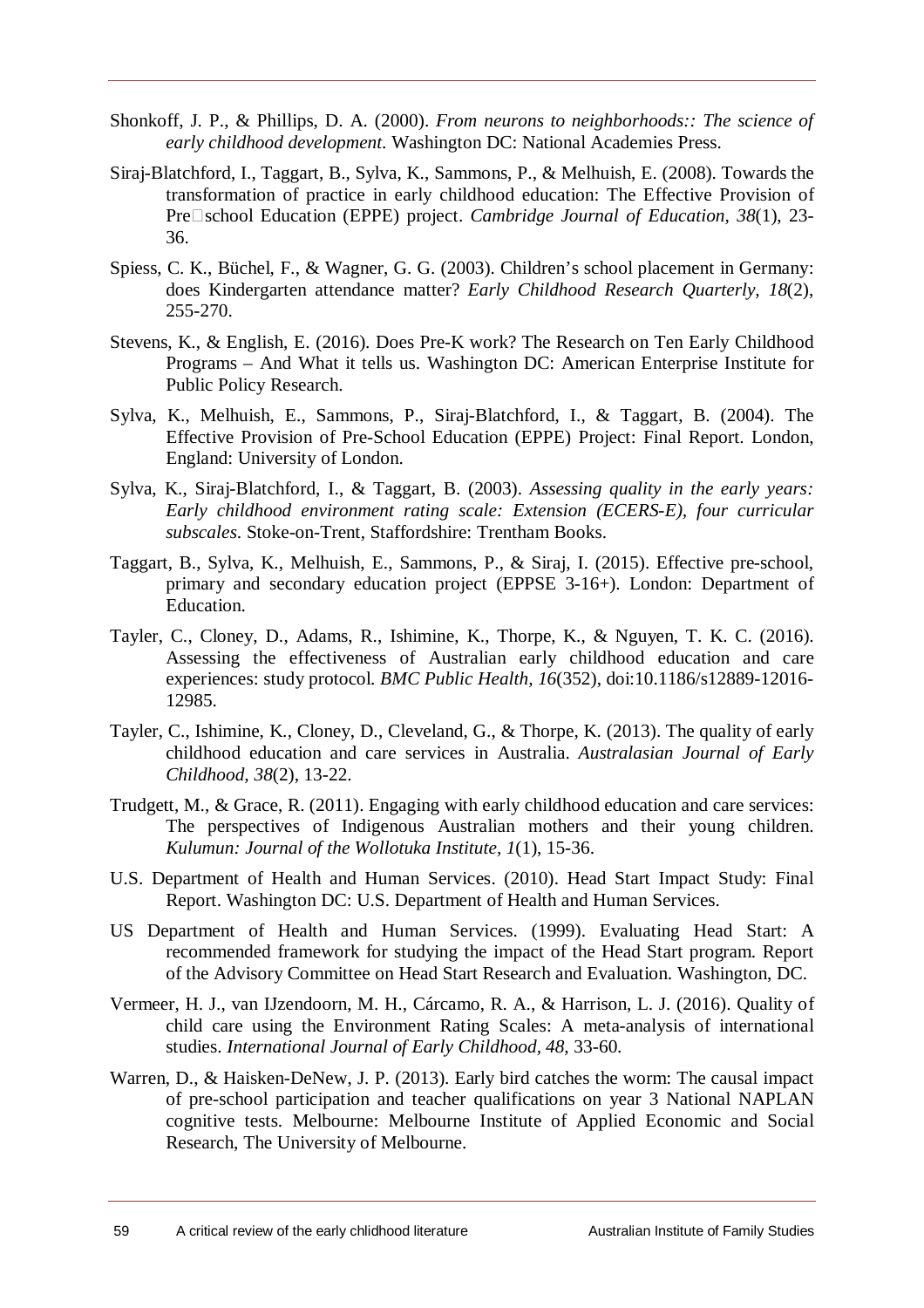- Wise, S., da Silva, L., Webster, E., & Sanson, A. (2005). The efficacy of early childhood interventions *Research Report*. Melbourne: Australian Institute of Family Studies Melbourne.
- Zill, N., Resnick, G., Kim, K., O'Donnell, K., Sorongon, A., McKey, R. H., Pai-Samant, S., Clark, C., O'Brien, R., & D'Elio, M. A. (2003). Head Start FACES 2000: A wholechild perspective on program performance. Fourth Progress Report. Washington, DC: U.S. Department of Health and Human Services, Administration for Children, Youth, and Families.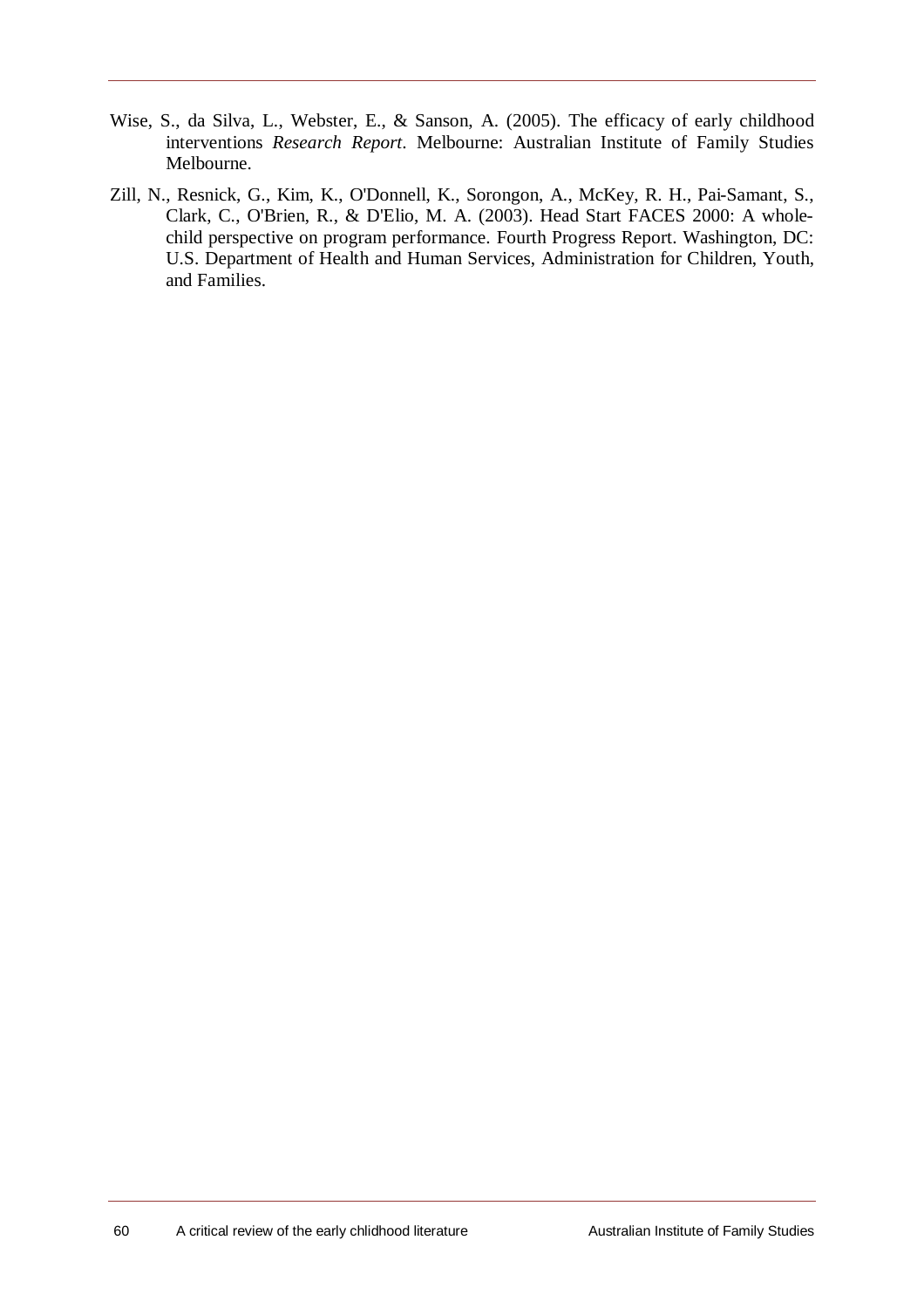# **8 Appendix A: How LSAC data ties in with the National Quality Framework**

LSAC provides teacher-reported information about educator qualifications, educator to child ratios; and to some extent staffing arrangements at the program children attend.<sup>13</sup> Teacherreported information in LSAC can be used to examine how specific elements of the new National Quality Standard are related to later developmental outcomes. Educators are asked questions related to:

- **Educational program and practice (QA1):** How often children do teacherdirected whole group activities, teacher-supported small group activities, teachersupported individual activities and child-initiated activities; How often children use a computer; How much time children spend watching TV/DVDs; How much time an educator spends reading or singing songs to children; How often the children use worksheets to practice literacy or numeracy skills.
- The physical environment (QA3): If sufficient space is available so that independent learning areas for children can be developed; if there is adequate space for a permanent quiet time/rest area for children; if resources are easily accessed to develop activities in response to children's interests; if children are able to access a range of different art and writing materials, books, and other materials to support fine motor and problem-solving skill development and gross motor skill development.
- **Staffing arrangements (QA4):** Educators are asked about the number of adults in paid positions that are typically in their group at a time when most children have arrived; and how many of those staff have a certificate, diploma or Degree level qualification.
- **Relationships with children (QA5):** Educators are asked to complete the *StudentTeacher Relationship Scale (STRS),* which measures a teacher's perception of conflict, closeness, and dependency with a specific child.
- **Collaborative partnerships with families and communities (QA6):** Educators are asked about practices they use to involve parents (e.g., Parent orientation activities; Parent participation (e.g., as a volunteer); Formal parent-teacher meetings; Parent education programs or information sessions; Social activities for parents that promote contact or support; Regular newsletters)
- **Leadership and service management (QA7):** Whether staff can rely on colleagues for support and assistance when needed; if staff have a clear understanding of their roles and responsibilities; if staff are able to contribute to decision-making about policies and practices in the centre/school; if staff go about their work with enthusiasm; whether their personal philosophy and goals are in agreement with those of the centre/school; and whether the centre/school environment provides a positive working environment for staff.

However, it should be noted that educators are not asked specific questions about children's health and safety (QA2).

 $\ddot{\phantom{a}}$ 

<sup>&</sup>lt;sup>13</sup> Educators are asked about the number of children and staff in the child's room, but not the total number of children and staff at the ECEC service.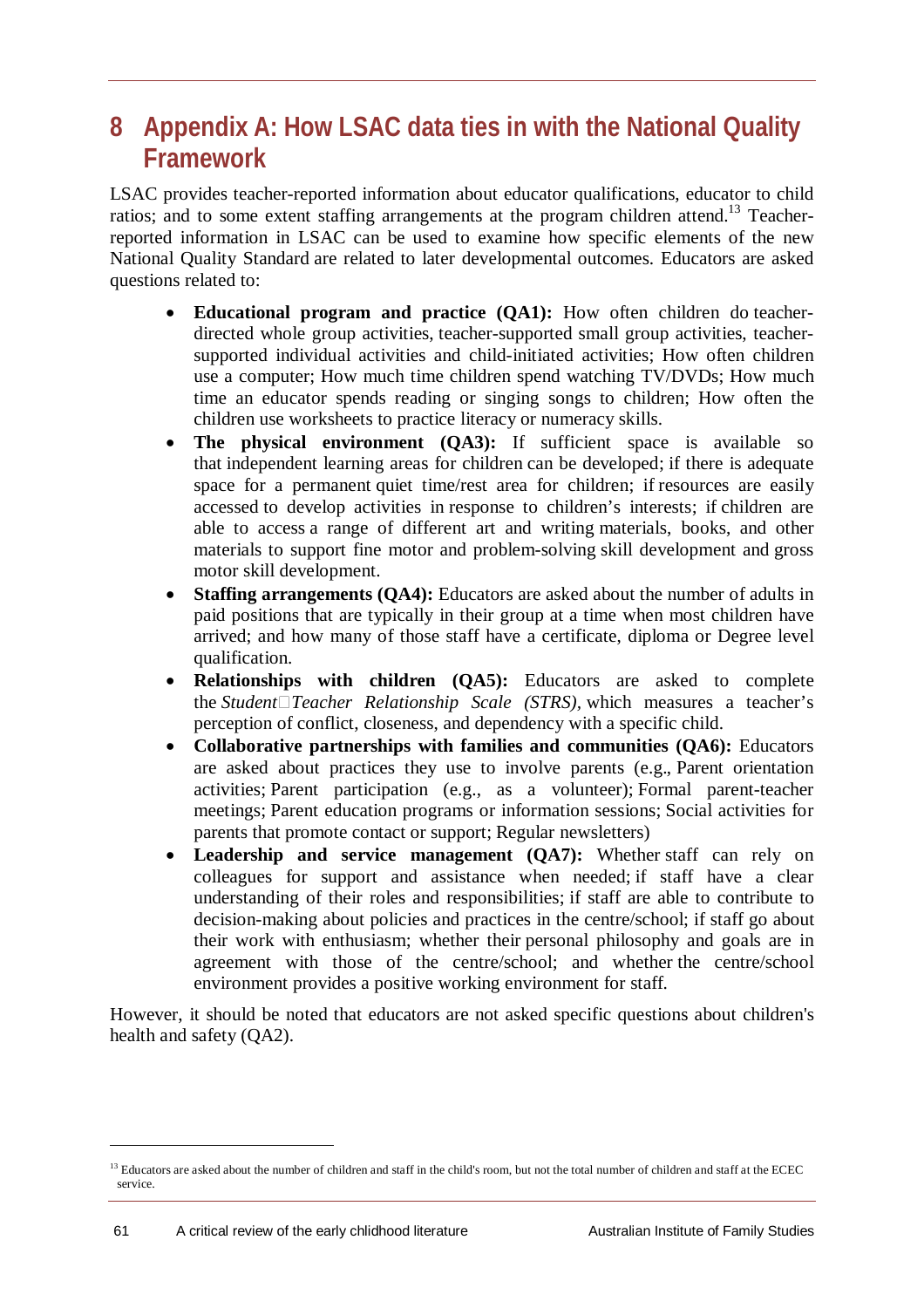# **9 Appendix B: Summary of studies examined**

**Table A1. Summary of studies examined** 

| Name of<br>program /<br>study                                                     | <b>Country</b>      | Year/s of<br>preschool<br>exposure | <b>Study type</b>            | Sample size | <b>Representativeness</b>                                                                                                                          | <b>Service</b><br>description                                                                                                                                                                                                                                            | <b>Targeted</b><br>or<br>universal | <b>Main outcomes</b>                                                                             | <b>Effects of 3</b><br>year old<br>preschool                                                                                                                                                                                                                                                                                                     | <b>Effects for</b><br>disadvantaged<br>children                                                                                                                                                                                                       | <b>Key</b><br><b>limitations</b>                                                                                                                                                                                                                                | <b>Additional</b><br>considerations                                                                                                                                                         |
|-----------------------------------------------------------------------------------|---------------------|------------------------------------|------------------------------|-------------|----------------------------------------------------------------------------------------------------------------------------------------------------|--------------------------------------------------------------------------------------------------------------------------------------------------------------------------------------------------------------------------------------------------------------------------|------------------------------------|--------------------------------------------------------------------------------------------------|--------------------------------------------------------------------------------------------------------------------------------------------------------------------------------------------------------------------------------------------------------------------------------------------------------------------------------------------------|-------------------------------------------------------------------------------------------------------------------------------------------------------------------------------------------------------------------------------------------------------|-----------------------------------------------------------------------------------------------------------------------------------------------------------------------------------------------------------------------------------------------------------------|---------------------------------------------------------------------------------------------------------------------------------------------------------------------------------------------|
| Effective<br>Provision<br>οf<br>Preschool<br>Education<br>(EPPE)                  | England             | 1997 - 1999                        | Longitudinal<br>cohort study | 3171        | Limited to six English<br><b>Local Authorities</b><br>More disadvantaged<br>children somewhat<br>overrepresented                                   | Children came<br>from 141 ECEC<br>sites. This<br>included:<br>Integrative<br>centres (centres<br>that combine<br>education and<br>care):<br>Nursery schools;<br>Nursery classes;<br>Playgroups;<br>Local authority<br>day nurseries;<br>and<br>Private day<br>nurseries. | Universal                          | Cognitive/academic<br>and behavioural<br>development, from<br>school entry to 16<br>years of age | The duration of<br>attendance is<br>important with<br>every moth of<br>preschool<br>experienced<br>after age 2<br>years linked to<br>better cognitive<br>and behavioural<br>outcomes. This<br>effect was<br>stronger for<br>cognitive than<br>behavioural<br>outcomes.<br>Quality was also<br>important in<br>promoting<br>positive<br>outcomes. | All children<br>benefited from<br>preschool. Some<br>evidence that high<br>quality preschool<br>had a greater<br>benefit for<br>disadvantaged<br>children.<br>Clustering of<br>disadvantaged<br>children in centres<br>related to poorer<br>outcomes. | Did not recruit<br>home-only<br>group until<br>school entry.<br>Comparisons<br>with the home<br>only group can<br>only be made<br>with caution,<br>given that<br>these children<br>differ on many<br>measured (and<br>likely<br>unmeasured)<br>characteristics. | Preschool<br>exposure<br>occurred almost<br>20 years ago,<br>and there have<br>been significant<br>developments in<br>the ECEC<br>sector both in<br>Australia and<br>UK since this<br>time. |
| Effective<br>Provision<br>οf<br>Preschool<br>in<br>Northern<br>Ireland<br>(EPPNI) | Northern<br>Ireland | 1998-2001                          | Longitudinal<br>cohort study | 837         | Cohort study with<br>randomization of<br>recruitment sites and<br>children within sites.<br>No specific data<br>provided on<br>representativeness. | Different types<br>of ECEC<br>settings<br>examined<br>included:<br>playgroups,<br>private day<br>nurseries,<br>nursery<br>classes/schools,<br>and reception<br>classes and<br>groups.                                                                                    | Universal                          | Cognitive and<br>behavioural<br>outcomes up to<br>Grade 3                                        | Attendance at<br>higher quality<br>preschool was<br>related to<br>stronger<br>outcomes for<br>children, but the<br>effects of 3 year<br>old programs<br>were not<br>specifically<br>examined.                                                                                                                                                    | Disadvantaged<br>children had<br>stronger<br>outcomes when<br>they attended<br>centers that<br>included children<br>from a mix of<br>social<br>backgrounds,<br>rather than<br>clustering with<br>other<br>disadvantaged<br>children.                  | Did not recruit<br>home-only<br>group until<br>school entry.<br>Comparisons<br>with the home<br>only group can<br>only be made<br>with caution,<br>given that<br>these children<br>differ on many<br>measured (and<br>likely                                    | Preschool<br>exposure<br>occurred almost<br>20 years ago,<br>and there have<br>been significant<br>developments in<br>the ECEC<br>sector both in<br>Australia and<br>UK since this<br>time. |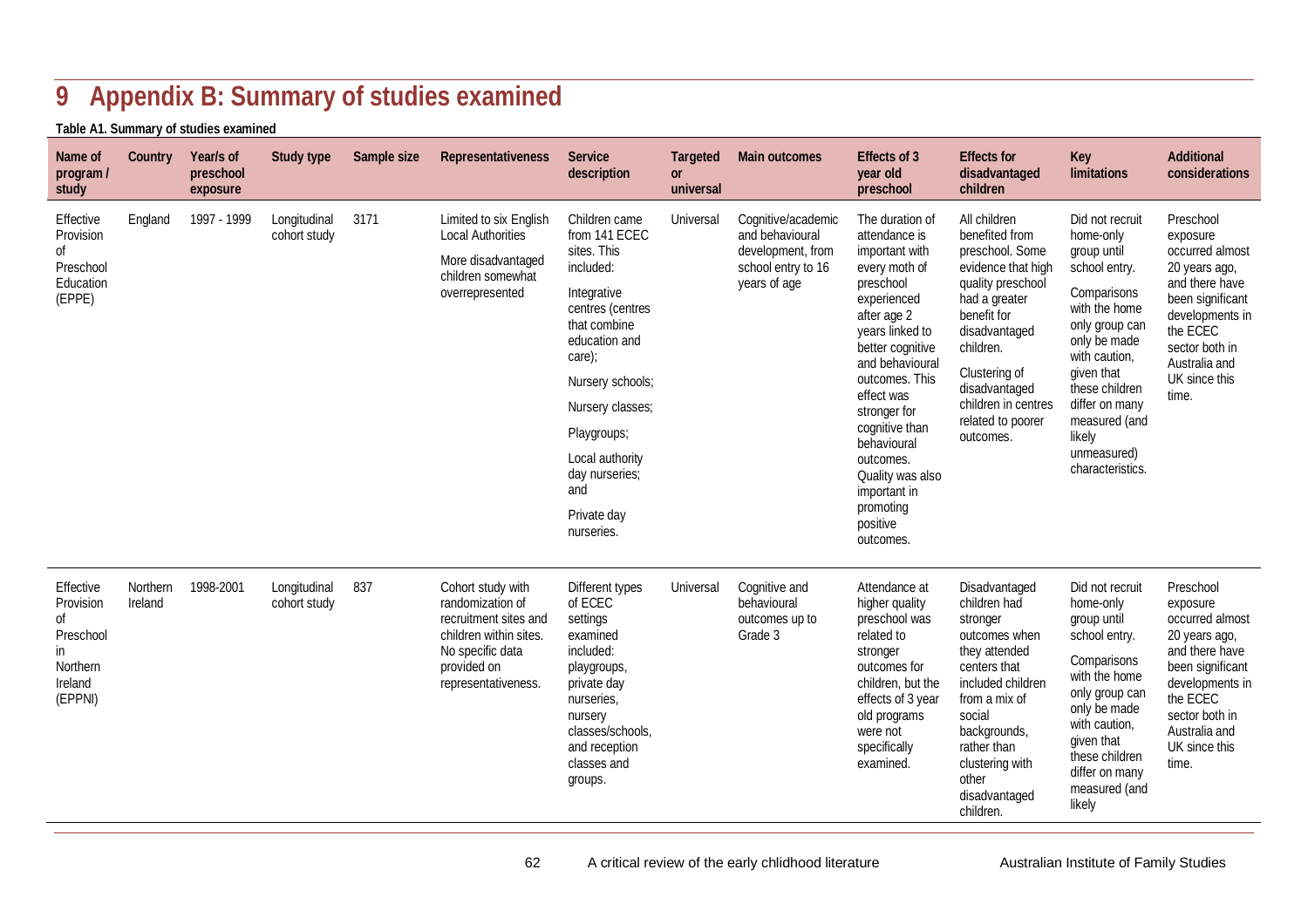| Name of<br>program /<br>study                          | <b>Country</b> | Year/s of<br>preschool<br>exposure | <b>Study type</b>               | Sample size                                                                           | <b>Representativeness</b>                                                                                                                                                      | <b>Service</b><br>description                                                                    | <b>Targeted</b><br>or<br>universal | <b>Main outcomes</b>                                                                                                                                        | <b>Effects of 3</b><br>year old<br>preschool                                                                                                                                                                                                    | <b>Effects for</b><br>disadvantaged<br>children                                                                                                                                                                     | <b>Key</b><br><b>limitations</b>                                                                                                                                                                                                                     | <b>Additional</b><br>considerations                                                                                                                                                            |
|--------------------------------------------------------|----------------|------------------------------------|---------------------------------|---------------------------------------------------------------------------------------|--------------------------------------------------------------------------------------------------------------------------------------------------------------------------------|--------------------------------------------------------------------------------------------------|------------------------------------|-------------------------------------------------------------------------------------------------------------------------------------------------------------|-------------------------------------------------------------------------------------------------------------------------------------------------------------------------------------------------------------------------------------------------|---------------------------------------------------------------------------------------------------------------------------------------------------------------------------------------------------------------------|------------------------------------------------------------------------------------------------------------------------------------------------------------------------------------------------------------------------------------------------------|------------------------------------------------------------------------------------------------------------------------------------------------------------------------------------------------|
|                                                        |                |                                    |                                 |                                                                                       |                                                                                                                                                                                |                                                                                                  |                                    |                                                                                                                                                             | There were no<br>consistent<br>effects of<br>duration of<br>preschool<br>attendance<br>possibly due to<br>low variation in<br>duration in this<br>sample.                                                                                       |                                                                                                                                                                                                                     | unmeasured)<br>characteristics.                                                                                                                                                                                                                      |                                                                                                                                                                                                |
| Norwegian<br>expansion<br>Ωf<br>preschool              | Norway         | 1970-1979                          | Natural<br>experiment           | 499,026<br>children, 414<br>municipalities                                            | Full population,<br>excluding children of<br>unmarried mothers<br>(8%). These children<br>were excluded as<br>cohabiting and single<br>mothers could not be<br>differentiated. | <b>Examined rates</b><br>of participation<br>in child care<br>across<br>municipalities.          | Universal                          | Educational<br>attainment,<br>earnings, welfare,<br>and household type<br>at 30-33 years of<br>age                                                          | Effects for 3<br>year old children<br>not specifically<br>examined.<br>However, results<br>for children aged<br>3-6 suggest<br>positive effects<br>of universal<br>preschool<br>access on all<br>outcomes<br>examined.                          | Disadvantaged<br>children may be<br>somewhat<br>underrepresented<br>in this data.<br>Effects on<br>educational<br>attainment were<br>greater for<br>children of lower<br>educated<br>mothers.                       | Potential<br>differences<br>between<br>treated and<br>untreated<br>municipalities.                                                                                                                                                                   | Exposure to<br>preschool<br>occurred in<br>1970's. Norway<br>may have other<br>relevant policy<br>differences that<br>limit<br>generalizability,<br>such as parental<br>leave<br>entitlements. |
| Expansion<br>of access<br>to<br>preschool<br>in France | France         | 1960s to<br>1970s                  | Longitudinal<br>Cohort<br>Study | Ranges from<br>5,843 to<br>51,255<br>depending on<br>the outcome<br>being<br>analysed | Nationally<br>representative<br>sample                                                                                                                                         | Preschool<br>program, 6 days<br>per week,<br>delivered by a<br>teacher with a<br>bachelor degree | Universal                          | Test scores at sixth<br>grade; Number of<br>grade repetitions at<br>age 11 and 16;<br>likelihood of high<br>school graduation;<br>and wages in<br>adulthood | Compared to<br>children who<br>started<br>preschool at age<br>4, children who<br>started<br>preschool at age<br>3 had<br>significantly<br>higher test<br>scores in the<br>sixth grade;<br>significantly<br>lower number of<br>grade repetitions | The positive effect<br>of preschool<br>attendance is<br>almost entirely<br>driven by children<br>from middle and<br>lower social<br>classes, with<br>almost no benefit<br>for those from<br>upper social<br>groups. | Unable to<br>identify which<br>specific<br>aspects of the<br>program are<br>effective in<br>improving<br>outcomes, or<br>identification of<br>what exactly<br>changes for the<br>children who<br>have attended<br>preschool (e.g.<br>stronger social | Age of study<br>(children<br>attended<br>preschool in the<br>1960's and<br>1970's),<br>Differences in<br>dosage (4 days<br>per week, 6<br>hours per day).                                      |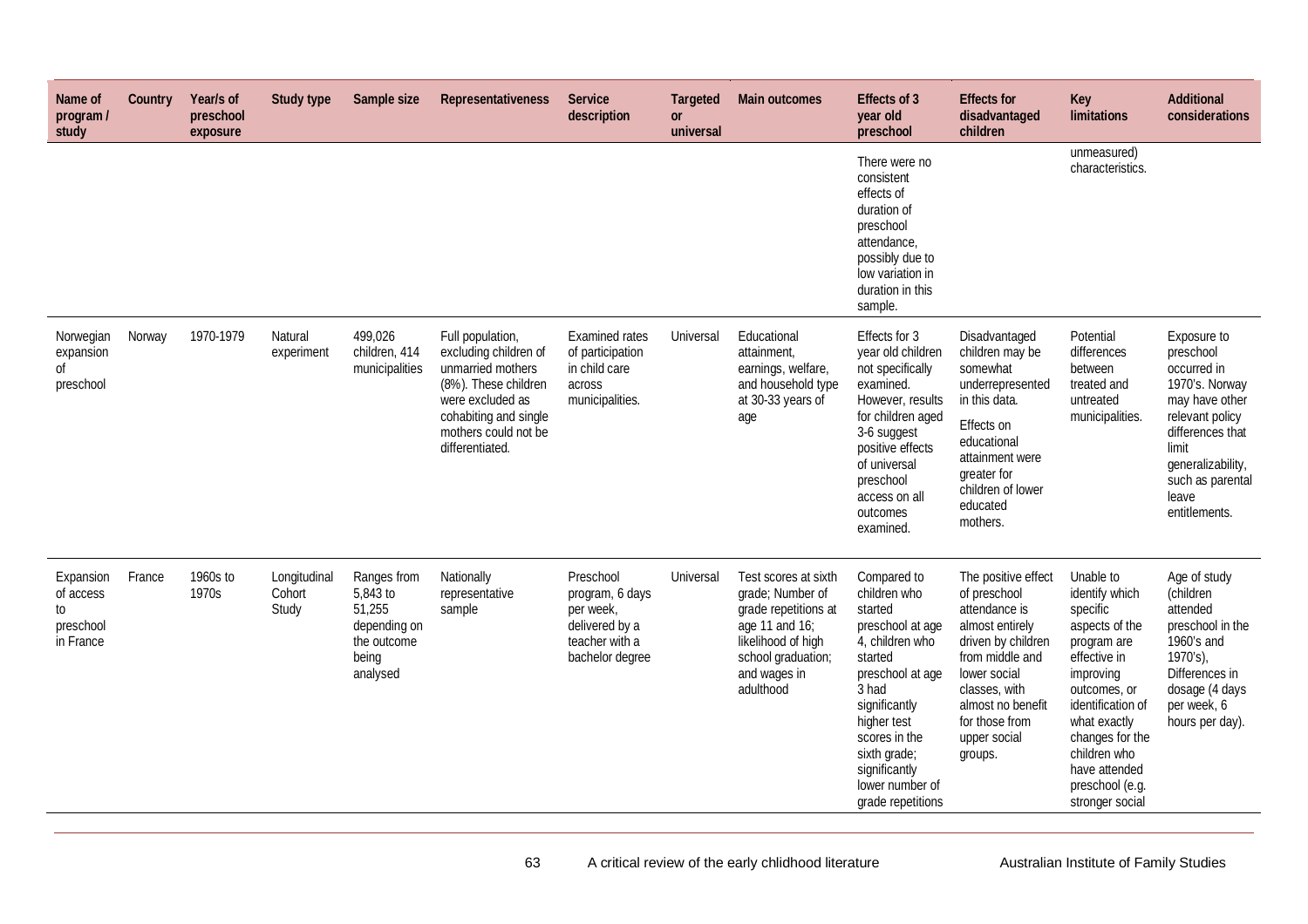| Name of<br>program /<br>study                  | <b>Country</b> | Year/s of<br>preschool<br>exposure | <b>Study type</b>                 | Sample size                                                                                                                                                                                                                     | <b>Representativeness</b>                                                                                                      | <b>Service</b><br>description                                                   | <b>Targeted</b><br>or<br>universal | <b>Main outcomes</b>                                                                                               | <b>Effects of 3</b><br>year old<br>preschool                                                                                                                                                                                                           | <b>Effects for</b><br>disadvantaged<br>children                                                                                                                     | <b>Key</b><br><b>limitations</b>                                                                                                                                                                                                                                        | <b>Additional</b><br>considerations                                                                                                                       |  |
|------------------------------------------------|----------------|------------------------------------|-----------------------------------|---------------------------------------------------------------------------------------------------------------------------------------------------------------------------------------------------------------------------------|--------------------------------------------------------------------------------------------------------------------------------|---------------------------------------------------------------------------------|------------------------------------|--------------------------------------------------------------------------------------------------------------------|--------------------------------------------------------------------------------------------------------------------------------------------------------------------------------------------------------------------------------------------------------|---------------------------------------------------------------------------------------------------------------------------------------------------------------------|-------------------------------------------------------------------------------------------------------------------------------------------------------------------------------------------------------------------------------------------------------------------------|-----------------------------------------------------------------------------------------------------------------------------------------------------------|--|
|                                                |                |                                    |                                   |                                                                                                                                                                                                                                 |                                                                                                                                |                                                                                 |                                    |                                                                                                                    | at age 11 and at<br>age 16; and<br>were<br>significantly<br>more likely to<br>graduate from<br>high school.<br>Those who<br>attended<br>preschool for 3<br>years rather<br>than one had<br>higher monthly<br>wages (3.6% on<br>average).               |                                                                                                                                                                     | skills, greater<br>rule abiding<br>conduct).                                                                                                                                                                                                                            |                                                                                                                                                           |  |
| <b>Head Start</b><br>Impact<br>Study<br>(HSIS) | <b>USA</b>     | 2002                               | Randomised<br>controlled<br>trial | 2559 three<br>year olds<br>(1539 in the<br><b>Head Start</b><br>group and<br>$1029$ in the<br>Control<br>group);<br>2108 four<br>year olds<br>(1253 in the<br><b>Head Start</b><br>group and<br>855 in the<br>Control<br>group) | Children from<br>severely<br>disadvantaged<br>families (below the<br>poverty line), residing<br>in 23 states across<br>the USA | Educational,<br>social, medical,<br>dental<br>nutritional and<br>other services | Targeted                           | Cognitive<br>development,<br>socio-emotional<br>adjustment,<br>physical health,<br>parents' parenting<br>practices | Looking at<br>cognitive and<br>socio-emotional<br>outcomes:<br>at three years:<br>numerous<br>positive effects<br>on language and<br>mathematics<br>outcomes; fewer<br>hyperactive<br>behavior<br>problems<br>at four years:<br>better literacy<br>and | Due to the nature<br>of the sample, all<br>results apply to<br>disadvantaged<br>children. Results<br>were stronger for<br>children from<br>higher risk<br>families. | The curriculum<br>was quite<br>broad which<br>may have<br>diluted its<br>effectiveness;<br>Curriculum<br>content differed<br>across centres;<br>Centre quality<br>varied, but was<br>not examined<br>or controlled in<br>the study;<br>The study<br>design<br>permitted | Three year-old<br>children<br>generally<br>attended Head<br>Start for the<br>whole a day,<br>five days per<br>week (i.e. 30 or<br>more hours per<br>week) |  |
|                                                |                |                                    |                                   |                                                                                                                                                                                                                                 |                                                                                                                                |                                                                                 |                                    |                                                                                                                    |                                                                                                                                                                                                                                                        | phonological<br>processing;<br>better social<br>skills/positive<br>approaches to<br>learning                                                                        |                                                                                                                                                                                                                                                                         | Control group<br>members to<br>enter Head<br>Start at 4, and<br>the Head Start<br>group to move<br>to another type                                        |  |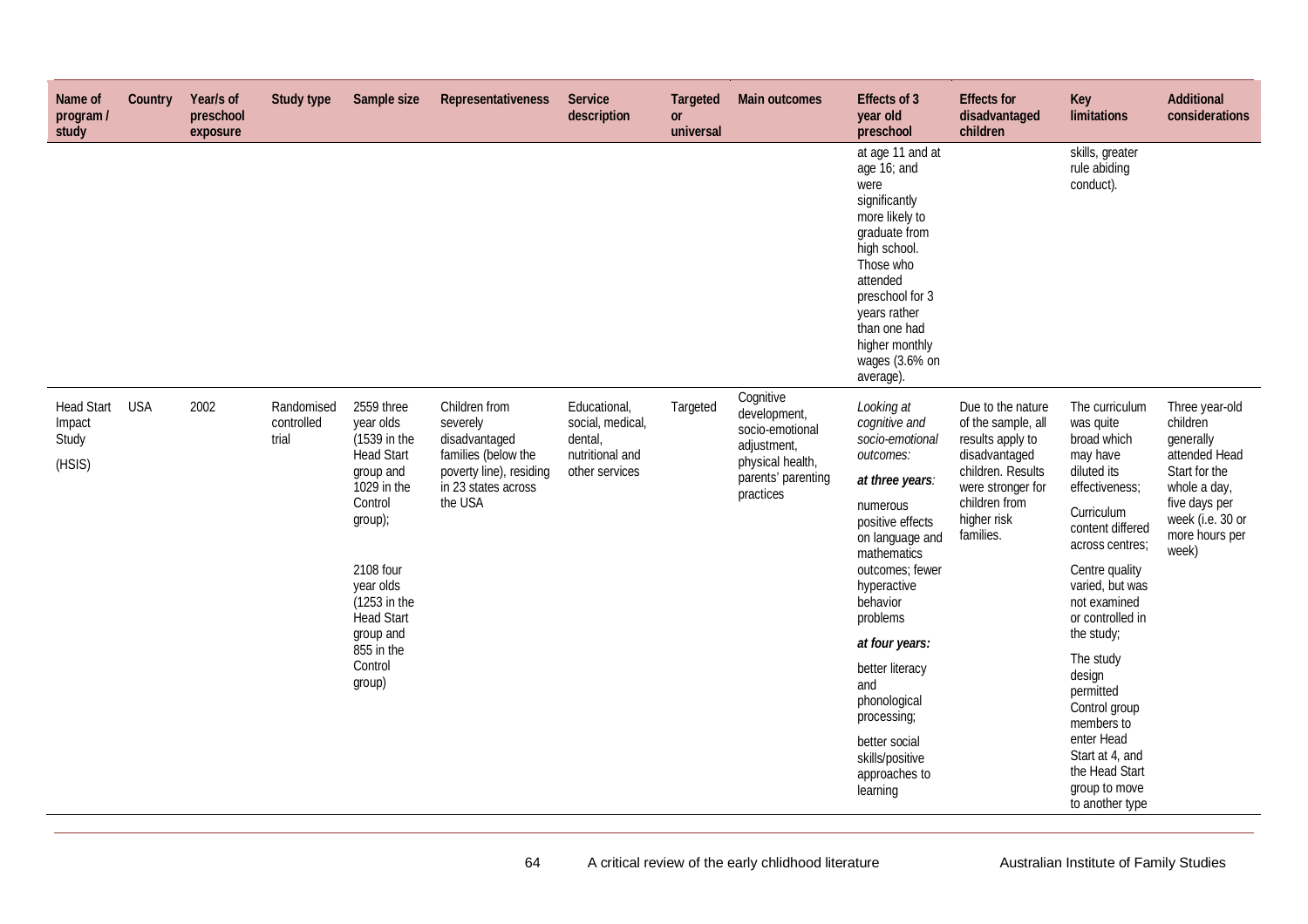| Name of<br>program /<br>study                | <b>Country</b> | Year/s of<br>preschool<br>exposure | <b>Study type</b>                                                   | Sample size                                                     | <b>Representativeness</b>                                                                                                               | <b>Service</b><br>description                                                                                        | <b>Targeted</b><br><b>or</b><br>universal | <b>Main outcomes</b>                                                                                                   | <b>Effects of 3</b><br>year old<br>preschool                                                                                                                                                                                                                                                                                                                      | <b>Effects for</b><br>disadvantaged<br>children                                          | <b>Key</b><br><b>limitations</b>                                                                                                                                                                                                       | <b>Additional</b><br>considerations                                                             |
|----------------------------------------------|----------------|------------------------------------|---------------------------------------------------------------------|-----------------------------------------------------------------|-----------------------------------------------------------------------------------------------------------------------------------------|----------------------------------------------------------------------------------------------------------------------|-------------------------------------------|------------------------------------------------------------------------------------------------------------------------|-------------------------------------------------------------------------------------------------------------------------------------------------------------------------------------------------------------------------------------------------------------------------------------------------------------------------------------------------------------------|------------------------------------------------------------------------------------------|----------------------------------------------------------------------------------------------------------------------------------------------------------------------------------------------------------------------------------------|-------------------------------------------------------------------------------------------------|
|                                              |                |                                    |                                                                     |                                                                 |                                                                                                                                         |                                                                                                                      |                                           |                                                                                                                        | at end<br>Kindergarten<br>Poorer maths<br>skills; fewer<br>hyperactive<br>behavior<br>problems; better<br>social<br>skills/positive<br>approaches to<br>learning<br>at end Grade 1<br>Better oral<br>comprehension<br>at end Grade 3<br>More likely to<br>have repeated a<br>school<br>year;<br>social<br>better<br>skills/positive<br>approaches to<br>learning. |                                                                                          | of program<br>making it<br>difficult to<br>clearly assess<br>the Head<br>Start's<br>effectiveness;<br>Due to the<br>study design,<br>not possible to<br>examined<br>'dosage' effects<br>(total years of<br>exposure to<br>Head Start). |                                                                                                 |
| High<br>Scope<br>Perry<br>Preschool<br>Study | <b>USA</b>     | 1962-1967                          | Random<br>assignment<br>to<br>intervention<br>and control<br>groups | $n = 58$ Perry<br>Preschool<br>group; $n = 65$<br>Control group | African-American<br>ethnic background,<br>IQs between 70 and<br>85, low-income<br>households,<br>all residing in<br>Ypsilanti, Michigan | Personal<br>initiative, social<br>relations,<br>logic and<br>mathematics,<br>language and<br>literacy<br>creativity, | Targeted                                  | Cognitive<br>development;<br>school<br>achievement,<br>socio-emotional<br>wellbeing; adult<br>occupational<br>outcomes | Initial IQ gains<br>Higher<br>achievement<br>throughout<br>elementary and<br>secondary<br>school<br>Fewer placed in<br>special<br>education<br>classes<br>Higher rates of<br>on-time<br>secondary                                                                                                                                                                 | Due to the nature<br>of the sample, all<br>results apply to<br>disadvantaged<br>children | Very small<br>sample size<br>Age of study<br>(conducted in<br>1960s). Social<br>and policy<br>environments<br>have changed<br>substantially<br>Low IQ sample<br>$(70-85)$<br>All children of<br>African-<br>American                   | Highly qualified<br>staff;<br>small adult-child<br>ratios;<br>weekly home-<br>visits to parents |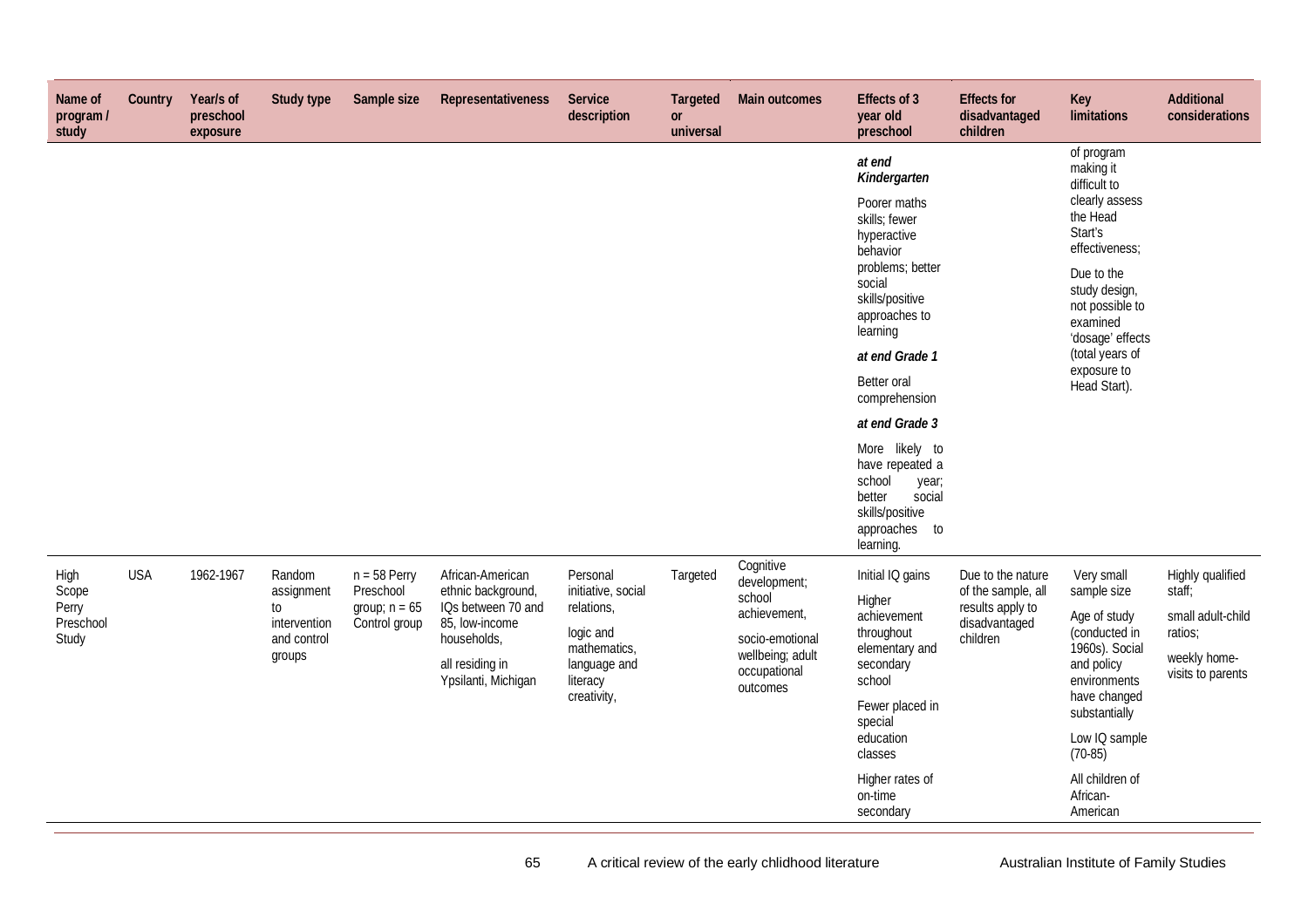| Name of<br>program /<br>study          | <b>Country</b>                                      | Year/s of<br>preschool<br>exposure                                            | <b>Study type</b>                                           | Sample size                                                                 | <b>Representativeness</b>                                               | <b>Service</b><br>description                                                                                                                | <b>Targeted</b><br><b>or</b><br>universal | <b>Main outcomes</b>                                                                                                                                                              | <b>Effects of 3</b><br>year old<br>preschool                                                                                                                                                                                                                                                                                   | <b>Effects for</b><br>disadvantaged<br>children                                           | <b>Key</b><br><b>limitations</b>                                                                  | <b>Additional</b><br>considerations                                                                                                                                                                                                                                                                                               |
|----------------------------------------|-----------------------------------------------------|-------------------------------------------------------------------------------|-------------------------------------------------------------|-----------------------------------------------------------------------------|-------------------------------------------------------------------------|----------------------------------------------------------------------------------------------------------------------------------------------|-------------------------------------------|-----------------------------------------------------------------------------------------------------------------------------------------------------------------------------------|--------------------------------------------------------------------------------------------------------------------------------------------------------------------------------------------------------------------------------------------------------------------------------------------------------------------------------|-------------------------------------------------------------------------------------------|---------------------------------------------------------------------------------------------------|-----------------------------------------------------------------------------------------------------------------------------------------------------------------------------------------------------------------------------------------------------------------------------------------------------------------------------------|
|                                        |                                                     |                                                                               |                                                             |                                                                             |                                                                         |                                                                                                                                              |                                           |                                                                                                                                                                                   | school<br>completion and<br>higher grade-<br>point average<br>achieved                                                                                                                                                                                                                                                         |                                                                                           | ethnic<br>background                                                                              |                                                                                                                                                                                                                                                                                                                                   |
|                                        |                                                     |                                                                               |                                                             |                                                                             |                                                                         |                                                                                                                                              |                                           |                                                                                                                                                                                   | Higher literacy in<br>early adulthood                                                                                                                                                                                                                                                                                          |                                                                                           |                                                                                                   |                                                                                                                                                                                                                                                                                                                                   |
|                                        |                                                     |                                                                               |                                                             |                                                                             |                                                                         |                                                                                                                                              |                                           |                                                                                                                                                                                   | Higher<br>employment<br>rates, income<br>levels at 40<br>years                                                                                                                                                                                                                                                                 |                                                                                           |                                                                                                   |                                                                                                                                                                                                                                                                                                                                   |
|                                        |                                                     |                                                                               |                                                             |                                                                             |                                                                         |                                                                                                                                              |                                           |                                                                                                                                                                                   | Fewer engaged<br>in criminal<br>behavior at 40<br>years                                                                                                                                                                                                                                                                        |                                                                                           |                                                                                                   |                                                                                                                                                                                                                                                                                                                                   |
| Chicago<br>Child-<br>Parent<br>Centers | United<br><b>States</b><br><sub>of</sub><br>America | Three and<br>four years,<br>plus<br>kindergarten<br>elementary<br>school year | Intervention<br>group and<br>matched<br>comparison<br>group | $n = 989$ CPC<br>intervention<br>group;<br>$n = 550$<br>comparison<br>group | Children from<br>severely<br>disadvantaged<br>Chicago<br>neighbourhoods | Children's<br>reading and<br>language skills,<br>Parental<br>involvement,<br>Health and other<br>services, free<br>breakfasts and<br>lunches | Targeted                                  | School readiness;<br>school achievement<br>and progress;<br>parental<br>participation; socio-<br>emotional<br>wellbeing; early<br>adult outcomes<br>over various areas<br>of life | Higher school<br>readiness<br>Higher school<br>achievement in<br>elementary and<br>secondary<br>school<br>Less need for<br>special<br>education, fewer<br>repeated a<br>grade<br>Higher rates of<br>secondary<br>school<br>completion;<br>higher grade<br>point average<br>Fewer engaged<br>in criminal<br>behavior<br>through | Due to the nature<br>of the sample, all<br>results apply to<br>disadvantaged<br>children. | More than 90%<br>of study<br>participants<br>were of African-<br>American<br>ethnic<br>background | Highly qualified<br>teaching staff<br>plus a teacher<br>aide, as well as<br>additional<br>support staff<br>Support for and<br>education for<br>parents to<br>underpin<br>compulsory<br>parental<br>involvement<br>Extension of the<br>CPC program<br>into the first<br>year of<br>elementary<br>school to<br>consolidate<br>gains |